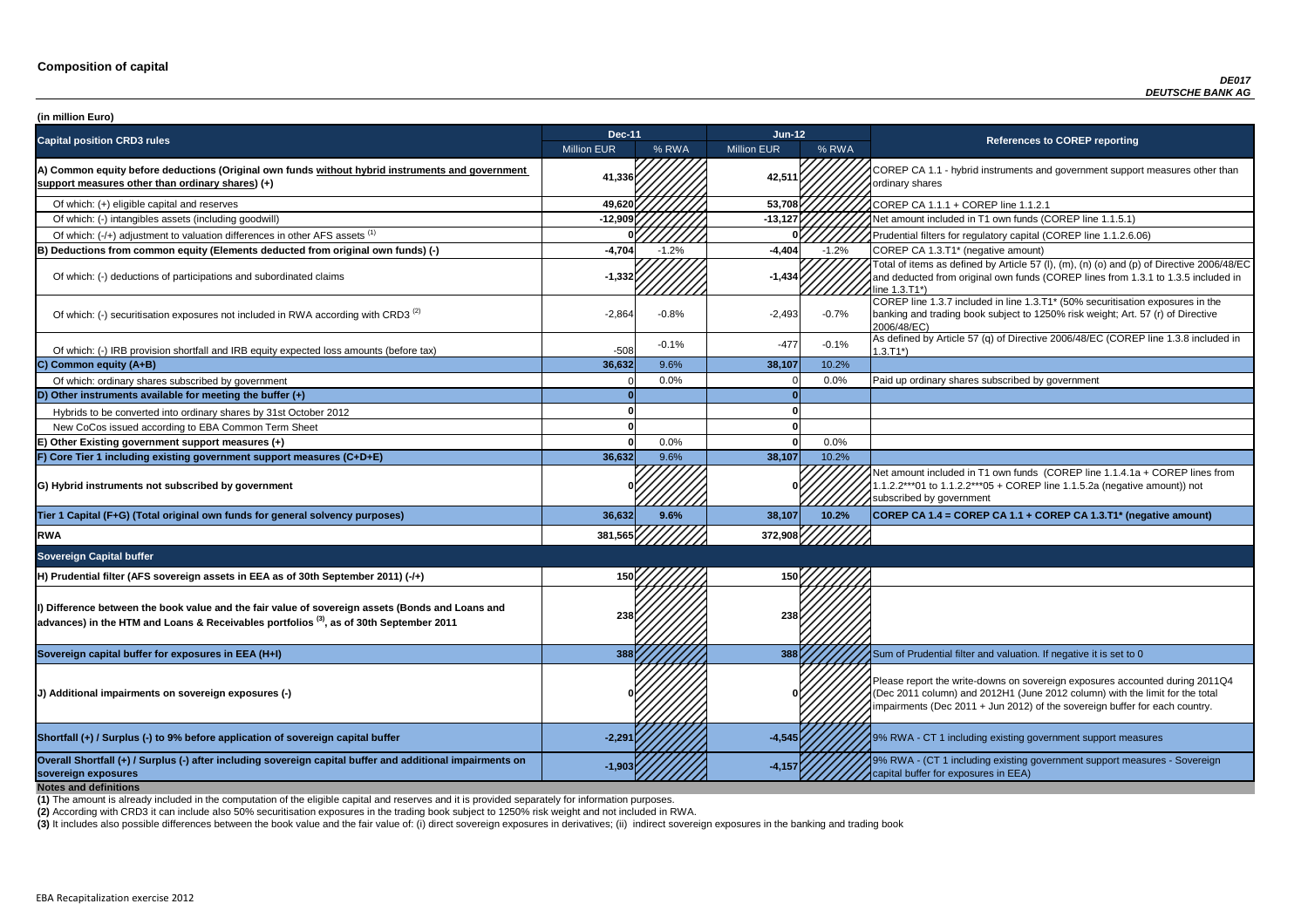### **Composition of RWA**

*DE017 DEUTSCHE BANK AG*

**(in million Euro)**

|                                                  | <b>Dec-11</b> | <b>Jun-12</b> |
|--------------------------------------------------|---------------|---------------|
| Total RWA <sup>(1)</sup>                         | 381,565       | 372,908       |
| <b>RWA</b> for credit risk                       | 262,779       | 256,072       |
| <b>RWA Securitisation and re-securitisations</b> | 18,727        | 16,238        |
| <b>RWA Other credit risk</b>                     | 244,053       | 239,835       |
| <b>RWA</b> for market risk                       | 68,091        | 65,004        |
| RWA operational risk                             | 50,695        | 51,832        |
| <b>Transitional floors</b>                       | 0             | 0             |
| <b>RWA Other</b>                                 | 0             | 0             |

**Notes and definitions**

**(1)** The RWA calculated according to CRD III can be based on models that have not yet been approved by the National Supervisory Authority.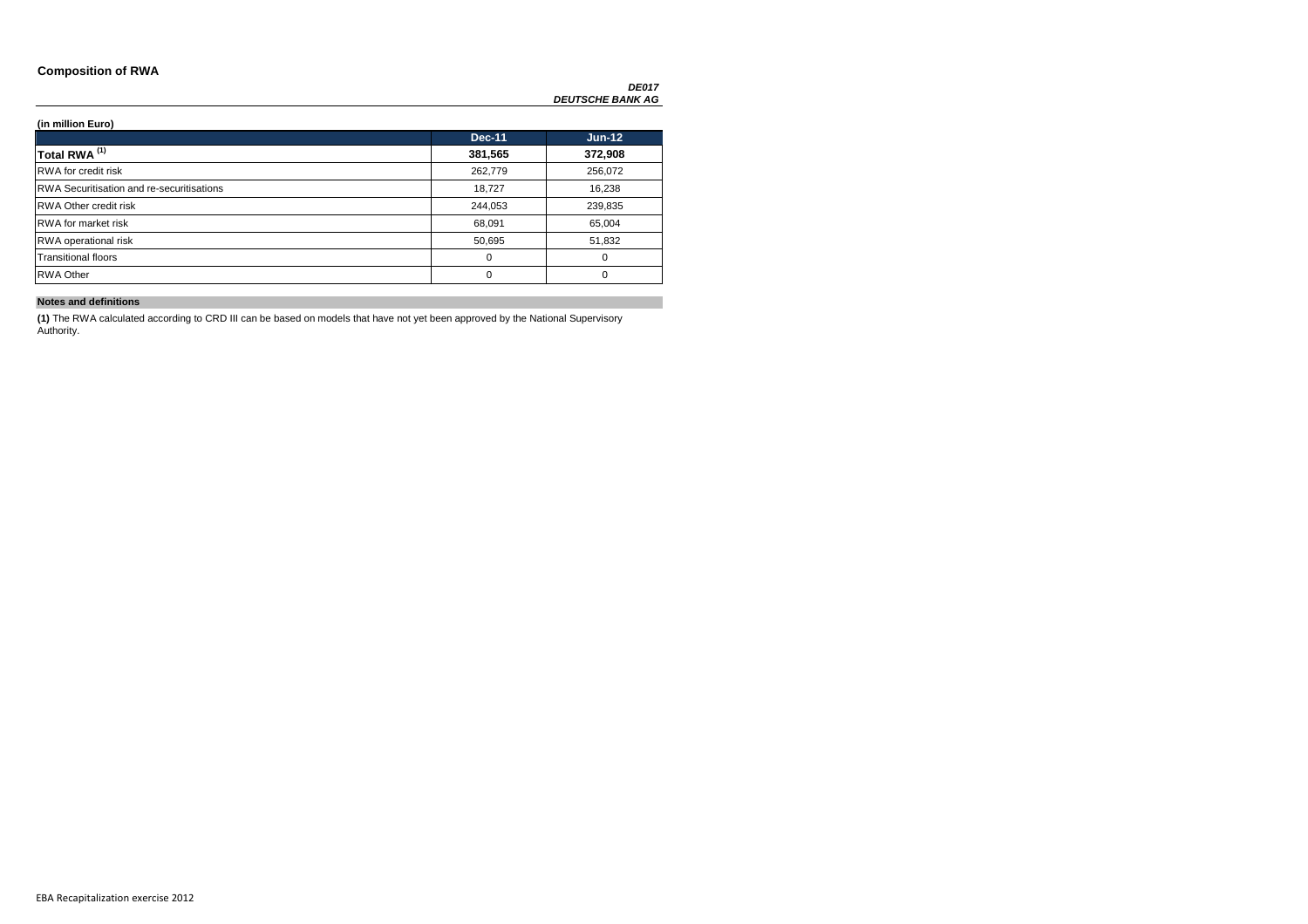### *Dec-11 DE017 DEUTSCHE BANK AG*

| (in million Euro)             |                |                      |                                                                                             |                             |                                                                                                                                                                                   |                                                                                              |                                                      |                                                                                                                    |                                                                                                                    |                                                                                              |                                                                                                                                                                                                                                                                                                                                                                                                                                                               |                                                                                                             |                                                                                                         |                                                                           |
|-------------------------------|----------------|----------------------|---------------------------------------------------------------------------------------------|-----------------------------|-----------------------------------------------------------------------------------------------------------------------------------------------------------------------------------|----------------------------------------------------------------------------------------------|------------------------------------------------------|--------------------------------------------------------------------------------------------------------------------|--------------------------------------------------------------------------------------------------------------------|----------------------------------------------------------------------------------------------|---------------------------------------------------------------------------------------------------------------------------------------------------------------------------------------------------------------------------------------------------------------------------------------------------------------------------------------------------------------------------------------------------------------------------------------------------------------|-------------------------------------------------------------------------------------------------------------|---------------------------------------------------------------------------------------------------------|---------------------------------------------------------------------------|
| <b>Residual Maturity</b>      |                |                      | <b>GROSS DIRECT LONG EXPOSURES</b><br>(accounting value gross of provisions) <sup>(1)</sup> |                             | (gross of provisions and write-off exposures (long) net of cash short position of sovereign debt to<br>other counterparties only where there is maturity matching) <sup>(1)</sup> | <b>NET DIRECT POSITIONS</b>                                                                  |                                                      | <b>DIRECT SOVEREIGN</b><br><b>EXPOSURES IN</b><br>DERIVATIVES <sup>(1)</sup>                                       | <b>INDIRECT SOVEREIGN</b><br>EXPOSURES <sup>(3)</sup><br>(on and off balance sheet)                                | <b>Memo Item</b>                                                                             | Provisions and<br>write-off on                                                                                                                                                                                                                                                                                                                                                                                                                                | <b>Prudential filter</b>                                                                                    | Reserve<br>AFS sovereign assets AFS sovereign assets                                                    | Fair value of Cash<br>flow and fair value                                 |
|                               | <b>Country</b> |                      | of which: loans and<br>advances in the HTM<br>and Loans and<br>receivables portfolios       |                             | of which: Available for<br>sale financial assets<br>(AFS)                                                                                                                         | of which: Financial<br>assets designated at fair<br>value through profit or<br>loss<br>(FVO) | of which: Financial assets<br>held for trading $(2)$ | Net position at fair values<br>(Derivatives with positive fair<br>value + Derivatives with<br>negative fair value) | Net position at fair values<br>(Derivatives with positive fail<br>value + Derivatives with<br>negative fair value) | <b>Nominal Value</b><br>Debt securities<br>in HTM and Loans<br>and Receivables<br>portfolios | Sovereign assets<br>(loans, advances<br>and debt<br>securities)<br>$(+)$                                                                                                                                                                                                                                                                                                                                                                                      | (including the fair<br>value of Cash flow and<br>fair value hedging<br>contracts)<br>$(+/-)$ <sup>(4)</sup> | (gross the fair value of<br>Cash flow and fair<br>value hedging<br>contracts)<br>$(+/-)$ <sup>(4)</sup> | hedging contracts<br>on AFS sovereign<br>assets<br>$(+/-)$ <sup>(4)</sup> |
| $[0 - 3M]$                    |                | $\overline{2}$       | $\overline{2}$                                                                              | $\mathcal{D}$               | $\Omega$                                                                                                                                                                          | $\Omega$                                                                                     | $\overline{0}$                                       | 318                                                                                                                | $\cap$                                                                                                             | $\Omega$                                                                                     | 777777777                                                                                                                                                                                                                                                                                                                                                                                                                                                     | $\overline{0}$                                                                                              | $\Omega$                                                                                                | - വ<br>$\Omega$                                                           |
| $[3M - 1Y]$<br>$[1Y - 2Y]$    |                | 56<br>$\Omega$       | 47<br>$\Omega$                                                                              | 36<br>$\Omega$              | $\Omega$<br>$\Omega$                                                                                                                                                              | $\Omega$<br>$\Omega$                                                                         | $\Omega$<br>$\Omega$                                 | 48                                                                                                                 |                                                                                                                    | $\Omega$<br>$\Omega$                                                                         |                                                                                                                                                                                                                                                                                                                                                                                                                                                               | $\overline{0}$<br>$\overline{0}$                                                                            | $\Omega$                                                                                                | $\cap$                                                                    |
| [2Y - 3Y [                    |                | 21                   | $\Omega$                                                                                    | $\Omega$                    | $\Omega$                                                                                                                                                                          | $\Omega$                                                                                     | $\overline{0}$                                       | 26                                                                                                                 |                                                                                                                    | $\Omega$                                                                                     |                                                                                                                                                                                                                                                                                                                                                                                                                                                               | $\overline{0}$                                                                                              | $\Omega$                                                                                                | $\Omega$                                                                  |
| $\overline{3Y - 5Y}$          | Austria        | 700                  | $\Omega$                                                                                    | 605                         | 694                                                                                                                                                                               | $\Omega$                                                                                     | $\Omega$                                             | $-30$                                                                                                              |                                                                                                                    | $\Omega$                                                                                     | <i>VIIIIIIA</i>                                                                                                                                                                                                                                                                                                                                                                                                                                               | 3                                                                                                           |                                                                                                         |                                                                           |
| [5Y - 10Y [                   |                | 150                  | 50                                                                                          | $\Omega$                    | $\Omega$                                                                                                                                                                          | $\Omega$                                                                                     | $\overline{0}$                                       | 31                                                                                                                 | $-3$                                                                                                               | $\Omega$                                                                                     | 77777777                                                                                                                                                                                                                                                                                                                                                                                                                                                      | $\overline{0}$                                                                                              |                                                                                                         |                                                                           |
| [10Y - more [<br><b>Total</b> |                | 907<br>1,837         | $\Omega$<br>99                                                                              | 843<br>1,487                | 527<br>1,221                                                                                                                                                                      | $\Omega$                                                                                     | 317<br>317                                           | $-114$<br>285                                                                                                      | $\Omega$                                                                                                           | $\Omega$<br>$\Omega$                                                                         | 777777777                                                                                                                                                                                                                                                                                                                                                                                                                                                     | 52<br>55                                                                                                    | $\Omega$<br>$\Omega$                                                                                    | $\cap$<br>$\Omega$                                                        |
| $[0 - 3M]$                    |                | 10 <sup>°</sup>      | $\Omega$                                                                                    | $\Omega$                    | $\Omega$                                                                                                                                                                          | $\Omega$                                                                                     | $\overline{0}$                                       | $-24$                                                                                                              | $\Omega$                                                                                                           | $\Omega$                                                                                     |                                                                                                                                                                                                                                                                                                                                                                                                                                                               | $\Omega$                                                                                                    | $\Omega$                                                                                                | $\cap$                                                                    |
| $[3M-1Y]$                     |                | 152                  | $\Omega$                                                                                    | $\Omega$                    | $\overline{0}$                                                                                                                                                                    | $\cap$                                                                                       | $\overline{0}$                                       | $\epsilon$                                                                                                         | $\Omega$                                                                                                           | $\overline{0}$                                                                               |                                                                                                                                                                                                                                                                                                                                                                                                                                                               | $\overline{0}$                                                                                              | $\cap$                                                                                                  | $\cap$                                                                    |
| $[1Y - 2Y]$                   |                | 417                  | $\overline{26}$                                                                             | 417                         | 309                                                                                                                                                                               | $\Omega$                                                                                     | 82                                                   | $-260$                                                                                                             | $\overline{A}$                                                                                                     | $\overline{26}$                                                                              |                                                                                                                                                                                                                                                                                                                                                                                                                                                               | $\overline{4}$                                                                                              | $\Omega$                                                                                                | $\Omega$                                                                  |
| [2Y - 3Y [                    | Belgium        | 839                  | $\overline{0}$                                                                              | 676                         | 731                                                                                                                                                                               | $\Omega$                                                                                     | $\Omega$                                             | $\alpha$<br>$\overline{7}$                                                                                         | $\overline{\mathbf{A}}$                                                                                            | $\overline{0}$                                                                               | HAHARA KATALAN                                                                                                                                                                                                                                                                                                                                                                                                                                                | 12 <sup>7</sup>                                                                                             | $\Omega$                                                                                                | $\Omega$                                                                  |
| $[3Y - 5Y]$<br>$[5Y - 10Y]$   |                | 158<br>908           | 3 <sup>5</sup>                                                                              | 10 <sup>1</sup><br>875      | 61<br>706                                                                                                                                                                         | $\Omega$<br>$\Omega$                                                                         | $\overline{0}$<br>166                                | 39                                                                                                                 | $-24$<br>$-5$                                                                                                      | $\overline{0}$<br>$\overline{0}$                                                             | HHHH                                                                                                                                                                                                                                                                                                                                                                                                                                                          | 2<br>14                                                                                                     | $\Omega$<br>$\Omega$                                                                                    | $\Omega$<br>$\overline{0}$                                                |
| [10Y - more [                 |                | 284                  | $\overline{0}$                                                                              | 50                          | 64                                                                                                                                                                                | $\Omega$                                                                                     | $\overline{0}$                                       | 202                                                                                                                | $-1$                                                                                                               | $\Omega$                                                                                     |                                                                                                                                                                                                                                                                                                                                                                                                                                                               | 10                                                                                                          | $\Omega$                                                                                                | $\Omega$                                                                  |
| <b>Total</b>                  |                | 2,767                | 31                                                                                          | 2,028                       | 1,870                                                                                                                                                                             |                                                                                              | 248                                                  | $-21$                                                                                                              | $-29$                                                                                                              | $\overline{26}$                                                                              |                                                                                                                                                                                                                                                                                                                                                                                                                                                               | 41                                                                                                          | $\Omega$                                                                                                | $\overline{0}$                                                            |
| $[0 - 3M]$                    |                | $\Omega$             | $\overline{0}$                                                                              | $\Omega$                    | $\overline{0}$                                                                                                                                                                    | $\Omega$                                                                                     | $\overline{0}$                                       | $\overline{0}$                                                                                                     | $\Omega$                                                                                                           | $\overline{0}$                                                                               |                                                                                                                                                                                                                                                                                                                                                                                                                                                               | $\overline{0}$                                                                                              | $\Omega$                                                                                                | $\Omega$                                                                  |
| $[3M - 1Y]$<br>$[1Y - 2Y]$    |                | $\Omega$<br>$\Omega$ | $\Omega$<br>$\Omega$                                                                        | $\Omega$<br>$\Omega$        | $\Omega$<br>$\Omega$                                                                                                                                                              | $\Omega$<br>$\Omega$                                                                         | $\overline{0}$<br>$\overline{0}$                     | $\Omega$<br>$\cap$                                                                                                 | $\cap$                                                                                                             | $\Omega$<br>$\Omega$                                                                         | ( <i>VIIIIIIIA</i> )                                                                                                                                                                                                                                                                                                                                                                                                                                          | $\overline{0}$<br>$\Omega$                                                                                  | $\Omega$<br>$\Omega$                                                                                    | $\cap$<br>$\cap$                                                          |
| [2Y - 3Y [                    |                | $\Omega$             | $\Omega$                                                                                    | $\Omega$                    | $\Omega$                                                                                                                                                                          | $\Omega$                                                                                     | $\Omega$                                             | $\cap$                                                                                                             | $-1$                                                                                                               | $\Omega$                                                                                     |                                                                                                                                                                                                                                                                                                                                                                                                                                                               | $\Omega$                                                                                                    | $\Omega$                                                                                                | $\cap$                                                                    |
| [3Y - 5Y ]                    | Bulgaria       |                      |                                                                                             |                             | - 0                                                                                                                                                                               |                                                                                              | 0                                                    |                                                                                                                    | -3                                                                                                                 |                                                                                              |                                                                                                                                                                                                                                                                                                                                                                                                                                                               |                                                                                                             |                                                                                                         |                                                                           |
| $[5Y - 10Y]$                  |                | $\Omega$             | $\Omega$                                                                                    | $\Omega$                    | $\Omega$                                                                                                                                                                          | $\Omega$                                                                                     | $\Omega$                                             | $\Omega$                                                                                                           | $-3$                                                                                                               | $\Omega$                                                                                     | $\left  \begin{array}{c} \mathcal{U} \mathcal{U} \mathcal{U} \mathcal{U} \mathcal{U} \mathcal{U} \mathcal{U} \mathcal{U} \mathcal{U} \mathcal{U} \mathcal{U} \mathcal{U} \mathcal{U} \mathcal{U} \mathcal{U} \mathcal{U} \mathcal{U} \mathcal{U} \mathcal{U} \mathcal{U} \mathcal{U} \mathcal{U} \mathcal{U} \mathcal{U} \mathcal{U} \mathcal{U} \mathcal{U} \mathcal{U} \mathcal{U} \mathcal{U} \mathcal{U} \mathcal{U} \mathcal{U} \mathcal{U} \mathcal{U}$ | $\Omega$                                                                                                    | $\cap$                                                                                                  |                                                                           |
| [10Y - more [<br><b>Total</b> |                | $\Omega$<br>- റ      | $\Omega$<br>$\overline{0}$                                                                  | $\Omega$<br>$\Omega$        | $\Omega$<br>- 0                                                                                                                                                                   | $\Omega$<br>$\Omega$                                                                         | $\Omega$<br>$\overline{0}$                           | $\Omega$<br>- 0                                                                                                    | $\cap$<br>$-7$                                                                                                     | $\Omega$<br>$\Omega$                                                                         |                                                                                                                                                                                                                                                                                                                                                                                                                                                               | $\Omega$<br>$\Omega$                                                                                        | $\Omega$<br>$\Omega$                                                                                    | $\cap$<br>- 0                                                             |
| $[0 - 3M]$                    |                | $\Omega$             | $\Omega$                                                                                    | $\Omega$                    | $\Omega$                                                                                                                                                                          | $\Omega$                                                                                     | $\Omega$                                             | $\cap$                                                                                                             | $\Omega$                                                                                                           | $\Omega$                                                                                     |                                                                                                                                                                                                                                                                                                                                                                                                                                                               | $\Omega$                                                                                                    | $\Omega$                                                                                                | $\Omega$                                                                  |
| $[3M - 1Y]$                   |                | $\Omega$             | $\Omega$                                                                                    | $\Omega$                    | $\Omega$                                                                                                                                                                          | $\Omega$                                                                                     | $\Omega$                                             | $\cap$                                                                                                             | $\Omega$                                                                                                           | $\Omega$                                                                                     |                                                                                                                                                                                                                                                                                                                                                                                                                                                               | $\overline{0}$                                                                                              | $\Omega$                                                                                                | $\cap$                                                                    |
| [1Y - 2Y [                    |                | $\Omega$             | $\Omega$                                                                                    | $\Omega$                    | $\Omega$                                                                                                                                                                          | $\Omega$                                                                                     | $\Omega$                                             | $\Omega$                                                                                                           |                                                                                                                    | $\Omega$                                                                                     |                                                                                                                                                                                                                                                                                                                                                                                                                                                               | $\Omega$                                                                                                    | $\Omega$                                                                                                |                                                                           |
| $[2Y - 3Y]$                   | Cyprus         | $\Omega$             | $\Omega$                                                                                    | $\Omega$                    | $\Omega$                                                                                                                                                                          | $\Omega$                                                                                     | $\Omega$                                             | - വ                                                                                                                | $\cap$                                                                                                             | $\Omega$                                                                                     |                                                                                                                                                                                                                                                                                                                                                                                                                                                               | $\overline{0}$                                                                                              | $\Omega$                                                                                                |                                                                           |
| $[3Y - 5Y]$<br>$[5Y - 10Y]$   |                | $\Omega$             | $\Omega$<br>$\cap$                                                                          | $\Omega$                    | $\Omega$<br>- ೧                                                                                                                                                                   | $\Omega$<br>$\Omega$                                                                         | $\Omega$                                             | റ                                                                                                                  | 10 <sup>°</sup>                                                                                                    | $\Omega$<br>$\Omega$                                                                         | V <i>IIIIIIII</i>                                                                                                                                                                                                                                                                                                                                                                                                                                             | $\Omega$<br>$\Omega$                                                                                        | $\Omega$<br>∩                                                                                           |                                                                           |
| [10Y - more [                 |                | - റ                  | $\cap$                                                                                      | $\Omega$                    | $\Omega$                                                                                                                                                                          | $\Omega$                                                                                     | $\Omega$                                             | $\cap$                                                                                                             | $\Omega$                                                                                                           | $\Omega$                                                                                     | <u> ///////////</u>                                                                                                                                                                                                                                                                                                                                                                                                                                           | $\overline{0}$                                                                                              | $\Omega$                                                                                                | $\cap$                                                                    |
| <b>Total</b>                  |                |                      | $\Omega$                                                                                    |                             | $\Omega$                                                                                                                                                                          |                                                                                              |                                                      |                                                                                                                    | 10                                                                                                                 | $\Omega$                                                                                     |                                                                                                                                                                                                                                                                                                                                                                                                                                                               | $\Omega$                                                                                                    | $\Omega$                                                                                                | $\Omega$                                                                  |
| $[0 - 3M]$                    |                | - റ                  | $\Omega$                                                                                    | $\Omega$                    | $\Omega$                                                                                                                                                                          | $\Omega$                                                                                     | $\Omega$                                             | $\cap$<br>$\alpha$                                                                                                 | $\cap$<br>$\Omega$                                                                                                 | $\Omega$                                                                                     |                                                                                                                                                                                                                                                                                                                                                                                                                                                               | $\Omega$                                                                                                    | $\Omega$<br>$\Omega$                                                                                    | $\cap$<br>$\Omega$                                                        |
| $[3M - 1Y]$<br>$[1Y - 2Y]$    |                | 51                   | $\Omega$<br>$\Omega$                                                                        | 51                          | $\Omega$<br>$\Omega$                                                                                                                                                              | $\Omega$<br>$\Omega$                                                                         | 51                                                   | 44                                                                                                                 | $\Omega$                                                                                                           | $\overline{0}$<br>$\overline{0}$                                                             |                                                                                                                                                                                                                                                                                                                                                                                                                                                               | $\overline{0}$<br>$\overline{0}$                                                                            | $\Omega$                                                                                                | $\Omega$                                                                  |
| $[2Y - 3Y]$                   |                | $\mathbf{3}$         | $\Omega$                                                                                    | $\mathcal{R}$               | $\Omega$                                                                                                                                                                          | $\Omega$                                                                                     | $\mathcal{B}$                                        | -5                                                                                                                 | $\Omega$                                                                                                           | $\Omega$                                                                                     | ШШЛ                                                                                                                                                                                                                                                                                                                                                                                                                                                           | $\overline{0}$                                                                                              | $\Omega$                                                                                                | $\cap$                                                                    |
| $[3Y - 5Y]$                   | Czech Republic | $\Omega$             | $\overline{0}$                                                                              | $\Omega$                    | $\overline{0}$                                                                                                                                                                    | $\Omega$                                                                                     | $\overline{0}$                                       | $\overline{2}$                                                                                                     | $\Omega$                                                                                                           | $\overline{0}$                                                                               | HHHA                                                                                                                                                                                                                                                                                                                                                                                                                                                          |                                                                                                             | $\Omega$                                                                                                | $\Omega$                                                                  |
| $[5Y - 10Y]$                  |                | 11                   | $\overline{0}$                                                                              | 10 <sup>1</sup><br>$\Omega$ | $\Omega$                                                                                                                                                                          | $\Omega$<br>$\Omega$                                                                         | 10 <sup>°</sup>                                      | 42<br>$\Omega$                                                                                                     | $\Omega$<br>$\Omega$                                                                                               | $\overline{0}$                                                                               |                                                                                                                                                                                                                                                                                                                                                                                                                                                               | $\mathbf{3}$                                                                                                | $\Omega$<br>$\Omega$                                                                                    | $\Omega$<br>$\Omega$                                                      |
| [10Y - more [<br><b>Total</b> |                | $\Omega$<br>66       | $\overline{0}$<br>$\overline{0}$                                                            | 65                          | $\Omega$<br>$\Omega$                                                                                                                                                              |                                                                                              | $\overline{0}$<br>65                                 | 92                                                                                                                 | $-1$                                                                                                               | $\Omega$<br>$\Omega$                                                                         |                                                                                                                                                                                                                                                                                                                                                                                                                                                               | $\overline{0}$<br>$\overline{4}$                                                                            |                                                                                                         | $\Omega$                                                                  |
| $[0 - 3M]$                    |                | $\overline{0}$       | $\overline{0}$                                                                              | $\Omega$                    | $\Omega$                                                                                                                                                                          | $\Omega$                                                                                     | $\overline{0}$                                       | -5                                                                                                                 | $\Omega$                                                                                                           | $\overline{0}$                                                                               | 7777777777                                                                                                                                                                                                                                                                                                                                                                                                                                                    | $\overline{0}$                                                                                              | $\Omega$                                                                                                | $\Omega$                                                                  |
| $[3M - 1Y]$                   |                | - Q                  | $\overline{0}$                                                                              | <b>Q</b>                    | $\Omega$                                                                                                                                                                          | $\Omega$                                                                                     | -9                                                   | $-15$                                                                                                              | $\Omega$                                                                                                           | $\Omega$                                                                                     | 777777777                                                                                                                                                                                                                                                                                                                                                                                                                                                     | $\overline{0}$                                                                                              | $\Omega$                                                                                                | - 0                                                                       |
| $[1Y - 2Y]$<br>$[2Y - 3Y]$    |                | 13                   | $\overline{0}$<br>$\overline{0}$                                                            | 10<br>$\Omega$              | 10<br>$\Omega$                                                                                                                                                                    | $\Omega$<br>$\Omega$                                                                         | $\overline{0}$<br>$\overline{0}$                     | $-16$                                                                                                              | $\Omega$<br>$\Omega$                                                                                               | $\overline{0}$<br>$\Omega$                                                                   |                                                                                                                                                                                                                                                                                                                                                                                                                                                               | $\overline{0}$<br>$\overline{0}$                                                                            | $\Omega$<br>$\Omega$                                                                                    | - 0<br>$\cap$                                                             |
| $[3Y - 5Y]$                   | Denmark        | -8                   | $\Omega$                                                                                    | $\mathcal{R}$               | $\Omega$                                                                                                                                                                          | $\Omega$                                                                                     | $\mathbf{3}$                                         | $-16$<br>$-23$                                                                                                     | -5                                                                                                                 | $\Omega$                                                                                     |                                                                                                                                                                                                                                                                                                                                                                                                                                                               | $\overline{0}$                                                                                              | $\Omega$                                                                                                | $\cap$                                                                    |
| $[5Y - 10Y]$                  |                | $\mathcal{D}$        | $\overline{0}$                                                                              | $\overline{0}$              | $\Omega$                                                                                                                                                                          | $\Omega$                                                                                     | $\overline{0}$                                       | 75                                                                                                                 | $\cap$                                                                                                             | $\Omega$                                                                                     | HAAAA K                                                                                                                                                                                                                                                                                                                                                                                                                                                       | $\overline{0}$                                                                                              | $\Omega$                                                                                                | - 0                                                                       |
| [10Y - more [                 |                | $\Omega$             | $\overline{0}$                                                                              | $\Omega$                    | $\Omega$                                                                                                                                                                          | $\Omega$                                                                                     | $\overline{0}$                                       | - 1                                                                                                                | $\cap$                                                                                                             | $\Omega$                                                                                     |                                                                                                                                                                                                                                                                                                                                                                                                                                                               | $\overline{0}$                                                                                              | $\Omega$                                                                                                | $\cap$                                                                    |
| <b>Total</b><br>$[0 - 3M]$    |                | 33<br>$\Omega$       | $\overline{0}$<br>$\overline{0}$                                                            | $\overline{22}$<br>$\Omega$ | 10 <sup>°</sup><br>$\overline{0}$                                                                                                                                                 | $\Omega$                                                                                     | 12 <sup>7</sup><br>$\overline{0}$                    | - 2<br>$\cap$                                                                                                      | $\cap$                                                                                                             | $\Omega$<br>$\Omega$                                                                         |                                                                                                                                                                                                                                                                                                                                                                                                                                                               | $\overline{0}$<br>$\overline{0}$                                                                            | $\Omega$<br>$\Omega$                                                                                    | $\Omega$<br>$\cap$                                                        |
| $[3M - 1Y]$                   |                | $\Omega$             | $\Omega$                                                                                    | $\Omega$                    | $\Omega$                                                                                                                                                                          | $\Omega$                                                                                     | $\overline{0}$                                       | $\cap$                                                                                                             | $\Omega$                                                                                                           | $\Omega$                                                                                     |                                                                                                                                                                                                                                                                                                                                                                                                                                                               | $\overline{0}$                                                                                              | $\Omega$                                                                                                | $\cap$                                                                    |
| $[1Y - 2Y]$                   |                | $\Omega$             | $\Omega$                                                                                    | $\Omega$                    | $\Omega$                                                                                                                                                                          | $\Omega$                                                                                     | $\Omega$                                             | $\cap$                                                                                                             |                                                                                                                    | $\Omega$                                                                                     |                                                                                                                                                                                                                                                                                                                                                                                                                                                               | $\Omega$                                                                                                    | $\Omega$                                                                                                |                                                                           |
| [2Y - 3Y [                    | Estonia        | $\Omega$             | $\Omega$                                                                                    | $\Omega$                    | $\Omega$                                                                                                                                                                          | $\Omega$                                                                                     | $\Omega$                                             | $\cap$                                                                                                             |                                                                                                                    | $\Omega$                                                                                     |                                                                                                                                                                                                                                                                                                                                                                                                                                                               | $\Omega$                                                                                                    | $\Omega$                                                                                                |                                                                           |
| $[3Y - 5Y]$                   |                | $\Omega$<br>$\Omega$ | $\Omega$<br>$\Omega$                                                                        | $\Omega$<br>$\Omega$        | $\Omega$<br>$\Omega$                                                                                                                                                              | $\Omega$<br>$\Omega$                                                                         | $\Omega$<br>$\Omega$                                 |                                                                                                                    |                                                                                                                    | $\Omega$<br>$\Omega$                                                                         |                                                                                                                                                                                                                                                                                                                                                                                                                                                               | $\Omega$<br>$\Omega$                                                                                        | $\Omega$<br>$\Omega$                                                                                    |                                                                           |
| $[5Y - 10Y]$<br>[10Y - more [ |                | $\Omega$             | $\Omega$                                                                                    | $\Omega$                    | $\Omega$                                                                                                                                                                          | $\Omega$                                                                                     | $\Omega$                                             | $\cap$                                                                                                             | $\cap$                                                                                                             | $\Omega$                                                                                     | <u> /////////</u>                                                                                                                                                                                                                                                                                                                                                                                                                                             | $\Omega$                                                                                                    | $\Omega$                                                                                                | $\cap$                                                                    |
| <b>Total</b>                  |                | -0                   | $\Omega$                                                                                    |                             | - റ                                                                                                                                                                               |                                                                                              | $\Omega$                                             |                                                                                                                    |                                                                                                                    | $\Omega$                                                                                     |                                                                                                                                                                                                                                                                                                                                                                                                                                                               | $\Omega$                                                                                                    | $\Omega$                                                                                                | $\Omega$                                                                  |
| $[0 - 3M]$                    |                | $\Omega$             | $\Omega$                                                                                    | $\Omega$                    | $\Omega$                                                                                                                                                                          | $\Omega$                                                                                     | $\Omega$                                             | -6                                                                                                                 |                                                                                                                    | $\Omega$                                                                                     | <u>VIIIIIII</u> I                                                                                                                                                                                                                                                                                                                                                                                                                                             | $\Omega$                                                                                                    |                                                                                                         |                                                                           |
| $[3M - 1Y]$                   |                |                      | $\overline{0}$<br>$\overline{0}$                                                            |                             | $\overline{0}$                                                                                                                                                                    | $\Omega$                                                                                     | -4                                                   | $\Omega$<br>$\overline{4}$                                                                                         | $\Omega$<br>$\Omega$                                                                                               | $\Omega$                                                                                     | $\mathbb{Z}/\mathbb{Z}$                                                                                                                                                                                                                                                                                                                                                                                                                                       | $\overline{0}$                                                                                              | $\mathbf{0}$<br>$\Omega$                                                                                | $\Omega$                                                                  |
| $[1Y - 2Y]$<br>[ 2Y - 3Y [    |                | 40<br>40             | $\overline{0}$                                                                              | 40<br>40                    | $\overline{0}$<br>$\overline{0}$                                                                                                                                                  | $\overline{0}$<br>$\Omega$                                                                   | 40<br>40                                             | 16                                                                                                                 | $\Omega$                                                                                                           | $\overline{0}$<br>$\overline{0}$                                                             |                                                                                                                                                                                                                                                                                                                                                                                                                                                               | $\overline{0}$<br>$\overline{0}$                                                                            | $\Omega$                                                                                                | $\Omega$                                                                  |
| $\sqrt{3Y - 5Y}$              | Finland        | 132                  | $\overline{0}$                                                                              | 122                         | 102                                                                                                                                                                               | $\overline{0}$                                                                               | 20                                                   | $-397$                                                                                                             | $-1$                                                                                                               | $\overline{0}$                                                                               |                                                                                                                                                                                                                                                                                                                                                                                                                                                               | $-1$                                                                                                        | $\mathbf{0}$                                                                                            | $\Omega$                                                                  |
| [5Y - 10Y [                   |                | 14                   | $\overline{0}$                                                                              | $\overline{4}$              | $\overline{0}$                                                                                                                                                                    | $\overline{0}$                                                                               | $\overline{4}$                                       | $-119$                                                                                                             | $\Omega$                                                                                                           | $\Omega$                                                                                     | HHHHA                                                                                                                                                                                                                                                                                                                                                                                                                                                         | $\overline{0}$                                                                                              | $\Omega$                                                                                                | $\Omega$                                                                  |
| [10Y - more [                 |                | $\Omega$<br>235      | $\overline{0}$<br>$\overline{0}$                                                            | $\overline{0}$              | $\Omega$<br>$\overline{102}$                                                                                                                                                      | $\Omega$<br>$\overline{0}$                                                                   | $\overline{0}$<br>108                                | $\overline{z}$<br>$-485$                                                                                           | $\Omega$<br>$-1$                                                                                                   | $\overline{0}$<br>$\Omega$                                                                   |                                                                                                                                                                                                                                                                                                                                                                                                                                                               | $\overline{0}$<br>$-1$                                                                                      | $\Omega$                                                                                                | $\Omega$<br>$\Omega$                                                      |
| <b>Total</b>                  |                |                      |                                                                                             | 210                         |                                                                                                                                                                                   |                                                                                              |                                                      |                                                                                                                    |                                                                                                                    |                                                                                              |                                                                                                                                                                                                                                                                                                                                                                                                                                                               |                                                                                                             |                                                                                                         |                                                                           |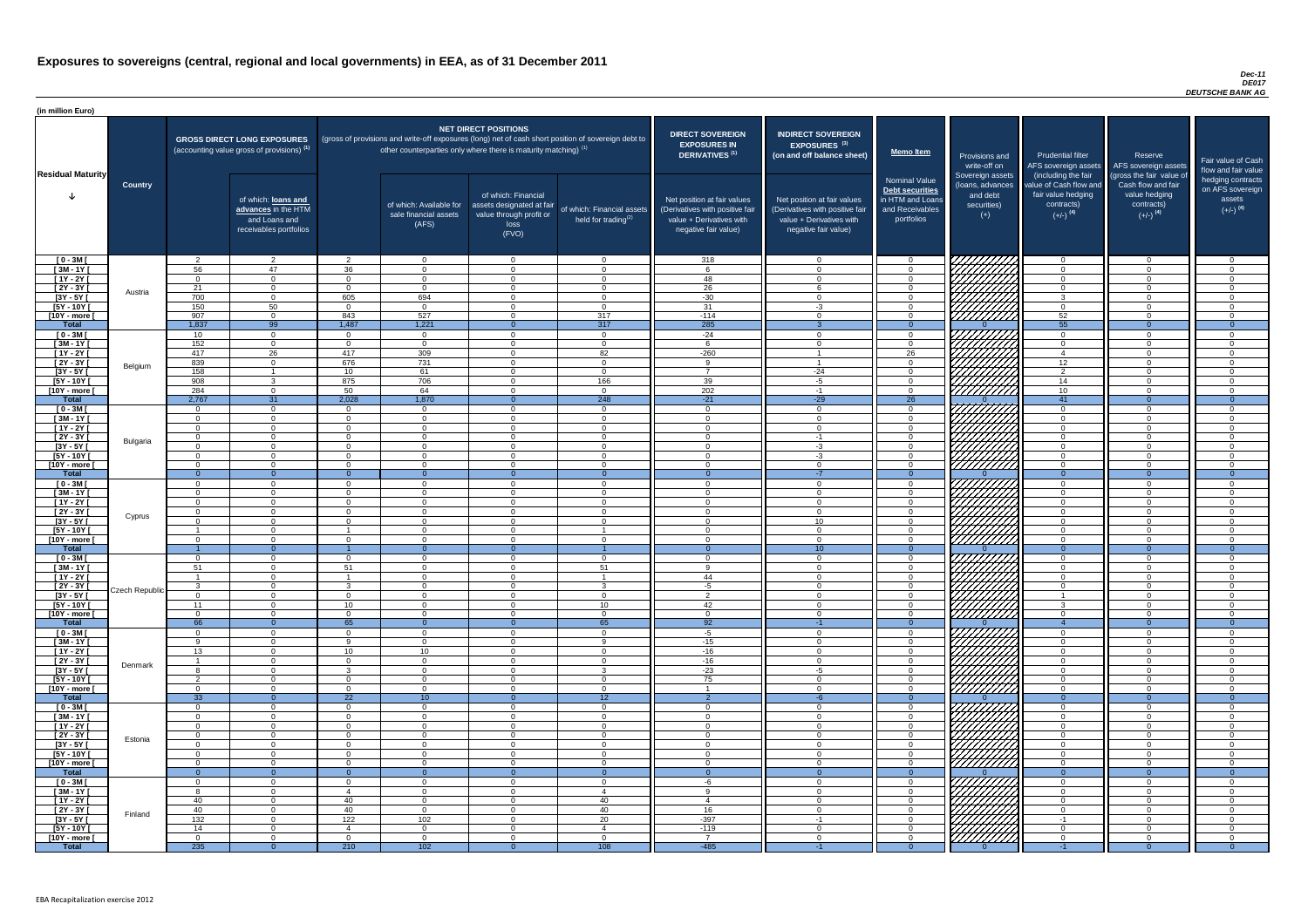### *Dec-11 DE017 DEUTSCHE BANK AG*

| (in million Euro)             |                       |                        |                                                                                             |                             |                                                                                                                                                                                   |                                                                                              |                                                      |                                                                                                                    |                                                                                                                    |                                                                                              |                                                                          |                                                                                                             |                                                                                                         |                                                                           |
|-------------------------------|-----------------------|------------------------|---------------------------------------------------------------------------------------------|-----------------------------|-----------------------------------------------------------------------------------------------------------------------------------------------------------------------------------|----------------------------------------------------------------------------------------------|------------------------------------------------------|--------------------------------------------------------------------------------------------------------------------|--------------------------------------------------------------------------------------------------------------------|----------------------------------------------------------------------------------------------|--------------------------------------------------------------------------|-------------------------------------------------------------------------------------------------------------|---------------------------------------------------------------------------------------------------------|---------------------------------------------------------------------------|
| <b>Residual Maturity</b>      |                       |                        | <b>GROSS DIRECT LONG EXPOSURES</b><br>(accounting value gross of provisions) <sup>(1)</sup> |                             | (gross of provisions and write-off exposures (long) net of cash short position of sovereign debt to<br>other counterparties only where there is maturity matching) <sup>(1)</sup> | <b>NET DIRECT POSITIONS</b>                                                                  |                                                      | <b>DIRECT SOVEREIGN</b><br><b>EXPOSURES IN</b><br>DERIVATIVES <sup>(1)</sup>                                       | <b>INDIRECT SOVEREIGN</b><br><b>EXPOSURES<sup>(3)</sup></b><br>(on and off balance sheet)                          | <b>Memo Item</b>                                                                             | Provisions and<br>write-off on                                           | <b>Prudential filter</b><br>AFS sovereign assets                                                            | Reserve<br>AFS sovereign assets                                                                         | Fair value of Cash<br>flow and fair value                                 |
|                               | <b>Country</b>        |                        | of which: loans and<br>advances in the HTM<br>and Loans and<br>receivables portfolios       |                             | of which: Available for<br>sale financial assets<br>(AFS)                                                                                                                         | of which: Financial<br>assets designated at fair<br>value through profit or<br>loss<br>(FVO) | of which: Financial assets<br>held for trading $(2)$ | Net position at fair values<br>(Derivatives with positive fair<br>value + Derivatives with<br>negative fair value) | Net position at fair values<br>(Derivatives with positive fair<br>value + Derivatives with<br>negative fair value) | <b>Nominal Value</b><br>Debt securities<br>in HTM and Loans<br>and Receivables<br>portfolios | Sovereign assets<br>(Ioans, advances<br>and debt<br>securities)<br>$(+)$ | (including the fair<br>value of Cash flow and<br>fair value hedging<br>contracts)<br>$(+/-)$ <sup>(4)</sup> | (gross the fair value of<br>Cash flow and fair<br>value hedging<br>contracts)<br>$(+/-)$ <sup>(4)</sup> | hedging contracts<br>on AFS sovereign<br>assets<br>$(+/-)$ <sup>(4)</sup> |
| $[0 - 3M]$                    |                       | 143                    | 104                                                                                         | $\Omega$                    | 18                                                                                                                                                                                | 94                                                                                           | $\overline{0}$                                       | $-203$                                                                                                             | $\Omega$                                                                                                           | $\Omega$                                                                                     | 7777777777                                                               | $\overline{0}$                                                                                              | $\Omega$                                                                                                | $\overline{0}$                                                            |
| $[3M - 1Y]$<br>$[1Y - 2Y]$    |                       | 151<br>109             | 73<br>$\overline{0}$                                                                        | 284<br>60                   | $\Omega$<br>$\Omega$                                                                                                                                                              | $\Omega$<br>$\Omega$                                                                         | $\Omega$<br>60                                       | $-44$<br>$-16$                                                                                                     | $\Omega$                                                                                                           | $\Omega$<br>$\Omega$                                                                         |                                                                          | $\Omega$<br>$\overline{0}$                                                                                  | $\Omega$<br>$\Omega$                                                                                    | $\Omega$<br>$\Omega$                                                      |
| $[2Y - 3Y]$                   |                       | 42                     | $\overline{0}$                                                                              | $\cap$                      | $\overline{\phantom{a}}$                                                                                                                                                          | $\Omega$                                                                                     | $\Omega$                                             | $-25$                                                                                                              | $\overline{\mathbf{A}}$                                                                                            | $\overline{0}$                                                                               |                                                                          | $\overline{0}$                                                                                              | $\Omega$                                                                                                | $\overline{0}$                                                            |
| $[3Y - 5Y]$                   | France                | 1,174                  | $\Omega$                                                                                    | 655                         | 1,050                                                                                                                                                                             | $\Omega$                                                                                     | $\Omega$                                             | 69                                                                                                                 | $-28$                                                                                                              | $\overline{0}$                                                                               |                                                                          | $\overline{7}$                                                                                              | $\Omega$                                                                                                | $\Omega$                                                                  |
| $[5Y - 10Y]$                  |                       | 2,278                  | 39                                                                                          | 1,819                       | 1,806                                                                                                                                                                             | $\Omega$                                                                                     | $\overline{0}$                                       | 44                                                                                                                 | $\overline{2}$                                                                                                     | 40                                                                                           |                                                                          | 53                                                                                                          | $\Omega$                                                                                                | $\Omega$                                                                  |
| [10Y - more [<br><b>Total</b> |                       | 1,250<br>5,148         | $\overline{0}$<br>217                                                                       | 1,001<br>3,818              | 890<br>3,765                                                                                                                                                                      | $\overline{0}$<br>94                                                                         | 111<br>171                                           | 17<br>$-159$                                                                                                       | $-1$<br>$-26$                                                                                                      | $\overline{0}$<br>40 <sup>7</sup>                                                            | <i>VIIIIIII</i>                                                          | 110<br>171                                                                                                  | 122<br>122                                                                                              | $-301$<br>$-301$                                                          |
| $[0 - 3M]$                    |                       | 5,586                  | 3,536                                                                                       | 5,748                       | 121                                                                                                                                                                               | $\Omega$                                                                                     | 1,921                                                | $\overline{2}$                                                                                                     | $\Omega$                                                                                                           | $\overline{0}$                                                                               |                                                                          | $\overline{0}$                                                                                              | $\Omega$                                                                                                | $\cap$                                                                    |
| $[3M - 1Y]$                   |                       | 6,279                  | 2,022                                                                                       | 6,225                       | $\overline{133}$                                                                                                                                                                  | 12                                                                                           | 3,868                                                | $-409$                                                                                                             | $\cap$                                                                                                             | 30                                                                                           |                                                                          | $\overline{0}$                                                                                              | $\Omega$                                                                                                | $\Omega$                                                                  |
| $[1Y - 2Y]$                   |                       | 2,867                  | 455                                                                                         | 2,721                       | 150                                                                                                                                                                               | 12 <sup>7</sup>                                                                              | 2,053                                                | $-39$                                                                                                              |                                                                                                                    | 150                                                                                          | . <i>Y////////Z</i>                                                      | $-1$                                                                                                        | $\Omega$                                                                                                | $\Omega$                                                                  |
| $[2Y - 3Y]$                   | Germany               | 1,945                  | 1,067                                                                                       | 1,727                       | 291                                                                                                                                                                               | 12 <sup>7</sup>                                                                              | 367                                                  | 10 <sup>1</sup>                                                                                                    |                                                                                                                    | 250                                                                                          |                                                                          | $\overline{0}$                                                                                              | $\Omega$                                                                                                | $\cap$                                                                    |
| $[3Y - 5Y]$                   |                       | 2,172                  | 1,263                                                                                       | 1,706                       | 550<br>380                                                                                                                                                                        | 23<br>11                                                                                     | $\overline{0}$                                       | 93                                                                                                                 |                                                                                                                    | 587                                                                                          |                                                                          | $-4$                                                                                                        | $\cap$<br>$\Omega$                                                                                      | $\cap$<br>$\Omega$                                                        |
| $[5Y - 10Y]$<br>[10Y - more [ |                       | 3,116<br>5,577         | 1,573<br>1,622                                                                              | 2,583<br>5,020              | 2,907                                                                                                                                                                             | $\Omega$                                                                                     | 628<br>488                                           | 27<br>350                                                                                                          |                                                                                                                    | 30<br>$105$                                                                                  | HHHA.                                                                    | -9<br>$\overline{7}$                                                                                        | 777                                                                                                     | $-1,016$                                                                  |
| <b>Total</b>                  |                       | 27,542                 | 11,539                                                                                      | 25,729                      | 4,533                                                                                                                                                                             | 70                                                                                           | 9,325                                                | 36                                                                                                                 |                                                                                                                    | 1,152                                                                                        |                                                                          | $-8$                                                                                                        | 777                                                                                                     | $-1,016$                                                                  |
| $[0 - 3M]$                    |                       | Б.                     | $\overline{0}$                                                                              | $\Omega$                    | $\overline{0}$                                                                                                                                                                    | $\Omega$                                                                                     | $\overline{0}$                                       | $\cap$                                                                                                             | $-2$                                                                                                               | $\Omega$                                                                                     |                                                                          | $\Omega$                                                                                                    | $\cap$                                                                                                  | - റ                                                                       |
| $[3M - 1Y]$                   |                       | 110                    | $\Omega$                                                                                    | 110                         | 109                                                                                                                                                                               | $\Omega$                                                                                     |                                                      | $-3$                                                                                                               | $-4$                                                                                                               | $\Omega$                                                                                     |                                                                          | $\Omega$                                                                                                    | $\Omega$                                                                                                | $\cap$                                                                    |
| $[1Y - 2Y]$<br>$[2Y - 3Y]$    |                       | 114<br>35              | $\Omega$<br>$\Omega$                                                                        | 114<br>33                   | 62<br>$\Omega$                                                                                                                                                                    | $\Omega$                                                                                     | 51<br>33                                             | $-265$                                                                                                             | $\overline{2}$<br>$-11$                                                                                            | $\Omega$<br>$\Omega$                                                                         | <i>ШША</i>                                                               | $\Omega$<br>$\Omega$                                                                                        |                                                                                                         | $\cap$                                                                    |
| $[3Y - 5Y]$                   | Greece <sup>(5)</sup> | 42                     |                                                                                             | -41                         | 15                                                                                                                                                                                |                                                                                              | 27                                                   |                                                                                                                    | -15                                                                                                                |                                                                                              |                                                                          |                                                                                                             |                                                                                                         |                                                                           |
| $[5Y - 10Y]$                  |                       | 23                     | $\Omega$                                                                                    | 23                          |                                                                                                                                                                                   | $\Omega$                                                                                     | 15                                                   | 35                                                                                                                 | $-20$                                                                                                              | $\Omega$                                                                                     | <i>VIIIIII</i> II                                                        | $\Omega$                                                                                                    |                                                                                                         |                                                                           |
| [10Y - more [                 |                       | 101                    | $\Omega$                                                                                    | 89                          | 15                                                                                                                                                                                | $\Omega$                                                                                     | 74                                                   | 129                                                                                                                |                                                                                                                    | $\Omega$                                                                                     | 7777777777                                                               | $\Omega$                                                                                                    |                                                                                                         |                                                                           |
| <b>Total</b>                  |                       | 430                    | $\Omega$                                                                                    | 410                         | 209<br>$\Omega$                                                                                                                                                                   | $\Omega$                                                                                     | 201                                                  | $-104$<br>- 0                                                                                                      | $-50$<br>$\cap$                                                                                                    | $\Omega$                                                                                     | 383                                                                      | $\Omega$                                                                                                    | $\Omega$<br>$\Omega$                                                                                    | $\Omega$                                                                  |
| $[0 - 3M]$<br>$[3M - 1Y]$     |                       | 41                     | $\Omega$                                                                                    | 41                          | $\Omega$                                                                                                                                                                          | $\Omega$                                                                                     | $\overline{0}$<br>41                                 | റ                                                                                                                  | $-1$                                                                                                               | $\Omega$<br>$\Omega$                                                                         |                                                                          | $\overline{0}$<br>$\Omega$                                                                                  | $\Omega$                                                                                                | $\cap$                                                                    |
| $[1Y - 2Y]$                   |                       | 14                     | $\overline{0}$                                                                              | $\Omega$                    | $\Omega$                                                                                                                                                                          | $\Omega$                                                                                     | $\Omega$                                             | -9                                                                                                                 | $-1$                                                                                                               | $\Omega$                                                                                     |                                                                          | $\overline{0}$                                                                                              | $\Omega$                                                                                                | $\Omega$                                                                  |
| $[2Y - 3Y]$                   | Hungary               |                        | $\overline{0}$                                                                              |                             | $\Omega$                                                                                                                                                                          | $\Omega$                                                                                     |                                                      | 165                                                                                                                | $-2$                                                                                                               | $\Omega$                                                                                     |                                                                          | $\overline{0}$                                                                                              | $\Omega$                                                                                                | $\cap$                                                                    |
| $[3Y - 5Y]$                   |                       | 16                     | 12 <sup>7</sup>                                                                             | 14                          | $\Omega$                                                                                                                                                                          | $\Omega$                                                                                     | $\mathcal{P}$                                        | 92                                                                                                                 | $-3$                                                                                                               | 12 <sup>°</sup>                                                                              |                                                                          | $\overline{0}$                                                                                              | $\Omega$                                                                                                | $\Omega$                                                                  |
| $[5Y - 10Y]$<br>[10Y - more [ |                       | 19<br>$\Omega$         | $\overline{0}$<br>$\overline{0}$                                                            | 13<br>$\Omega$              | 17<br>$\overline{0}$                                                                                                                                                              | $\Omega$<br>$\Omega$                                                                         | $\Omega$<br>$\overline{0}$                           | $-116$<br>$-128$                                                                                                   | -8<br>$\Omega$                                                                                                     | $\overline{0}$<br>$\overline{0}$                                                             | V/////////<br>777777777                                                  | 5<br>$\overline{0}$                                                                                         | $\Omega$<br>$\Omega$                                                                                    | $\Omega$<br>$\Omega$                                                      |
| <b>Total</b>                  |                       | 96                     | 17                                                                                          | 74                          | 17                                                                                                                                                                                |                                                                                              | 44                                                   |                                                                                                                    | $-15$                                                                                                              | 12                                                                                           |                                                                          | 5 <sup>5</sup>                                                                                              | $\Omega$                                                                                                | $\Omega$                                                                  |
| $[0 - 3M]$                    |                       | $\Omega$               | $\overline{0}$                                                                              | $\Omega$                    | $\overline{0}$                                                                                                                                                                    | $\Omega$                                                                                     | $\overline{0}$                                       | $\overline{0}$                                                                                                     | $\Omega$                                                                                                           | $\Omega$                                                                                     |                                                                          | $\overline{0}$                                                                                              | $\mathbf{0}$                                                                                            | $\Omega$                                                                  |
| $[3M - 1Y]$                   |                       | $\Omega$               | $\overline{0}$                                                                              | $\Omega$                    | $\Omega$                                                                                                                                                                          | $\Omega$                                                                                     | $\overline{0}$                                       | - ೧                                                                                                                |                                                                                                                    | $\Omega$                                                                                     |                                                                          | $\overline{0}$                                                                                              | $\Omega$                                                                                                | ി                                                                         |
| $[1Y - 2Y]$<br>$[2Y - 3Y]$    |                       | $\Omega$<br>- 0        | $\Omega$<br>$\overline{0}$                                                                  | $\Omega$<br>$\Omega$        | $\Omega$<br>$\Omega$                                                                                                                                                              | $\Omega$<br>$\Omega$                                                                         | $\Omega$<br>$\overline{0}$                           | $\Omega$<br>- 0                                                                                                    | $\cap$                                                                                                             | $\Omega$<br>$\Omega$                                                                         |                                                                          | $\overline{0}$<br>$\overline{0}$                                                                            | $\Omega$<br>$\Omega$                                                                                    | $\cap$<br>- 0                                                             |
| $\sqrt{3Y - 5Y}$              | Iceland               | $\Omega$               | $\Omega$                                                                                    | $\Omega$                    | - 0                                                                                                                                                                               | $\overline{0}$                                                                               | $\overline{0}$                                       | റ                                                                                                                  |                                                                                                                    | $\Omega$                                                                                     |                                                                          | $\overline{0}$                                                                                              | $\Omega$                                                                                                | $\cap$                                                                    |
| $[5Y - 10Y]$                  |                       | $\Omega$               | $\Omega$                                                                                    | $\cap$                      | - റ                                                                                                                                                                               | $\Omega$                                                                                     | $\overline{0}$                                       | റ                                                                                                                  | $\cap$                                                                                                             | $\Omega$                                                                                     |                                                                          | $\overline{0}$                                                                                              | $\Omega$                                                                                                | $\cap$                                                                    |
| [10Y - more [                 |                       | $\Omega$               | $\Omega$                                                                                    | $\cap$                      | $\Omega$                                                                                                                                                                          | $\Omega$                                                                                     | $\Omega$                                             | റ                                                                                                                  | $\cap$                                                                                                             | $\Omega$                                                                                     | <u>VIIIIIII</u>                                                          | $\overline{0}$                                                                                              | $\cap$                                                                                                  | റ                                                                         |
| <b>Total</b><br>$[0 - 3M]$    |                       | - റ<br>10 <sup>1</sup> | $\Omega$<br>$\Omega$                                                                        | $\Omega$<br>10 <sup>1</sup> | $\Omega$<br>$\Omega$                                                                                                                                                              | $\Omega$                                                                                     | $\overline{0}$<br>10 <sup>°</sup>                    | - 0<br>$\cap$                                                                                                      |                                                                                                                    | $\Omega$<br>$\Omega$                                                                         |                                                                          | $\Omega$<br>$\Omega$                                                                                        | $\overline{0}$<br>$\Omega$                                                                              | $\Omega$<br>$\Omega$                                                      |
| $[3M - 1Y]$                   |                       | $\Omega$               | $\overline{0}$                                                                              | $\Omega$                    | $\overline{0}$                                                                                                                                                                    | $\Omega$                                                                                     | $\overline{0}$                                       | $\cap$                                                                                                             | $\cap$                                                                                                             | $\Omega$                                                                                     |                                                                          | $\overline{0}$                                                                                              | $\Omega$                                                                                                | $\cap$                                                                    |
| $[1Y - 2Y]$                   |                       | 10 <sup>°</sup>        | $\Omega$                                                                                    | 10 <sup>1</sup>             | $\Omega$                                                                                                                                                                          | $\Omega$                                                                                     | 10 <sup>°</sup>                                      | 15                                                                                                                 | ູ                                                                                                                  | $\Omega$                                                                                     |                                                                          | $\Omega$                                                                                                    | $\Omega$                                                                                                | $\cap$                                                                    |
| [2Y - 3Y [                    | Ireland               |                        | $\Omega$                                                                                    | $\cap$                      | $\Omega$                                                                                                                                                                          | $\Omega$                                                                                     | $\Omega$                                             | റ                                                                                                                  |                                                                                                                    | $\Omega$                                                                                     |                                                                          | $\Omega$                                                                                                    | $\cap$                                                                                                  |                                                                           |
| $[3Y - 5Y]$<br>$[5Y - 10Y]$   |                       | 335                    | $\Omega$<br>$\Omega$                                                                        | $\Omega$<br>239             | $\Omega$<br>232                                                                                                                                                                   | $\Omega$<br>$\Omega$                                                                         | $\Omega$<br>$\overline{ }$                           | 11<br>194                                                                                                          | $-12$<br>$-10$                                                                                                     | $\Omega$<br>$\Omega$                                                                         |                                                                          | $\Omega$<br>-6                                                                                              | ∩<br>∩                                                                                                  |                                                                           |
| [10Y - more [                 |                       |                        | $\Omega$                                                                                    |                             | $\Omega$                                                                                                                                                                          | $\Omega$                                                                                     | $\overline{ }$                                       | $\cap$                                                                                                             | $-1$                                                                                                               | $\Omega$                                                                                     |                                                                          | $\Omega$                                                                                                    | ∩                                                                                                       |                                                                           |
| <b>Total</b>                  |                       | 370                    | $\Omega$                                                                                    | 267                         | 232                                                                                                                                                                               |                                                                                              | 35                                                   | 220                                                                                                                | $-21$                                                                                                              | $\Omega$                                                                                     |                                                                          | $-6$                                                                                                        | $\Omega$                                                                                                | $\Omega$                                                                  |
| $[0 - 3M]$                    |                       | 141                    | 25                                                                                          | 61                          | 12                                                                                                                                                                                | $\Omega$                                                                                     | 35                                                   | -6                                                                                                                 |                                                                                                                    | $\Omega$                                                                                     |                                                                          | $\Omega$                                                                                                    |                                                                                                         |                                                                           |
| $[3M - 1Y]$<br>$[1Y - 2Y]$    |                       | 1,104<br>54            | 407<br>$5\overline{)}$                                                                      | 360<br>$\Omega$             | $\Omega$<br>$\Omega$                                                                                                                                                              | $\Omega$<br>$\Omega$                                                                         | $\mathsf{R}$<br>$\overline{0}$                       | 43<br>344                                                                                                          | $\Omega$<br>$\overline{2}$                                                                                         | $\Omega$<br>$\Omega$                                                                         | <u>UMMA</u>                                                              | $\overline{0}$<br>$\overline{0}$                                                                            | $\Omega$<br>$\Omega$                                                                                    | $\cap$<br>$\Omega$                                                        |
| [2Y - 3Y [                    |                       | 226                    | $\overline{0}$                                                                              | 125                         | $\Omega$                                                                                                                                                                          | $\Omega$                                                                                     | 124                                                  | $-537$                                                                                                             | - 1                                                                                                                | $\Omega$                                                                                     |                                                                          | $\overline{0}$                                                                                              | $\Omega$                                                                                                | $\Omega$                                                                  |
| $[3Y - 5Y]$                   | Italy                 | 168                    | $\overline{0}$                                                                              | $\Omega$                    | 11                                                                                                                                                                                | $\Omega$                                                                                     | $\overline{0}$                                       | $\Omega$                                                                                                           |                                                                                                                    | $\Omega$                                                                                     |                                                                          |                                                                                                             | $\Omega$                                                                                                | $\Omega$                                                                  |
| $[5Y - 10Y]$                  |                       | 1,016                  | 175                                                                                         | 641                         | 242                                                                                                                                                                               | $\Omega$                                                                                     | 224                                                  | 891                                                                                                                | $-126$                                                                                                             | 200                                                                                          |                                                                          | 28                                                                                                          | $\Omega$                                                                                                | $\Omega$                                                                  |
| [10Y - more [                 |                       | 863                    | $\overline{0}$                                                                              | $\Omega$                    | 359                                                                                                                                                                               | $\Omega$                                                                                     | $\overline{0}$                                       | 1,255                                                                                                              | 124                                                                                                                | $\overline{0}$                                                                               | ///////////                                                              | 121                                                                                                         | $\Omega$                                                                                                | $\Omega$                                                                  |
| <b>Total</b><br>$[0 - 3M]$    |                       | 3,571                  | 612<br>$\overline{0}$                                                                       | 1,186<br>$\Omega$           | 624<br>$\Omega$                                                                                                                                                                   |                                                                                              | 391<br>$\Omega$                                      | 1,991<br>$\Omega$                                                                                                  |                                                                                                                    | 200<br>$\overline{0}$                                                                        | <i>VIIIIIII</i>                                                          | $\overline{151}$<br>$\Omega$                                                                                |                                                                                                         | $\Omega$                                                                  |
| $[3M - 1Y]$                   |                       | - 0                    | $\overline{0}$                                                                              | $\Omega$                    | $\overline{0}$                                                                                                                                                                    | $\Omega$                                                                                     | $\overline{0}$                                       | - 0                                                                                                                | - ೧                                                                                                                | $\Omega$                                                                                     |                                                                          | $\overline{0}$                                                                                              | $\Omega$                                                                                                | - 0                                                                       |
| $[1Y - 2Y]$                   |                       | $\Omega$               | $\overline{0}$                                                                              | $\Omega$                    | $\Omega$                                                                                                                                                                          | $\Omega$                                                                                     | $\overline{0}$                                       | $\Omega$                                                                                                           |                                                                                                                    | $\overline{0}$                                                                               | <b>PHITA</b>                                                             | $\overline{0}$                                                                                              | $\Omega$                                                                                                | $\Omega$                                                                  |
| $[2Y - 3Y]$                   | Latvia                | $\Omega$               | $\overline{0}$                                                                              | $\Omega$                    | - 0                                                                                                                                                                               | $\overline{0}$                                                                               | $\overline{0}$                                       | $\overline{0}$                                                                                                     | $\Omega$                                                                                                           | $\Omega$                                                                                     |                                                                          | $\overline{0}$                                                                                              | $\Omega$                                                                                                | - 0                                                                       |
| $[3Y - 5Y]$<br>$[5Y - 10Y]$   |                       | . റ<br>$\Omega$        | $\overline{0}$<br>$\overline{0}$                                                            | $\Omega$<br>$\Omega$        | $\Omega$<br>- 0                                                                                                                                                                   | $\overline{0}$<br>$\overline{0}$                                                             | $\overline{0}$                                       | $\overline{0}$<br>- 0                                                                                              | റ<br>$\cap$                                                                                                        | $\Omega$<br>$\Omega$                                                                         |                                                                          | $\overline{0}$<br>$\overline{0}$                                                                            | $\Omega$<br>$\Omega$                                                                                    | - 0<br>- 0                                                                |
| $[10Y - more]$                |                       | - 0                    | $\overline{0}$                                                                              | $\Omega$                    | - 0                                                                                                                                                                               | $\Omega$                                                                                     | $\overline{0}$<br>$\overline{0}$                     | 174                                                                                                                | $\cap$                                                                                                             | $\Omega$                                                                                     | HAAAA                                                                    | $\Omega$                                                                                                    | $\Omega$                                                                                                | $\Omega$                                                                  |
| <b>Total</b>                  |                       |                        |                                                                                             |                             |                                                                                                                                                                                   |                                                                                              |                                                      | 174                                                                                                                |                                                                                                                    |                                                                                              |                                                                          | - 0                                                                                                         |                                                                                                         | $\Omega$                                                                  |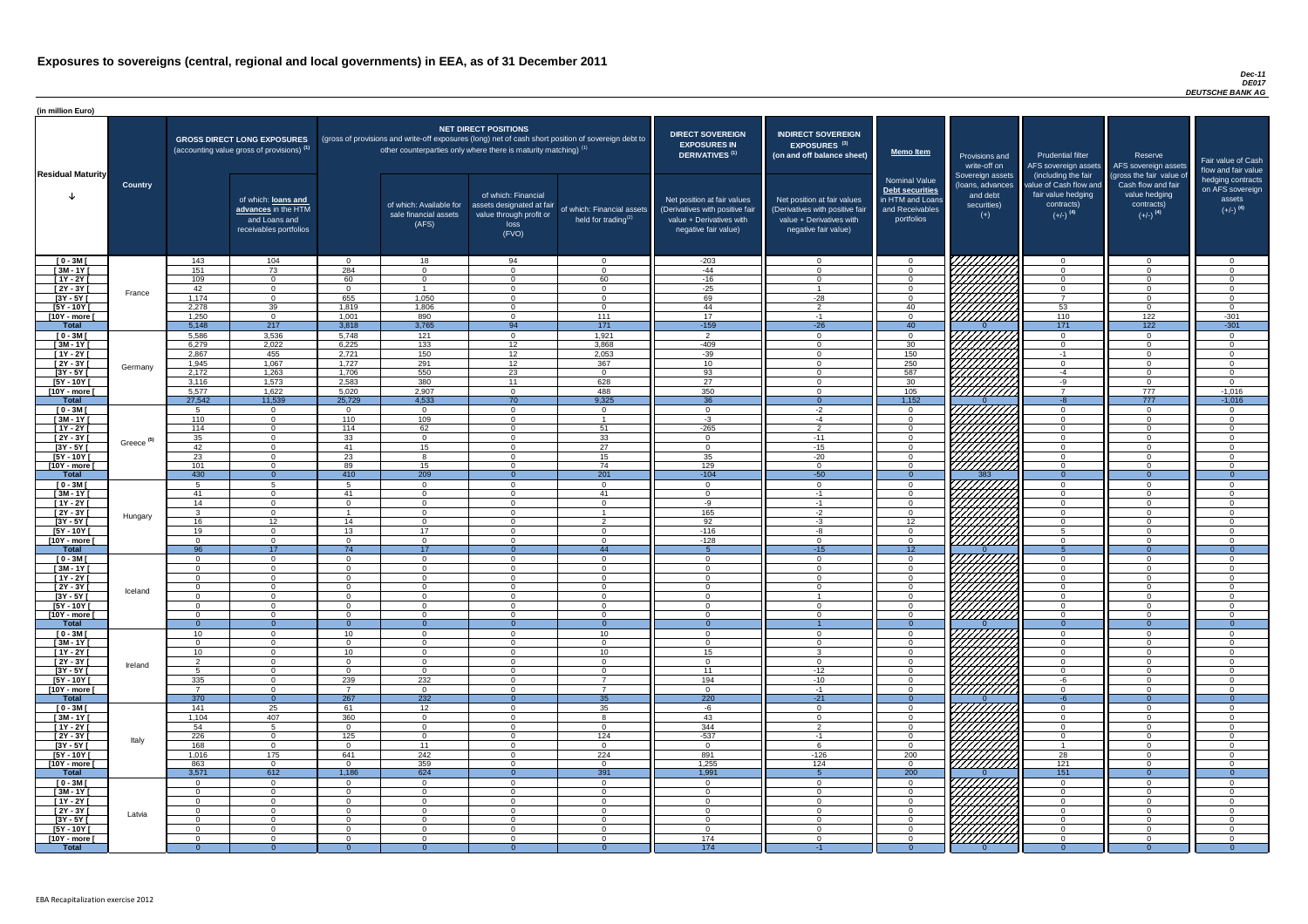### *Dec-11 DE017 DEUTSCHE BANK AG*

| <b>DIRECT SOVEREIGN</b><br><b>EXPOSURES IN</b><br><b>DERIVATIVES<sup>(1)</sup></b><br>Net position at fair values<br>(Derivatives with positive fair<br>value + Derivatives with<br>negative fair value) | <b>INDIRECT SOVEREIGN</b><br><b>EXPOSURES<sup>(3)</sup></b><br>(on and off balance sheet)<br>Net position at fair values<br>(Derivatives with positive fair<br>$value + Derivative$ s with<br>negative fair value) | <b>Memo Item</b><br><b>Nominal Value</b><br>Debt securities<br>in HTM and Loans<br>and Receivables<br>portfolios | Provisions and<br>write-off on<br>Sovereign assets<br>(loans, advances<br>and debt<br>securities)<br>$(+)$ | <b>Prudential filter</b><br>AFS sovereign assets<br>(including the fair<br>value of Cash flow and<br>fair value hedging<br>contracts)<br>$(+/-)$ <sup>(4)</sup> | Reserve<br>AFS sovereign assets<br>(gross the fair value of<br>Cash flow and fair<br>value hedging<br>contracts)<br>$(+/-)$ <sup>(4)</sup> | Fair value of Cash<br>flow and fair value<br>hedging contracts<br>on AFS sovereign<br>assets<br>$(+/-)$ <sup>(4)</sup> |
|----------------------------------------------------------------------------------------------------------------------------------------------------------------------------------------------------------|--------------------------------------------------------------------------------------------------------------------------------------------------------------------------------------------------------------------|------------------------------------------------------------------------------------------------------------------|------------------------------------------------------------------------------------------------------------|-----------------------------------------------------------------------------------------------------------------------------------------------------------------|--------------------------------------------------------------------------------------------------------------------------------------------|------------------------------------------------------------------------------------------------------------------------|
| $\mathbf 0$                                                                                                                                                                                              | $\overline{0}$                                                                                                                                                                                                     | $\mathbf 0$                                                                                                      |                                                                                                            | $\overline{0}$                                                                                                                                                  | $\overline{0}$                                                                                                                             | $\mathbf 0$                                                                                                            |
| $\mathbf 0$                                                                                                                                                                                              | $\mathbf 0$                                                                                                                                                                                                        | $\mathbf 0$                                                                                                      |                                                                                                            | $\mathbf 0$                                                                                                                                                     | $\mathbf 0$                                                                                                                                | $\mathbf 0$                                                                                                            |
| $\mathbf 0$                                                                                                                                                                                              | $\mathbf 0$                                                                                                                                                                                                        | $\mathbf 0$                                                                                                      |                                                                                                            | $\mathbf 0$                                                                                                                                                     | $\overline{0}$                                                                                                                             | $\mathbf 0$                                                                                                            |
| $\mathbf 0$                                                                                                                                                                                              | $\mathbf 0$                                                                                                                                                                                                        | $\pmb{0}$                                                                                                        |                                                                                                            | $\mathbf 0$                                                                                                                                                     | $\mathbf 0$                                                                                                                                | $\pmb{0}$                                                                                                              |
| $\pmb{0}$<br>$\mathbf 0$                                                                                                                                                                                 | $\boldsymbol{0}$<br>$\mathbf 0$                                                                                                                                                                                    | $\pmb{0}$<br>$\mathbf 0$                                                                                         |                                                                                                            | $\mathbf 0$<br>$\mathbf 0$                                                                                                                                      | $\pmb{0}$<br>$\mathbf 0$                                                                                                                   | $\pmb{0}$<br>$\mathbf 0$                                                                                               |
| $\mathbf 0$                                                                                                                                                                                              | $\mathbf 0$                                                                                                                                                                                                        | $\pmb{0}$                                                                                                        |                                                                                                            | $\mathbf 0$                                                                                                                                                     | $\mathbf 0$                                                                                                                                | $\mathbf 0$                                                                                                            |
| $\mathbf{0}$                                                                                                                                                                                             | $\overline{0}$                                                                                                                                                                                                     | $\overline{0}$                                                                                                   | O                                                                                                          | $\overline{0}$                                                                                                                                                  | $\overline{0}$                                                                                                                             | $\overline{0}$                                                                                                         |
| $\mathbf 0$                                                                                                                                                                                              | $\mathbf 0$                                                                                                                                                                                                        | $\pmb{0}$                                                                                                        |                                                                                                            | $\mathbf 0$                                                                                                                                                     | $\mathbf 0$                                                                                                                                | $\mathbf 0$                                                                                                            |
| $\mathbf 0$                                                                                                                                                                                              | $\mathbf 0$                                                                                                                                                                                                        | $\pmb{0}$                                                                                                        |                                                                                                            | $\mathbf 0$                                                                                                                                                     | $\mathbf 0$                                                                                                                                | $\mathbf 0$                                                                                                            |
| $\mathbf 0$<br>$\mathbf 0$                                                                                                                                                                               | $\mathbf 0$<br>$\mathbf 0$                                                                                                                                                                                         | $\pmb{0}$<br>$\mathbf 0$                                                                                         |                                                                                                            | $\mathbf 0$<br>$\mathbf 0$                                                                                                                                      | $\mathbf 0$<br>$\mathbf 0$                                                                                                                 | $\mathbf 0$<br>$\mathbf 0$                                                                                             |
| $\mathbf 0$                                                                                                                                                                                              | $\mathbf 0$                                                                                                                                                                                                        | $\mathbf 0$                                                                                                      |                                                                                                            | $\mathbf 0$                                                                                                                                                     | $\mathbf 0$                                                                                                                                | $\mathbf 0$                                                                                                            |
| $-18$                                                                                                                                                                                                    | $\mathbf 0$                                                                                                                                                                                                        | $\mathbf 0$                                                                                                      |                                                                                                            | $\mathbf 0$                                                                                                                                                     | $\mathbf 0$                                                                                                                                | $\mathbf 0$                                                                                                            |
| $\mathbf 0$                                                                                                                                                                                              | $\mathbf 0$                                                                                                                                                                                                        | $\mathbf 0$                                                                                                      |                                                                                                            | $\mathbf 0$                                                                                                                                                     | $\mathbf 0$                                                                                                                                | $\mathbf 0$                                                                                                            |
| $-18$                                                                                                                                                                                                    | $-1$                                                                                                                                                                                                               | $\overline{0}$                                                                                                   | $\Omega$                                                                                                   | $\mathbf{0}$                                                                                                                                                    | $\overline{0}$                                                                                                                             | $\overline{0}$                                                                                                         |
| $\mathbf 0$<br>3                                                                                                                                                                                         | $\mathbf 0$<br>$\mathbf 0$                                                                                                                                                                                         | $\boldsymbol{2}$<br>$\pmb{0}$                                                                                    |                                                                                                            | $\mathbf 0$<br>$\mathbf 0$                                                                                                                                      | $\mathbf 0$<br>$\mathbf 0$                                                                                                                 | $\mathbf 0$<br>$\mathbf 0$                                                                                             |
| $\mathbf 0$                                                                                                                                                                                              | $\mathbf 0$                                                                                                                                                                                                        | $\pmb{0}$                                                                                                        |                                                                                                            | $\mathbf 0$                                                                                                                                                     | $\mathbf 0$                                                                                                                                | $\mathbf 0$                                                                                                            |
| $\mathbf 0$                                                                                                                                                                                              | 0                                                                                                                                                                                                                  | $\mathbf 0$                                                                                                      |                                                                                                            | $\mathbf 0$                                                                                                                                                     | $\mathbf 0$                                                                                                                                | $\mathbf 0$                                                                                                            |
| $\mathbf 0$                                                                                                                                                                                              | $\mathbf 0$                                                                                                                                                                                                        | 0                                                                                                                |                                                                                                            | 0                                                                                                                                                               | $\Omega$                                                                                                                                   | $\mathbf 0$                                                                                                            |
| 0                                                                                                                                                                                                        | 0                                                                                                                                                                                                                  | 0                                                                                                                |                                                                                                            | $\overline{2}$                                                                                                                                                  | 0                                                                                                                                          | 0                                                                                                                      |
| $\mathbf 0$<br>3                                                                                                                                                                                         | $\mathbf 0$<br>$\overline{0}$                                                                                                                                                                                      | 0<br>3                                                                                                           | $\Omega$                                                                                                   | $\mathbf 0$<br>$\overline{2}$                                                                                                                                   | 0<br>$\overline{0}$                                                                                                                        | $\mathbf 0$<br>$\overline{0}$                                                                                          |
| $\mathbf 0$                                                                                                                                                                                              | $\mathbf 0$                                                                                                                                                                                                        | 0                                                                                                                |                                                                                                            | $\mathbf 0$                                                                                                                                                     | 0                                                                                                                                          | $\mathbf 0$                                                                                                            |
| $\pmb{0}$                                                                                                                                                                                                | $\mathbf 0$                                                                                                                                                                                                        | $\mathbf 0$                                                                                                      |                                                                                                            | $\mathbf 0$                                                                                                                                                     | 0                                                                                                                                          | $\mathbf 0$                                                                                                            |
| $\mathbf 0$                                                                                                                                                                                              | $\mathbf 0$                                                                                                                                                                                                        | 0                                                                                                                |                                                                                                            | $\mathbf 0$                                                                                                                                                     | 0                                                                                                                                          | $\mathbf 0$                                                                                                            |
| $\mathbf 0$                                                                                                                                                                                              | $\mathbf 0$                                                                                                                                                                                                        | 0                                                                                                                |                                                                                                            | $\mathbf 0$                                                                                                                                                     | 0                                                                                                                                          | $\mathbf 0$                                                                                                            |
| $\mathbf 0$<br>$\pmb{0}$                                                                                                                                                                                 | $\mathbf 0$<br>$\mathbf 0$                                                                                                                                                                                         | 0<br>$\mathsf 0$                                                                                                 |                                                                                                            | $\mathbf 0$<br>$\mathbf 0$                                                                                                                                      | 0<br>$\mathbf 0$                                                                                                                           | $\pmb{0}$<br>$\pmb{0}$                                                                                                 |
| $\mathbf 0$                                                                                                                                                                                              | $\mathbf 0$                                                                                                                                                                                                        | 0                                                                                                                |                                                                                                            | $\mathbf 0$                                                                                                                                                     | $\mathbf 0$                                                                                                                                | 0                                                                                                                      |
| $\overline{0}$                                                                                                                                                                                           | $\overline{0}$                                                                                                                                                                                                     | $\overline{0}$                                                                                                   | $\Omega$                                                                                                   | $\overline{0}$                                                                                                                                                  | $\overline{0}$                                                                                                                             | $\overline{0}$                                                                                                         |
| $-71$                                                                                                                                                                                                    | 0                                                                                                                                                                                                                  | $\pmb{0}$                                                                                                        |                                                                                                            | $\mathbf 0$                                                                                                                                                     | 0                                                                                                                                          | $\mathbf 0$                                                                                                            |
| 40                                                                                                                                                                                                       | 0                                                                                                                                                                                                                  | $\pmb{0}$                                                                                                        |                                                                                                            | 0                                                                                                                                                               | $\Omega$                                                                                                                                   | $\mathbf 0$                                                                                                            |
| 13<br>241                                                                                                                                                                                                | $\mathbf 0$<br>$\mathbf 0$                                                                                                                                                                                         | $\pmb{0}$<br>$\pmb{0}$                                                                                           |                                                                                                            | $\mathbf 0$<br>$\mathbf 0$                                                                                                                                      | 0<br>0                                                                                                                                     | 0<br>$\pmb{0}$                                                                                                         |
| 590                                                                                                                                                                                                      | $-8$                                                                                                                                                                                                               | $\pmb{0}$                                                                                                        |                                                                                                            | $\mathbf 0$                                                                                                                                                     | $\mathbf 0$                                                                                                                                | 0                                                                                                                      |
| $-389$                                                                                                                                                                                                   | 0                                                                                                                                                                                                                  | $\pmb{0}$                                                                                                        |                                                                                                            | 10                                                                                                                                                              | 0                                                                                                                                          | 0                                                                                                                      |
| $-803$                                                                                                                                                                                                   | $\mathbf 0$                                                                                                                                                                                                        | $\pmb{0}$                                                                                                        |                                                                                                            | 10                                                                                                                                                              | $\mathbf 0$                                                                                                                                | $\pmb{0}$                                                                                                              |
| $-379$                                                                                                                                                                                                   | $-9$                                                                                                                                                                                                               | $\overline{0}$                                                                                                   | $\overline{0}$                                                                                             | $\overline{20}$                                                                                                                                                 | $\overline{0}$                                                                                                                             | $\overline{0}$                                                                                                         |
| $\mathbf 0$<br>$\pmb{0}$                                                                                                                                                                                 | $\mathbf 0$<br>$\mathbf 0$                                                                                                                                                                                         | 0<br>$\mathbf 0$                                                                                                 |                                                                                                            | $\overline{0}$<br>$\mathbf 0$                                                                                                                                   | 0<br>0                                                                                                                                     | 0<br>0                                                                                                                 |
| $\mathbf 0$                                                                                                                                                                                              | 0                                                                                                                                                                                                                  | 0                                                                                                                |                                                                                                            | 0                                                                                                                                                               | 0                                                                                                                                          | 0                                                                                                                      |
| 0                                                                                                                                                                                                        | 0                                                                                                                                                                                                                  | 0                                                                                                                |                                                                                                            | 0                                                                                                                                                               | $\Omega$                                                                                                                                   | 0                                                                                                                      |
| $\mathbf 0$                                                                                                                                                                                              | 0                                                                                                                                                                                                                  | $\pmb{0}$                                                                                                        |                                                                                                            | 0                                                                                                                                                               | 0                                                                                                                                          | 0                                                                                                                      |
| 0                                                                                                                                                                                                        | 0                                                                                                                                                                                                                  | $\mathbf 0$                                                                                                      |                                                                                                            | 0                                                                                                                                                               | $\Omega$                                                                                                                                   | $\Omega$                                                                                                               |
| $\mathbf 0$<br>$\mathbf{0}$                                                                                                                                                                              | 0<br>$\overline{0}$                                                                                                                                                                                                | $\pmb{0}$<br>$\overline{0}$                                                                                      | $\Omega$                                                                                                   | $\mathbf 0$<br>$\mathbf{0}$                                                                                                                                     | 0<br>$\overline{0}$                                                                                                                        | $\mathbf 0$<br>$\overline{0}$                                                                                          |
| $\mathbf 0$                                                                                                                                                                                              | 0                                                                                                                                                                                                                  | $\mathbf 0$                                                                                                      |                                                                                                            | 0                                                                                                                                                               | 0                                                                                                                                          | 0                                                                                                                      |
| $\mathbf 0$                                                                                                                                                                                              | $\mathbf 0$                                                                                                                                                                                                        | $\mathbf 0$                                                                                                      |                                                                                                            | $\mathbf{1}$                                                                                                                                                    | 0                                                                                                                                          | $\mathbf 0$                                                                                                            |
| $\mathbf 0$                                                                                                                                                                                              | $\mathbf 0$                                                                                                                                                                                                        | $\mathbf 0$                                                                                                      |                                                                                                            | $\mathbf 0$                                                                                                                                                     | 0                                                                                                                                          | $\mathbf 0$                                                                                                            |
| 0                                                                                                                                                                                                        | 0                                                                                                                                                                                                                  | 0                                                                                                                |                                                                                                            | 0                                                                                                                                                               | 0                                                                                                                                          | $\mathbf 0$                                                                                                            |
| 25<br>$\mathbf 0$                                                                                                                                                                                        | $-2$<br>$-2$                                                                                                                                                                                                       | 0<br>$\pmb{0}$                                                                                                   |                                                                                                            | $\mathbf 0$<br>$\mathbf{1}$                                                                                                                                     | 0<br>$\mathbf 0$                                                                                                                           | $\mathbf 0$<br>$\pmb{0}$                                                                                               |
| $\mathbf 0$                                                                                                                                                                                              | $\mathbf 0$                                                                                                                                                                                                        | 0                                                                                                                |                                                                                                            | $\mathbf 0$                                                                                                                                                     | $\mathbf 0$                                                                                                                                | 0                                                                                                                      |
| $\overline{25}$                                                                                                                                                                                          | $-5$                                                                                                                                                                                                               | $\overline{0}$                                                                                                   | $\Omega$                                                                                                   | 3                                                                                                                                                               | $\overline{0}$                                                                                                                             | $\overline{0}$                                                                                                         |
| $\mathbf 0$                                                                                                                                                                                              | $\mathbf 0$                                                                                                                                                                                                        | 0                                                                                                                |                                                                                                            | $\mathbf 0$                                                                                                                                                     | 0                                                                                                                                          | 0                                                                                                                      |
| $-26$                                                                                                                                                                                                    | $-2$                                                                                                                                                                                                               | $\Omega$                                                                                                         |                                                                                                            | $\Omega$                                                                                                                                                        | $\Omega$                                                                                                                                   | $\Omega$                                                                                                               |
| 45<br>14                                                                                                                                                                                                 | $-1$<br>$-2$                                                                                                                                                                                                       | $\pmb{0}$<br>$\overline{0}$                                                                                      |                                                                                                            | $\overline{0}$<br>$\overline{0}$                                                                                                                                | $\mathbf 0$<br>$\overline{0}$                                                                                                              | $\pmb{0}$<br>$\mathbf 0$                                                                                               |
| 40                                                                                                                                                                                                       | $\overline{0}$                                                                                                                                                                                                     | $\mathbf 0$                                                                                                      |                                                                                                            | $\overline{0}$                                                                                                                                                  | $\overline{0}$                                                                                                                             | $\mathbf 0$                                                                                                            |
| $-62$                                                                                                                                                                                                    | 22                                                                                                                                                                                                                 | $\pmb{0}$                                                                                                        |                                                                                                            | $\overline{0}$                                                                                                                                                  | $\mathbf 0$                                                                                                                                | $\boldsymbol{0}$                                                                                                       |
| 35                                                                                                                                                                                                       | $-1$                                                                                                                                                                                                               | $\mathsf{O}\xspace$                                                                                              |                                                                                                            | $\overline{21}$                                                                                                                                                 | $\overline{0}$                                                                                                                             | $\overline{0}$                                                                                                         |
| 45                                                                                                                                                                                                       | 16                                                                                                                                                                                                                 | $\overline{0}$                                                                                                   | $\overline{0}$                                                                                             | 21                                                                                                                                                              | $\overline{0}$                                                                                                                             | $\overline{0}$                                                                                                         |

| (in million Euro)              |                |                            |                                                                                       |                                |                                                                   |                                                                                              |                                                                                                     |                                                                                                                    |                                                                                                                    |                                                                                              |                                                                          |                                                                                                             |                                                                                                         |                                                   |
|--------------------------------|----------------|----------------------------|---------------------------------------------------------------------------------------|--------------------------------|-------------------------------------------------------------------|----------------------------------------------------------------------------------------------|-----------------------------------------------------------------------------------------------------|--------------------------------------------------------------------------------------------------------------------|--------------------------------------------------------------------------------------------------------------------|----------------------------------------------------------------------------------------------|--------------------------------------------------------------------------|-------------------------------------------------------------------------------------------------------------|---------------------------------------------------------------------------------------------------------|---------------------------------------------------|
| <b>Residual Maturity</b>       |                |                            | <b>GROSS DIRECT LONG EXPOSURES</b><br>(accounting value gross of provisions) (1)      |                                | other counterparties only where there is maturity matching) $(1)$ | <b>NET DIRECT POSITIONS</b>                                                                  | (gross of provisions and write-off exposures (long) net of cash short position of sovereign debt to | <b>DIRECT SOVEREIGN</b><br><b>EXPOSURES IN</b><br>DERIVATIVES <sup>(1)</sup>                                       | <b>INDIRECT SOVEREIGN</b><br><b>EXPOSURES<sup>(3)</sup></b><br>(on and off balance sheet)                          | <b>Memo Item</b>                                                                             | Provisions and<br>write-off on                                           | <b>Prudential filter</b><br>AFS sovereign assets                                                            | Reserve<br>AFS sovereign assets                                                                         | Fair value<br>flow and t                          |
|                                | <b>Country</b> |                            | of which: loans and<br>advances in the HTM<br>and Loans and<br>receivables portfolios |                                | of which: Available for<br>sale financial assets<br>(AFS)         | of which: Financial<br>assets designated at fair<br>value through profit or<br>loss<br>(FVO) | of which: Financial assets<br>held for trading <sup>(2)</sup>                                       | Net position at fair values<br>(Derivatives with positive fair<br>value + Derivatives with<br>negative fair value) | Net position at fair values<br>(Derivatives with positive fair<br>value + Derivatives with<br>negative fair value) | <b>Nominal Value</b><br>Debt securities<br>in HTM and Loans<br>and Receivables<br>portfolios | Sovereign assets<br>(loans, advances<br>and debt<br>securities)<br>$(+)$ | (including the fair<br>value of Cash flow and<br>fair value hedging<br>contracts)<br>$(+/-)$ <sup>(4)</sup> | (gross the fair value of<br>Cash flow and fair<br>value hedging<br>contracts)<br>$(+/-)$ <sup>(4)</sup> | hedging o<br>on AFS <sub>s</sub><br>ass<br>$(+/-$ |
| $[0 - 3M]$                     |                | $\Omega$                   | $\Omega$                                                                              | $\Omega$                       | $\Omega$                                                          | $\overline{0}$                                                                               | $\cap$                                                                                              | $\Omega$                                                                                                           | $\Omega$                                                                                                           | $\Omega$                                                                                     |                                                                          | $\Omega$                                                                                                    | $\Omega$                                                                                                |                                                   |
| $[3M-1Y]$                      |                | $\cap$                     | $\Omega$                                                                              | $\Omega$                       | $\Omega$                                                          | $\Omega$                                                                                     | $\Omega$                                                                                            | $\Omega$                                                                                                           | $\cap$                                                                                                             | $\Omega$                                                                                     |                                                                          | $\Omega$                                                                                                    | $\Omega$                                                                                                |                                                   |
| $[1Y - 2Y]$<br>$[2Y - 3Y]$     |                | $\cap$<br>$\Omega$         | $\Omega$<br>$\Omega$                                                                  | $\Omega$<br>$\Omega$           | $\Omega$<br>$\Omega$                                              | $\Omega$<br>$\Omega$                                                                         | $\Omega$<br>$\Omega$                                                                                | $\Omega$                                                                                                           | $\cap$<br>$\Omega$                                                                                                 | $\Omega$<br>$\Omega$                                                                         |                                                                          | $\Omega$<br>$\Omega$                                                                                        | $\Omega$<br>$\Omega$                                                                                    |                                                   |
| $[3Y - 5Y]$                    | Liechtenstein  | $\Omega$                   | $\Omega$                                                                              | $\Omega$                       | $\Omega$                                                          | $\Omega$                                                                                     | $\Omega$                                                                                            | $\Omega$                                                                                                           | $\Omega$                                                                                                           | $\Omega$                                                                                     | HAAAA<br>HAAAA                                                           | $\overline{0}$                                                                                              | $\Omega$                                                                                                |                                                   |
| $[5Y - 10Y]$                   |                | $\Omega$                   | $\Omega$                                                                              | $\Omega$                       | $\Omega$                                                          | $\Omega$                                                                                     | $\Omega$                                                                                            | $\Omega$                                                                                                           | $\cap$                                                                                                             | $\overline{0}$                                                                               |                                                                          | $\Omega$                                                                                                    | $\Omega$                                                                                                |                                                   |
| [10Y - more [<br><b>Total</b>  |                | $\Omega$<br>$\overline{0}$ | $\Omega$<br>$\Omega$                                                                  | $\Omega$<br>- 0                | $\Omega$<br>$\Omega$                                              | $\Omega$<br>- വ                                                                              | $\Omega$<br>$\Omega$                                                                                | $\Omega$                                                                                                           | $\cap$                                                                                                             | $\Omega$<br>$\overline{0}$                                                                   |                                                                          | $\overline{0}$<br>$\overline{0}$                                                                            | $\Omega$<br>$\Omega$                                                                                    |                                                   |
| $[0 - 3M]$                     |                | $\cap$                     | $\Omega$                                                                              | $\Omega$                       | $\overline{0}$                                                    | $\Omega$                                                                                     | $\Omega$                                                                                            |                                                                                                                    | $\cap$                                                                                                             | $\Omega$                                                                                     |                                                                          | $\overline{0}$                                                                                              | $\Omega$                                                                                                |                                                   |
| $[3M - 1Y]$                    |                |                            | $\Omega$                                                                              |                                | $\overline{0}$                                                    | $\Omega$                                                                                     |                                                                                                     |                                                                                                                    | $\Omega$                                                                                                           | $\Omega$                                                                                     |                                                                          | $\overline{0}$                                                                                              | $\Omega$                                                                                                |                                                   |
| $[1Y - 2Y]$                    |                | $\cap$                     | $\Omega$                                                                              | $\Omega$                       | $\Omega$                                                          | $\Omega$                                                                                     | $\cap$                                                                                              | $\Omega$                                                                                                           | $\Omega$                                                                                                           | $\Omega$                                                                                     |                                                                          | $\Omega$                                                                                                    | $\Omega$                                                                                                |                                                   |
| $[2Y - 3Y]$                    | Lithuania      | $\Omega$                   | $\Omega$                                                                              | $\Omega$                       | $\Omega$                                                          | $\Omega$                                                                                     | 3                                                                                                   |                                                                                                                    | $\cap$                                                                                                             | $\cap$<br>$\Omega$                                                                           | VIIIIIII                                                                 | $\Omega$                                                                                                    | $\Omega$                                                                                                |                                                   |
| $[3Y - 5Y]$<br>$[5Y - 10Y]$    |                | ົດ                         | $\Omega$<br>$\Omega$                                                                  | $\mathcal{R}$<br>$\mathcal{D}$ | $\Omega$<br>$\Omega$                                              | $\Omega$<br>$\Omega$                                                                         | ົາ                                                                                                  | $-18$                                                                                                              | $\Omega$<br>$\Omega$                                                                                               | $\Omega$                                                                                     |                                                                          | $\Omega$<br>$\Omega$                                                                                        | $\Omega$<br>$\Omega$                                                                                    |                                                   |
| [10Y - more [                  |                | $\Omega$                   | $\Omega$                                                                              | $\Omega$                       | $\Omega$                                                          | $\Omega$                                                                                     |                                                                                                     |                                                                                                                    | $\cap$                                                                                                             | $\Omega$                                                                                     | /////////                                                                | $\overline{0}$                                                                                              | $\Omega$                                                                                                |                                                   |
| <b>Total</b>                   |                | -6                         | - റ                                                                                   |                                | $\Omega$                                                          | $\Omega$                                                                                     |                                                                                                     | $-18$                                                                                                              | $-1$                                                                                                               | - റ                                                                                          |                                                                          | $\Omega$                                                                                                    | $\Omega$                                                                                                |                                                   |
| $[0 - 3M]$                     |                | 74<br>$\Omega$             | 74<br>$\Omega$                                                                        | 74<br>$\Omega$                 | $\Omega$<br>$\Omega$                                              | $\Omega$<br>$\Omega$                                                                         | $\cap$                                                                                              | $\cap$<br>$\mathbf{r}$                                                                                             | റ<br>$\cap$                                                                                                        | $\overline{2}$<br>$\cap$                                                                     |                                                                          | $\overline{0}$<br>$\Omega$                                                                                  | $\Omega$<br>$\Omega$                                                                                    |                                                   |
| $[3M - 1Y]$<br>$[1Y - 2Y]$     |                | 2                          | $\Omega$                                                                              | $\mathcal{P}$                  | $\Omega$                                                          | $\Omega$                                                                                     | $\overline{2}$                                                                                      | $\Omega$                                                                                                           | $\Omega$                                                                                                           | $\Omega$                                                                                     | <u>VIIIIIII</u>                                                          | $\overline{0}$                                                                                              | $\overline{0}$                                                                                          |                                                   |
| $[2Y - 3Y]$                    |                | $\Omega$                   | $\Omega$                                                                              | $\Omega$                       | $\Omega$                                                          | $\Omega$                                                                                     | $\cap$                                                                                              | $\cap$                                                                                                             | $\Omega$                                                                                                           | $\Omega$                                                                                     | VAAAAA                                                                   | $\Omega$                                                                                                    | $\Omega$                                                                                                |                                                   |
| [3Y - 5Y                       | Luxembourg     |                            |                                                                                       |                                |                                                                   |                                                                                              |                                                                                                     |                                                                                                                    |                                                                                                                    |                                                                                              | <i>UHHA</i>                                                              |                                                                                                             |                                                                                                         |                                                   |
| $[5Y - 10Y]$<br>$[10Y - more]$ |                | ົດ<br>$\Omega$             | $\Omega$<br>$\Omega$                                                                  | 2<br>- 0                       | $\overline{0}$<br>$\Omega$                                        | $\Omega$<br>$\Omega$                                                                         | $\overline{2}$                                                                                      |                                                                                                                    | ∩                                                                                                                  | $\Omega$<br>$\cap$                                                                           | 777777777                                                                | 2<br>$\Omega$                                                                                               | $\Omega$<br>$\Omega$                                                                                    |                                                   |
| <b>Total</b>                   |                | 79                         | 75                                                                                    | $\overline{79}$                | $\Omega$                                                          | $\Omega$                                                                                     | $\boldsymbol{\varDelta}$                                                                            |                                                                                                                    | $\Omega$                                                                                                           | $\mathbf{3}$                                                                                 |                                                                          | $\overline{2}$                                                                                              | $\Omega$                                                                                                |                                                   |
| $[0 - 3M]$                     |                | $\Omega$                   | $\overline{0}$                                                                        | $\Omega$                       | $\overline{0}$                                                    | $\Omega$                                                                                     |                                                                                                     |                                                                                                                    | $\Omega$                                                                                                           | $\Omega$                                                                                     |                                                                          | $\Omega$                                                                                                    | $\Omega$                                                                                                |                                                   |
| $[3M - 1Y]$                    |                | $\Omega$                   | $\Omega$                                                                              | $\Omega$                       | $\overline{0}$                                                    | $\Omega$                                                                                     | $\Omega$                                                                                            |                                                                                                                    | $\Omega$                                                                                                           | $\Omega$                                                                                     | ドンプ                                                                      | $\Omega$                                                                                                    | $\Omega$                                                                                                |                                                   |
| $[1Y - 2Y]$<br>$[2Y - 3Y]$     |                | $\Omega$<br>$\cap$         | $\Omega$<br>$\Omega$                                                                  | $\Omega$<br>$\Omega$           | $\Omega$<br>$\Omega$                                              | $\Omega$<br>$\Omega$                                                                         | $\Omega$<br>$\Omega$                                                                                | $\Omega$<br>$\Omega$                                                                                               | $\Omega$<br>$\Omega$                                                                                               | $\Omega$<br>$\Omega$                                                                         |                                                                          | $\Omega$<br>$\Omega$                                                                                        | $\Omega$<br>$\Omega$                                                                                    |                                                   |
| $[3Y - 5Y]$                    | Malta          | $\cap$                     | $\Omega$                                                                              | $\Omega$                       | $\Omega$                                                          | $\Omega$                                                                                     | $\Omega$                                                                                            | $\Omega$                                                                                                           | $\Omega$                                                                                                           | $\Omega$                                                                                     |                                                                          | $\Omega$                                                                                                    | $\Omega$                                                                                                |                                                   |
| $[5Y - 10Y]$                   |                | $\Omega$                   | $\Omega$                                                                              | $\Omega$                       | $\overline{0}$                                                    | $\Omega$                                                                                     | $\Omega$                                                                                            | $\Omega$                                                                                                           | $\Omega$                                                                                                           | $\overline{0}$                                                                               |                                                                          | $\overline{0}$                                                                                              | $\Omega$                                                                                                |                                                   |
| [10Y - more [                  |                | $\Omega$                   | $\Omega$                                                                              | $\Omega$                       | $\Omega$                                                          | $\Omega$                                                                                     | $\cap$                                                                                              | $\Omega$                                                                                                           | $\Omega$                                                                                                           | $\Omega$                                                                                     | 11111111.                                                                | $\overline{0}$                                                                                              | $\Omega$                                                                                                |                                                   |
| <b>Total</b><br>$[0 - 3M]$     |                | $\overline{0}$<br>1,020    | $\overline{0}$<br>41                                                                  | $\Omega$<br>1,020              | $\Omega$<br>$\overline{0}$                                        | $\Omega$<br>$\overline{0}$                                                                   | $\overline{0}$<br>979                                                                               | $\Omega$<br>$-71$                                                                                                  | $\Omega$<br>$\Omega$                                                                                               | $\overline{0}$<br>$\overline{0}$                                                             |                                                                          | $\Omega$<br>$\overline{0}$                                                                                  | $\Omega$<br>$\overline{0}$                                                                              |                                                   |
| $[3M - 1Y]$                    |                | 1,665                      | -5                                                                                    | 1,665                          | $\Omega$                                                          | $\Omega$                                                                                     | 1,660                                                                                               | 40                                                                                                                 | $\Omega$                                                                                                           | $\Omega$                                                                                     |                                                                          | $\Omega$                                                                                                    | $\Omega$                                                                                                |                                                   |
| $[1Y - 2Y]$                    |                | 118                        | - 7                                                                                   | 112                            | $\overline{0}$                                                    | $\Omega$                                                                                     | 105                                                                                                 | 13                                                                                                                 | $\Omega$                                                                                                           | $\Omega$                                                                                     |                                                                          | $\Omega$                                                                                                    | $\Omega$                                                                                                |                                                   |
| $[2Y - 3Y]$                    | Netherlands    | 68                         |                                                                                       | 25                             | $\overline{0}$                                                    | $\Omega$                                                                                     | 24                                                                                                  | 241                                                                                                                | $\Omega$                                                                                                           | $\Omega$                                                                                     |                                                                          | $\Omega$                                                                                                    | $\Omega$                                                                                                |                                                   |
| $[3Y - 5Y]$<br>$[5Y - 10Y]$    |                | 175<br>1,143               | <b>R</b>                                                                              | 117<br>1,047                   | $\overline{0}$<br>692                                             | $\Omega$<br>$\Omega$                                                                         | 103<br>349                                                                                          | 590<br>$-389$                                                                                                      | -8<br>$\Omega$                                                                                                     | $\cap$<br>$\cap$                                                                             |                                                                          | $\Omega$<br>10 <sup>°</sup>                                                                                 | $\Omega$<br>$\Omega$                                                                                    |                                                   |
| [10Y - more [                  |                | 1,007                      | 679                                                                                   | 218                            | 230                                                               | $\Omega$                                                                                     | $\Omega$                                                                                            | $-803$                                                                                                             | $\Omega$                                                                                                           | $\Omega$                                                                                     | /////////                                                                | 10 <sup>°</sup>                                                                                             | $\Omega$                                                                                                |                                                   |
| <b>Total</b>                   |                | 5,195                      | 747                                                                                   | 4,204                          | 922                                                               | $\Omega$                                                                                     | 3,220                                                                                               | $-379$                                                                                                             | $-9$                                                                                                               | $\Omega$                                                                                     |                                                                          | $\overline{20}$                                                                                             | - 0                                                                                                     |                                                   |
| $[0 - 3M]$                     |                | $\cap$                     | $\Omega$                                                                              | $\Omega$                       | $\overline{0}$                                                    | $\Omega$                                                                                     | $\cap$                                                                                              | $\cap$                                                                                                             | $\cap$                                                                                                             | $\Omega$                                                                                     |                                                                          | $\overline{0}$                                                                                              | $\Omega$                                                                                                |                                                   |
| $[3M - 1Y]$<br>$[1Y - 2Y]$     |                | $\overline{0}$             | $\overline{0}$<br>$\Omega$                                                            | $\Omega$<br>- 1                | $\overline{0}$<br>$\overline{0}$                                  | $\overline{0}$<br>$\Omega$                                                                   | $\Omega$<br>$\overline{\mathbf{1}}$                                                                 | $\Omega$<br>$\Omega$                                                                                               | $\Omega$<br>$\Omega$                                                                                               | $\overline{0}$<br>$\Omega$                                                                   | <i>7777777777</i>                                                        | $\overline{0}$<br>$\overline{0}$                                                                            | $\Omega$<br>$\Omega$                                                                                    |                                                   |
| $[2Y - 3Y]$                    |                | $\Omega$                   | $\Omega$                                                                              | $\Omega$                       | $\overline{0}$                                                    | $\Omega$                                                                                     | $\Omega$                                                                                            | $\Omega$                                                                                                           | $\Omega$                                                                                                           | $\Omega$                                                                                     |                                                                          | $\Omega$                                                                                                    | $\Omega$                                                                                                |                                                   |
| $[3Y - 5Y]$                    | Norway         |                            | $\overline{0}$                                                                        |                                | $\overline{0}$                                                    | $\overline{0}$                                                                               |                                                                                                     |                                                                                                                    | $\Omega$                                                                                                           | $\overline{0}$                                                                               |                                                                          | $\overline{0}$                                                                                              | $\Omega$                                                                                                |                                                   |
| $[5Y - 10Y]$                   |                | $\Omega$                   | $\Omega$                                                                              | - 4                            | $\Omega$                                                          | $\Omega$                                                                                     | $\overline{4}$                                                                                      | $\cap$                                                                                                             | $\Omega$<br>$\cap$                                                                                                 | $\Omega$<br>$\cap$                                                                           |                                                                          | $\overline{0}$                                                                                              | $\Omega$                                                                                                |                                                   |
| [10Y - more [<br><b>Total</b>  |                | <b>8</b>                   | $\Omega$<br>$\Omega$                                                                  | $\Omega$                       | $\Omega$<br>$\Omega$                                              | $\Omega$                                                                                     |                                                                                                     |                                                                                                                    |                                                                                                                    | $\Omega$                                                                                     | <u>////////</u>                                                          | $\Omega$<br>$\Omega$                                                                                        | $\Omega$<br>- 0                                                                                         |                                                   |
| $[0 - 3M]$                     |                | 124                        | ົາ                                                                                    | 124                            | 119                                                               | $\Omega$                                                                                     | વ                                                                                                   |                                                                                                                    | $\Omega$                                                                                                           | $\Omega$                                                                                     |                                                                          | $\Omega$                                                                                                    | $\Omega$                                                                                                |                                                   |
| $[3M - 1Y]$                    |                | 89                         | $\Omega$                                                                              | 89                             | 86                                                                | $\Omega$                                                                                     | ູ                                                                                                   |                                                                                                                    | $\Omega$                                                                                                           | $\cap$                                                                                       |                                                                          |                                                                                                             | $\Omega$                                                                                                |                                                   |
| $[1Y - 2Y]$                    |                | 34                         | $\Omega$                                                                              | 34                             | 31                                                                | $\Omega$                                                                                     | -3                                                                                                  |                                                                                                                    | $\Omega$                                                                                                           | $\Omega$                                                                                     |                                                                          | $\Omega$                                                                                                    | $\Omega$                                                                                                |                                                   |
| $[2Y - 3Y]$<br>$[3Y - 5Y]$     | Poland         | 98<br>27                   | $\Omega$<br>$\Omega$                                                                  | 94<br>$\Omega$                 | 26<br>$\Omega$                                                    | - റ<br>$\Omega$                                                                              | 68<br>$\Omega$                                                                                      | ∩<br>25                                                                                                            | $\Omega$<br>$-2$                                                                                                   | $\Omega$<br>$\Omega$                                                                         |                                                                          | $\Omega$<br>$\Omega$                                                                                        | $\Omega$<br>$\Omega$                                                                                    |                                                   |
| $[5Y - 10Y]$                   |                | 116                        | $\Omega$                                                                              | 106                            | 77                                                                | $\Omega$                                                                                     | 29                                                                                                  | $\Omega$                                                                                                           | $-2$                                                                                                               | $\Omega$                                                                                     |                                                                          |                                                                                                             | $\Omega$                                                                                                |                                                   |
| [10Y - more                    |                | $\mathbf{r}$               | $\Omega$                                                                              | $\Omega$                       | $\overline{0}$                                                    | $\Omega$                                                                                     | $\Omega$                                                                                            | $\Omega$                                                                                                           | $\Omega$                                                                                                           | $\Omega$                                                                                     | 7777777777                                                               | $\Omega$                                                                                                    | $\Omega$                                                                                                |                                                   |
| <b>Total</b>                   |                | 489                        | റ                                                                                     | 447                            | 339                                                               | - വ                                                                                          | 106                                                                                                 | $\overline{25}$                                                                                                    | -5                                                                                                                 | $\Omega$                                                                                     |                                                                          | 3                                                                                                           | $\Omega$                                                                                                |                                                   |
| $[0 - 3M]$<br>$[3M - 1Y]$      |                | 62<br>34                   | $\Omega$<br>$\overline{0}$                                                            | 62<br>20                       | $\mathbf{3}$<br>$\Omega$                                          | $\Omega$<br>$\overline{0}$                                                                   | 59<br>20                                                                                            | $\Omega$<br>$-26$                                                                                                  | $\Omega$<br>$-2$                                                                                                   | $\Omega$<br>$\overline{0}$                                                                   | <i>VIIIIIII</i>                                                          | $\Omega$<br>$\overline{0}$                                                                                  | $\Omega$<br>$\Omega$                                                                                    |                                                   |
| $[1Y - 2Y]$                    |                | -5                         | $\overline{0}$                                                                        | $\mathbf{3}$                   | $\overline{0}$                                                    | $\overline{0}$                                                                               | $\mathbf{3}$                                                                                        | 45                                                                                                                 | $-1$                                                                                                               | $\overline{0}$                                                                               |                                                                          | $\Omega$                                                                                                    | $\Omega$                                                                                                |                                                   |
| $[2Y - 3Y]$                    | Portugal       | 91                         | $\overline{0}$                                                                        | 32                             | $\overline{0}$                                                    | $\overline{0}$                                                                               | 32                                                                                                  | 14                                                                                                                 | $-2$                                                                                                               | $\Omega$                                                                                     |                                                                          | $\overline{0}$                                                                                              | $\Omega$                                                                                                |                                                   |
| $[3Y - 5Y]$                    |                | 75                         | $\overline{0}$                                                                        | $\Omega$                       | 3                                                                 | $\overline{0}$                                                                               | - 0                                                                                                 | 40                                                                                                                 | $\Omega$                                                                                                           | $\Omega$                                                                                     |                                                                          | $\Omega$                                                                                                    | $\Omega$                                                                                                |                                                   |
| $[5Y - 10Y]$<br>[10Y - more [  |                | 38<br>34                   | $\overline{0}$<br>$\overline{0}$                                                      | 13<br>34                       | $\overline{0}$<br>26                                              | $\overline{0}$<br>$\Omega$                                                                   | 13<br>-8                                                                                            | $-62$<br>35                                                                                                        | 22<br>-1                                                                                                           | $\Omega$<br>$\Omega$                                                                         | <i>Chillin</i>                                                           | $\Omega$<br>21                                                                                              | $\Omega$<br>$\Omega$                                                                                    |                                                   |
| <b>Total</b>                   |                | 339                        | $\Omega$                                                                              | 163                            | 31                                                                | 0                                                                                            | $\overline{135}$                                                                                    | 45                                                                                                                 | 16 <sup>°</sup>                                                                                                    |                                                                                              |                                                                          | $\overline{21}$                                                                                             | - 0                                                                                                     |                                                   |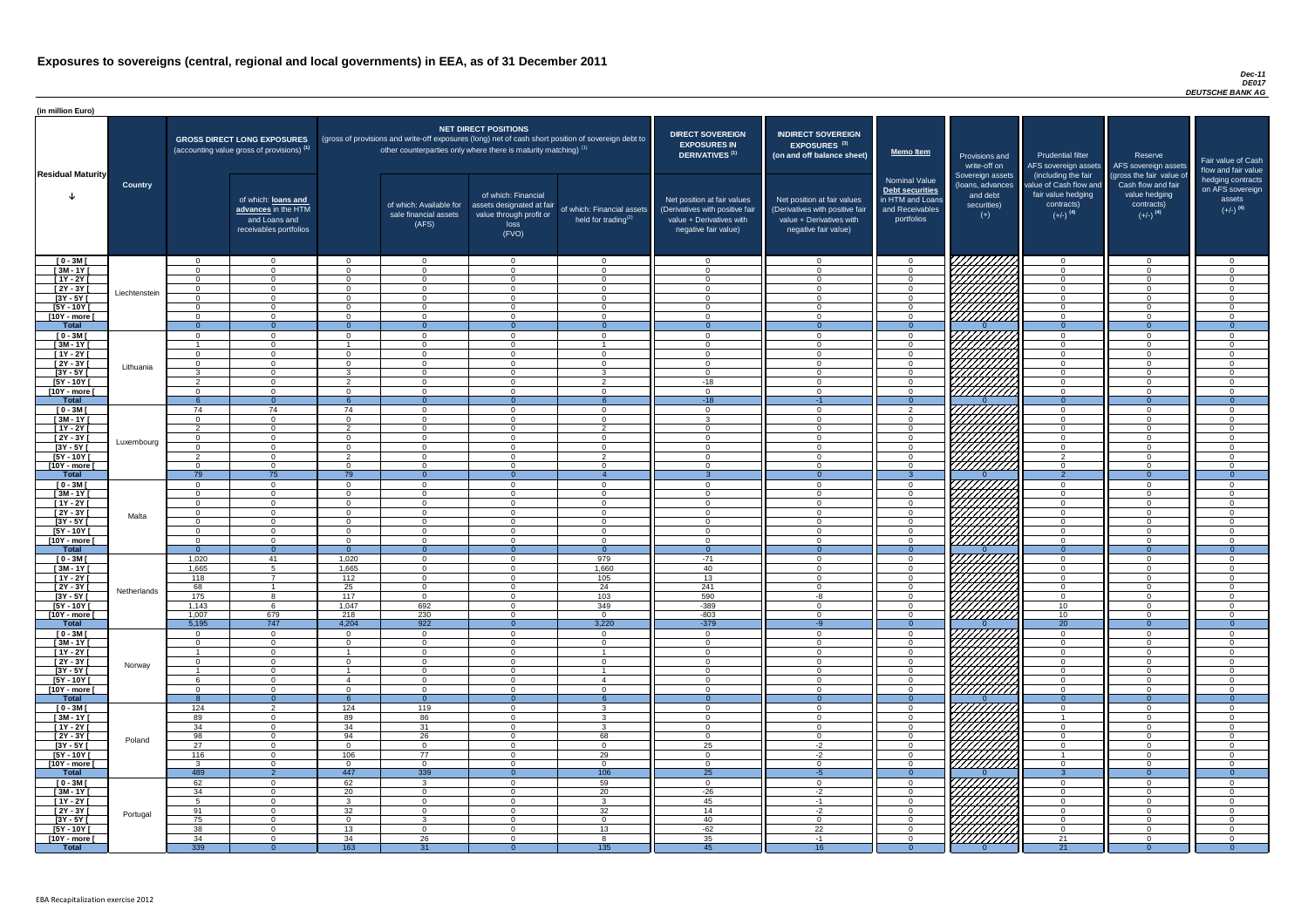### *Dec-11 DE017 DEUTSCHE BANK AG*

(4) According with CEBS Guidelines on prudential filters it is required a consistent treatment of gains and losses resulting from a transaction whereby a cash flow hedge is created for an available for sale instrument: i.e item are recognised in additional own funds, so should the results of the corresponding cash flow hedging derivative. Moreover if fair-value hedging contracts on sovereign assets are taken in consideration for the computat (before their removal), the FV of such contracts must be reported in the column AB.

| (in million Euro)             |                     |                |                                                                                             |                                                                                                                                                                                                                  |                                                           |                                                                                              |                                                                              |                                                                                                                    |                                                                                                                    |                                                                                              |                                                                          |                                                                                      |                                                                             |                                                                           |
|-------------------------------|---------------------|----------------|---------------------------------------------------------------------------------------------|------------------------------------------------------------------------------------------------------------------------------------------------------------------------------------------------------------------|-----------------------------------------------------------|----------------------------------------------------------------------------------------------|------------------------------------------------------------------------------|--------------------------------------------------------------------------------------------------------------------|--------------------------------------------------------------------------------------------------------------------|----------------------------------------------------------------------------------------------|--------------------------------------------------------------------------|--------------------------------------------------------------------------------------|-----------------------------------------------------------------------------|---------------------------------------------------------------------------|
| <b>Residual Maturity</b>      |                     |                | <b>GROSS DIRECT LONG EXPOSURES</b><br>(accounting value gross of provisions) <sup>(1)</sup> | <b>NET DIRECT POSITIONS</b><br>(gross of provisions and write-off exposures (long) net of cash short position of sovereign debt to<br>other counterparties only where there is maturity matching) <sup>(1)</sup> |                                                           |                                                                                              | <b>DIRECT SOVEREIGN</b><br><b>EXPOSURES IN</b><br>DERIVATIVES <sup>(1)</sup> | <b>INDIRECT SOVEREIGN</b><br>EXPOSURES <sup>(3)</sup><br>(on and off balance sheet)                                | <b>Memo Item</b>                                                                                                   | Provisions and<br>write-off on                                                               | <b>Prudential filter</b><br>AFS sovereign assets<br>(including the fair  | Reserve<br>AFS sovereign assets<br>(gross the fair value of                          | Fair value of Cash<br>flow and fair value                                   |                                                                           |
|                               | <b>Country</b>      |                | of which: loans and<br>advances in the HTM<br>and Loans and<br>receivables portfolios       |                                                                                                                                                                                                                  | of which: Available for<br>sale financial assets<br>(AFS) | of which: Financial<br>assets designated at fair<br>value through profit or<br>loss<br>(FVO) | of which: Financial assets<br>held for trading $^{(2)}$                      | Net position at fair values<br>(Derivatives with positive fair<br>value + Derivatives with<br>negative fair value) | Net position at fair values<br>(Derivatives with positive fair<br>value + Derivatives with<br>negative fair value) | <b>Nominal Value</b><br>Debt securities<br>in HTM and Loans<br>and Receivables<br>portfolios | Sovereign assets<br>(loans, advances<br>and debt<br>securities)<br>$(+)$ | value of Cash flow and<br>fair value hedging<br>contracts)<br>$(+/-)$ <sup>(4)</sup> | Cash flow and fair<br>value hedging<br>contracts)<br>$(+/-)$ <sup>(4)</sup> | hedging contracts<br>on AFS sovereign<br>assets<br>$(+/-)$ <sup>(4)</sup> |
| $[0 - 3M]$                    |                     | $\Omega$       | $\overline{0}$                                                                              | _റ                                                                                                                                                                                                               | $\Omega$                                                  | $\Omega$                                                                                     | $\overline{0}$                                                               | - 0                                                                                                                | $\Omega$                                                                                                           | $\Omega$                                                                                     | 777777777                                                                | $\overline{0}$                                                                       | $\overline{0}$                                                              | - 0                                                                       |
| $[3M - 1Y]$                   |                     | 61             | $\Omega$                                                                                    | 58                                                                                                                                                                                                               | $\Omega$                                                  | $\Omega$                                                                                     | 58                                                                           | $\Omega$                                                                                                           | $\cap$                                                                                                             | $\Omega$                                                                                     |                                                                          | $\overline{0}$                                                                       | $\Omega$                                                                    | . വ                                                                       |
| $[1Y - 2Y]$                   |                     | $\Omega$       | $\Omega$                                                                                    | $\Omega$                                                                                                                                                                                                         | $\Omega$                                                  | $\Omega$                                                                                     | $\Omega$                                                                     | $\cap$                                                                                                             | $\cap$                                                                                                             | $\Omega$                                                                                     |                                                                          | $\overline{0}$                                                                       | $\Omega$                                                                    | $\cap$                                                                    |
| [2Y - 3Y [                    | Romania             | $\Omega$       | $\Omega$                                                                                    | $\Omega$                                                                                                                                                                                                         | $\Omega$                                                  | $\cap$                                                                                       | $\Omega$                                                                     | $\cap$<br>- 0                                                                                                      | $\cap$                                                                                                             | $\Omega$                                                                                     |                                                                          | $\overline{0}$                                                                       | $\Omega$                                                                    | $\cap$<br>$\cap$                                                          |
| $[3Y - 5Y]$                   |                     | <b>6</b>       | $\cap$                                                                                      | ĥ                                                                                                                                                                                                                | $\Omega$<br>$\Omega$                                      | $\cap$<br>$\cap$                                                                             | -6                                                                           | $\cap$                                                                                                             | -5                                                                                                                 | $\Omega$<br>$\Omega$                                                                         |                                                                          | $\Omega$<br>$\Omega$                                                                 | $\Omega$<br>$\Omega$                                                        |                                                                           |
| [5Y - 10Y [<br>[10Y - more [  |                     | $\Omega$       | $\cap$                                                                                      | $\Omega$                                                                                                                                                                                                         | $\Omega$                                                  | $\cap$                                                                                       | $\Omega$                                                                     | - വ                                                                                                                | $\cap$                                                                                                             | $\Omega$                                                                                     | ШШЛ                                                                      | $\Omega$                                                                             | $\Omega$                                                                    | $\cap$                                                                    |
| Total                         |                     | 68             | -6                                                                                          | 65                                                                                                                                                                                                               | $\Omega$                                                  | $\Omega$                                                                                     | 65                                                                           |                                                                                                                    | $-6$                                                                                                               | $\Omega$                                                                                     |                                                                          | $\Omega$                                                                             | $\Omega$                                                                    | $\Omega$                                                                  |
| $[0 - 3M]$                    |                     | $\Omega$       | $\Omega$                                                                                    | $\Omega$                                                                                                                                                                                                         | $\Omega$                                                  | $\Omega$                                                                                     | $\Omega$                                                                     | $\cap$                                                                                                             |                                                                                                                    | $\Omega$                                                                                     | William                                                                  | $\Omega$                                                                             | $\Omega$                                                                    |                                                                           |
| $[3M - 1Y]$                   |                     | $\Omega$       | $\Omega$                                                                                    | $\cap$                                                                                                                                                                                                           | $\Omega$                                                  | $\cap$                                                                                       | $\Omega$                                                                     | $\cap$                                                                                                             | $\Omega$                                                                                                           | $\Omega$                                                                                     |                                                                          | $\Omega$                                                                             | $\Omega$                                                                    | $\cap$                                                                    |
| $[1Y - 2Y]$                   |                     |                | $\Omega$                                                                                    |                                                                                                                                                                                                                  | $\Omega$                                                  | $\cap$                                                                                       |                                                                              | $\cap$                                                                                                             | $\Omega$                                                                                                           | $\Omega$                                                                                     |                                                                          | $\Omega$                                                                             | $\Omega$                                                                    | $\cap$                                                                    |
| $[2Y - 3Y]$                   |                     | $\overline{0}$ | $\Omega$                                                                                    | $\Omega$                                                                                                                                                                                                         | $\Omega$                                                  | $\cap$                                                                                       | $\Omega$                                                                     | $\cap$                                                                                                             | $\Omega$                                                                                                           | $\Omega$                                                                                     |                                                                          | $\overline{0}$                                                                       | $\Omega$                                                                    | $\cap$                                                                    |
| $[3Y - 5Y]$                   |                     | 19             | $\Omega$                                                                                    | 19                                                                                                                                                                                                               | 15                                                        | $\Omega$                                                                                     | $\overline{4}$                                                               | $\cap$                                                                                                             | ົ                                                                                                                  | $\Omega$                                                                                     |                                                                          | $\overline{0}$                                                                       | $\Omega$                                                                    | $\Omega$                                                                  |
| [5Y - 10Y [                   | Slovakia            | 26             | $\Omega$                                                                                    | 26                                                                                                                                                                                                               | 18                                                        | $\Omega$                                                                                     | 8                                                                            | $\cap$                                                                                                             | $-1$                                                                                                               | $\Omega$                                                                                     | HHHHA                                                                    | $\Omega$                                                                             | $\Omega$                                                                    | $\cap$                                                                    |
| [10Y - more [                 |                     | $\Omega$       | $\Omega$                                                                                    | $\Omega$                                                                                                                                                                                                         | $\overline{0}$                                            | $\Omega$                                                                                     | $\overline{0}$                                                               | $\Omega$                                                                                                           | $\Omega$                                                                                                           | $\overline{0}$                                                                               |                                                                          | $\overline{0}$                                                                       | $\Omega$                                                                    | $\Omega$                                                                  |
| <b>Total</b>                  |                     | 46             | $\overline{0}$                                                                              | 46                                                                                                                                                                                                               | 33                                                        | $\Omega$                                                                                     | 13                                                                           | - 0                                                                                                                |                                                                                                                    | $\Omega$                                                                                     |                                                                          | $\Omega$                                                                             | $\Omega$                                                                    | $\Omega$                                                                  |
| $[0 - 3M]$                    |                     | $\Omega$       | $\Omega$                                                                                    | $\Omega$                                                                                                                                                                                                         | $\Omega$                                                  | $\cap$                                                                                       | $\overline{0}$                                                               | $\cap$                                                                                                             |                                                                                                                    | $\Omega$                                                                                     |                                                                          | $\overline{0}$                                                                       | $\Omega$                                                                    | $\cap$                                                                    |
| $[3M - 1Y]$                   |                     | $\Omega$       | $\Omega$                                                                                    | $\cap$                                                                                                                                                                                                           | $\Omega$                                                  | $\cap$                                                                                       | $\Omega$                                                                     | $\Omega$                                                                                                           |                                                                                                                    | $\Omega$                                                                                     |                                                                          | $\overline{0}$                                                                       | $\Omega$                                                                    | $\Omega$                                                                  |
| $[1Y - 2Y]$                   |                     | $\Omega$       | $\cap$                                                                                      | $\Omega$                                                                                                                                                                                                         | $\Omega$                                                  |                                                                                              | $\Omega$                                                                     | $\Omega$                                                                                                           |                                                                                                                    | $\Omega$                                                                                     |                                                                          | $\overline{0}$                                                                       |                                                                             | $\cap$                                                                    |
| $[2Y - 3Y]$                   | Slovenia            | 14             |                                                                                             | 11                                                                                                                                                                                                               | $\Omega$                                                  | $\Omega$                                                                                     | 11                                                                           | - വ                                                                                                                |                                                                                                                    | $\Omega$                                                                                     | $\left \frac{\mathcal{U}}{\mathcal{U}}\right $                           | $\Omega$                                                                             |                                                                             |                                                                           |
| $[3Y - 5Y]$                   |                     | <sub>n</sub>   |                                                                                             | 0                                                                                                                                                                                                                | - 0                                                       |                                                                                              | -0                                                                           |                                                                                                                    |                                                                                                                    |                                                                                              |                                                                          | 0                                                                                    |                                                                             |                                                                           |
| $[5Y - 10Y]$                  |                     | 71             | $\Omega$                                                                                    | 47                                                                                                                                                                                                               | 65                                                        | $\Omega$                                                                                     | $\overline{0}$                                                               | - 0                                                                                                                | $\Omega$                                                                                                           | $\Omega$                                                                                     |                                                                          | 13                                                                                   | $\Omega$                                                                    | - 0                                                                       |
| [10Y - more [<br><b>Total</b> |                     | 75<br>166      | $\Omega$                                                                                    | 37<br>95                                                                                                                                                                                                         | $\Omega$<br>65                                            | - റ                                                                                          | 37<br>48                                                                     | - 0                                                                                                                | $\cap$                                                                                                             | $\Omega$<br>$\Omega$                                                                         | 7777777777                                                               | $\overline{0}$<br>13 <sup>°</sup>                                                    | $\Omega$                                                                    | - വ<br>- 0                                                                |
|                               |                     | 281            | $\overline{0}$<br>209                                                                       | 281                                                                                                                                                                                                              | $\overline{0}$                                            | $\Omega$                                                                                     | 72                                                                           |                                                                                                                    | $\Omega$                                                                                                           | $\overline{0}$                                                                               |                                                                          |                                                                                      | $\Omega$                                                                    | - 0                                                                       |
| $[0 - 3M]$<br>$[3M - 1Y]$     |                     | 215            | 28                                                                                          | 125                                                                                                                                                                                                              | $\overline{0}$                                            | $\Omega$                                                                                     | 98                                                                           | $-3$<br>$-10$                                                                                                      | $\Omega$                                                                                                           | $\overline{0}$                                                                               |                                                                          | $\overline{0}$<br>$\overline{0}$                                                     | $\overline{0}$                                                              | $\Omega$                                                                  |
| $[1Y - 2Y]$                   |                     | 94             | 29                                                                                          | $\overline{0}$                                                                                                                                                                                                   | $\overline{0}$                                            | $\Omega$                                                                                     | $\overline{0}$                                                               | $\overline{4}$                                                                                                     | $\Omega$                                                                                                           | $\overline{0}$                                                                               |                                                                          | $\overline{0}$                                                                       | $\overline{0}$                                                              | $\overline{0}$                                                            |
| $[2Y - 3Y]$                   |                     | 295            | 54                                                                                          | 287                                                                                                                                                                                                              | 97                                                        | $\Omega$                                                                                     | 136                                                                          | 6                                                                                                                  | $\overline{2}$                                                                                                     | $\overline{0}$                                                                               |                                                                          |                                                                                      | $\overline{0}$                                                              | - 0                                                                       |
| $[3Y - 5Y]$                   | Spain               | 240            | 59                                                                                          | 126                                                                                                                                                                                                              | 58                                                        | $\Omega$                                                                                     | -9                                                                           | $-4$                                                                                                               | $-1$                                                                                                               | 50                                                                                           |                                                                          | 10 <sup>1</sup>                                                                      | $\Omega$                                                                    | $\Omega$                                                                  |
| $[5Y - 10Y]$                  |                     | 198            | $\overline{7}$                                                                              | $\Omega$                                                                                                                                                                                                         | $\Omega$                                                  | $\Omega$                                                                                     | $\overline{0}$                                                               | -90                                                                                                                | $-13$                                                                                                              | $\overline{7}$                                                                               |                                                                          | $\overline{0}$                                                                       | $\Omega$                                                                    | - 0                                                                       |
| [10Y - more [                 |                     | 538            | 298                                                                                         | 373                                                                                                                                                                                                              | 39                                                        | $\Omega$                                                                                     | 37                                                                           | $\Omega$                                                                                                           | -1                                                                                                                 | 300                                                                                          | <b>SANTANA</b><br>SANTANA                                                |                                                                                      | $\Omega$                                                                    | $\Omega$                                                                  |
| <b>Total</b>                  |                     | 1,861          | 684                                                                                         | 1,192                                                                                                                                                                                                            | 193                                                       | $\Omega$                                                                                     | 351                                                                          | $-96$                                                                                                              | $-13$                                                                                                              | 357                                                                                          |                                                                          | 12                                                                                   | $\theta$                                                                    | $\overline{0}$                                                            |
| $[0 - 3M]$                    |                     | 5              | -5                                                                                          | 5                                                                                                                                                                                                                | $\Omega$                                                  | $\Omega$                                                                                     | $\overline{0}$                                                               | - 0                                                                                                                | $\Omega$                                                                                                           | $\Omega$                                                                                     |                                                                          | $\overline{0}$                                                                       | $\Omega$                                                                    | - 0                                                                       |
| $[3M - 1Y]$                   |                     | 14             | $\Omega$                                                                                    | 14                                                                                                                                                                                                               | 14                                                        | $\Omega$                                                                                     | $\Omega$                                                                     | $\cap$                                                                                                             | $\Omega$                                                                                                           | $\Omega$                                                                                     |                                                                          | $\overline{0}$                                                                       | $\Omega$                                                                    | $\Omega$                                                                  |
| [1Y - 2Y [                    |                     | 18             | 17                                                                                          | 18                                                                                                                                                                                                               | $\Omega$                                                  | $\Omega$                                                                                     |                                                                              | $-2$                                                                                                               | $\Omega$                                                                                                           | 17                                                                                           |                                                                          | $\Omega$                                                                             | $\Omega$                                                                    | $\Omega$                                                                  |
| [2Y - 3Y]                     | Sweden              | 25             | 25                                                                                          | 16                                                                                                                                                                                                               | $\Omega$                                                  | $\Omega$                                                                                     | $\overline{0}$                                                               | - 0                                                                                                                | $\Omega$                                                                                                           | 25                                                                                           |                                                                          | $\Omega$                                                                             | $\Omega$                                                                    | $\Omega$                                                                  |
| $[3Y - 5Y]$                   |                     | 33             | $\Omega$                                                                                    | 31                                                                                                                                                                                                               | $\Omega$                                                  | $\Omega$                                                                                     | 31                                                                           | $-17$                                                                                                              | $-2$                                                                                                               | $\Omega$                                                                                     |                                                                          | $\Omega$                                                                             | $\Omega$                                                                    | $\Omega$                                                                  |
| $[5Y - 10Y]$                  |                     | 29             | $\overline{0}$                                                                              | 29                                                                                                                                                                                                               | $\overline{0}$                                            | $\Omega$                                                                                     | 29                                                                           | $-3$                                                                                                               | $\Omega$                                                                                                           | $\overline{0}$                                                                               |                                                                          | $\overline{0}$                                                                       | $\Omega$                                                                    | $\Omega$                                                                  |
| [10Y - more [                 |                     | $\overline{4}$ | $\overline{0}$                                                                              | $\overline{0}$                                                                                                                                                                                                   | $\overline{0}$                                            | $\Omega$                                                                                     | $\overline{0}$                                                               | -3                                                                                                                 | $\Omega$                                                                                                           | $\overline{0}$                                                                               | THING<br>HIMAN<br>HIMAN                                                  | $\overline{0}$                                                                       | $\Omega$                                                                    | - 0                                                                       |
| <b>Total</b>                  |                     | 128            | 47                                                                                          | 112                                                                                                                                                                                                              | $\overline{14}$                                           | $\Omega$                                                                                     | 60                                                                           | $-19$                                                                                                              | $-2$                                                                                                               | 42                                                                                           |                                                                          | $\Omega$                                                                             | $\overline{0}$                                                              | $\overline{0}$                                                            |
| $[0 - 3M]$                    |                     | 2,102          | $\Omega$<br>$\Omega$                                                                        | 2,093                                                                                                                                                                                                            | 2,034                                                     | 65                                                                                           | $\overline{0}$                                                               | 18<br>$\alpha$                                                                                                     | $\Omega$                                                                                                           | $\Omega$                                                                                     |                                                                          | $\overline{0}$                                                                       | $\Omega$                                                                    | $\cap$<br>$\Omega$                                                        |
| $[3M - 1Y]$<br>$[1Y - 2Y]$    |                     | 52<br>74       | $\Omega$                                                                                    | 52                                                                                                                                                                                                               | $\Omega$                                                  | 17                                                                                           | 36<br>$\overline{0}$                                                         |                                                                                                                    |                                                                                                                    | $\Omega$<br>$\Omega$                                                                         |                                                                          | $\overline{0}$<br>$-2$                                                               | $\Omega$                                                                    | $\cap$                                                                    |
| $[2Y - 3Y]$                   |                     |                | - 0                                                                                         | 55<br>$\Omega$                                                                                                                                                                                                   | 45<br>$\Omega$                                            | 10 <sup>1</sup>                                                                              | $\overline{0}$                                                               | 23<br>12                                                                                                           |                                                                                                                    | $\Omega$                                                                                     |                                                                          | $\overline{0}$                                                                       |                                                                             |                                                                           |
| $[3Y - 5Y]$                   | United Kingdom      | 122            | $\Omega$                                                                                    | 97                                                                                                                                                                                                               | 38                                                        | 12 <sup>2</sup>                                                                              | 47                                                                           |                                                                                                                    | $-2$                                                                                                               | $\Omega$                                                                                     |                                                                          | -4                                                                                   | $\Omega$                                                                    |                                                                           |
| [5Y - 10Y [                   |                     | 479            | $\Omega$                                                                                    | 162                                                                                                                                                                                                              | 76                                                        | 135                                                                                          | $\overline{0}$                                                               | $-2$                                                                                                               | $\Omega$                                                                                                           | $\Omega$                                                                                     |                                                                          | $-15$                                                                                | $\Omega$                                                                    | - 0                                                                       |
| [10Y - more [                 |                     | 2,317          | $\cap$                                                                                      | 1,296                                                                                                                                                                                                            | 739                                                       | 182                                                                                          | 375                                                                          | $\cap$                                                                                                             | $\cap$                                                                                                             | $\Omega$                                                                                     | 77777777                                                                 | $-125$                                                                               | $\Omega$                                                                    | $\Omega$                                                                  |
| <b>Total</b>                  |                     | 5,146          | $\Omega$                                                                                    | 3,756                                                                                                                                                                                                            | 2,933                                                     | 421                                                                                          | 458                                                                          | 66                                                                                                                 |                                                                                                                    | -0                                                                                           |                                                                          | $-145$                                                                               |                                                                             |                                                                           |
|                               |                     |                |                                                                                             |                                                                                                                                                                                                                  |                                                           |                                                                                              |                                                                              |                                                                                                                    |                                                                                                                    |                                                                                              |                                                                          |                                                                                      |                                                                             |                                                                           |
|                               | <b>TOTAL EEA 30</b> | 55,627         | 14,076                                                                                      | 45,468                                                                                                                                                                                                           | 17,113                                                    | 585                                                                                          | 15,389                                                                       | 1,664                                                                                                              | $-155$                                                                                                             | 1,832                                                                                        | 386                                                                      | $\overline{338}$                                                                     | 899                                                                         | $-1,317$                                                                  |

(3) The exposures reported include the positions towards counterparts (other than sovereign) on sovereign credit risk (i.e. CDS, financial guarantees) booked in all the accounting portfolio (on-off balance sheet). Irrespec or accounting classification of the positions the economic substance over the form must be used as a criteria for the identification of the exposures to be included in this column. This item does not include exposures to c sovereign) with full or partial government guarantees by central, regional and local governments

**(5)** Please report gross and net direct positions before eventual write-off (PSI); in the column provisions must be included eventual write-off (PSI).

#### **Notes and definitions**

**(1)** The exposures reported cover only exposures to central, regional and local governments on immediate borrower basis, and do not include exposures to other counterparts with full or partial government guarantees **(2)** The banks disclose the exposures in the "Financial assets held for trading" portfolio after offsetting the cash short positions having the same maturities.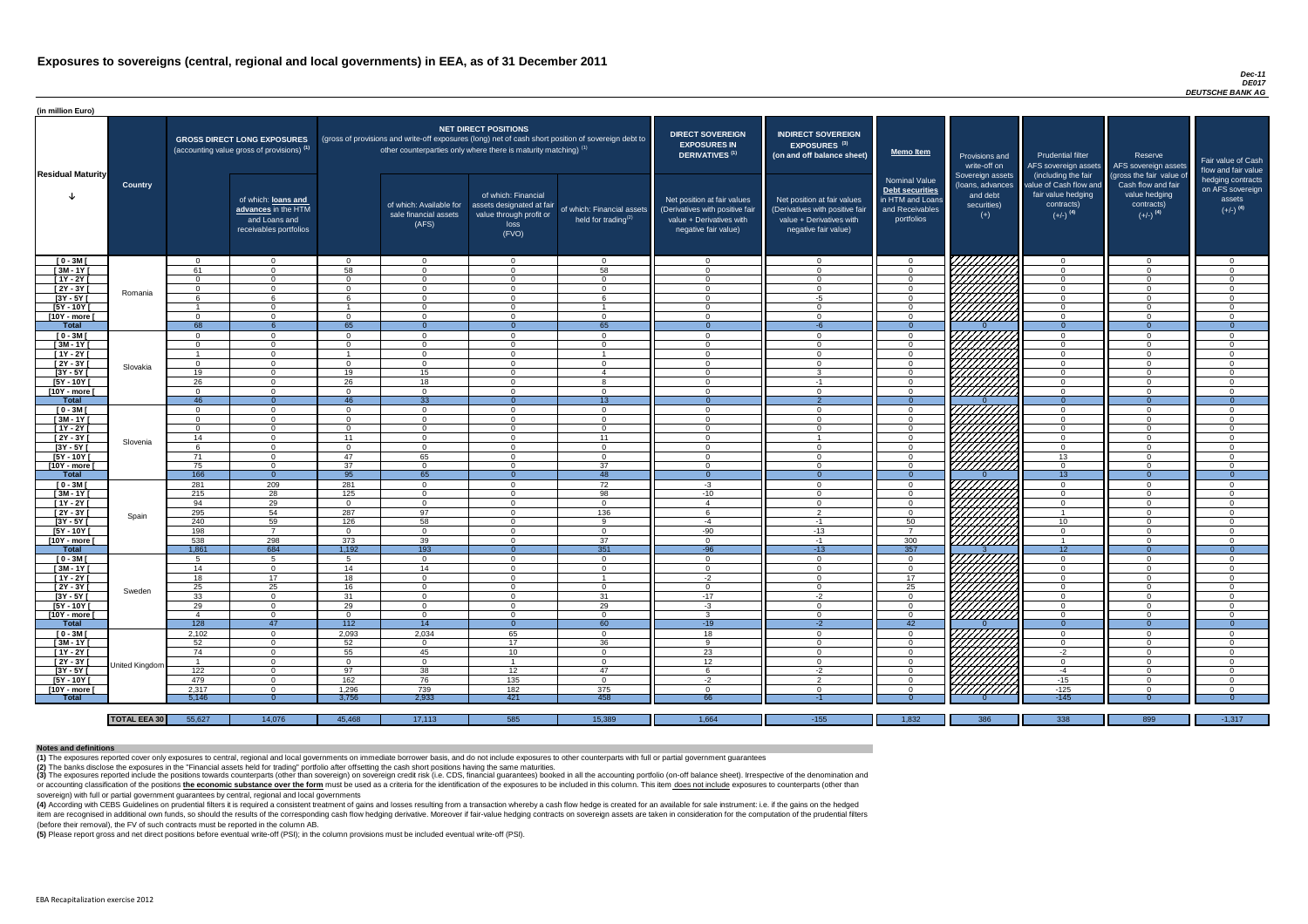### *Jun-12 DE017 DEUTSCHE BANK AG*

| (in million Euro)             |                       |                                   |                                                                                             |                            |                                                                            |                                                                                              |                                                                                                     |                                                                                                                    |                                                                                                                    |                                                                                              |                                                                          |                                                                                                             |                                                                                                         |                                                                           |
|-------------------------------|-----------------------|-----------------------------------|---------------------------------------------------------------------------------------------|----------------------------|----------------------------------------------------------------------------|----------------------------------------------------------------------------------------------|-----------------------------------------------------------------------------------------------------|--------------------------------------------------------------------------------------------------------------------|--------------------------------------------------------------------------------------------------------------------|----------------------------------------------------------------------------------------------|--------------------------------------------------------------------------|-------------------------------------------------------------------------------------------------------------|---------------------------------------------------------------------------------------------------------|---------------------------------------------------------------------------|
| <b>Residual Maturity</b>      |                       |                                   | <b>GROSS DIRECT LONG EXPOSURES</b><br>(accounting value gross of provisions) <sup>(1)</sup> |                            | other counterparties only where there is maturity matching) <sup>(1)</sup> | <b>NET DIRECT POSITIONS</b>                                                                  | (gross of provisions and write-off exposures (long) net of cash short position of sovereign debt to | <b>DIRECT SOVEREIGN</b><br><b>EXPOSURES IN</b><br><b>DERIVATIVES (1)</b>                                           | <b>INDIRECT SOVEREIGN</b><br><b>EXPOSURES<sup>(3)</sup></b><br>(on and off balance sheet)                          | <b>Memo Item</b>                                                                             | Provisions and<br>write-off on                                           | <b>Prudential filter</b><br>AFS sovereign assets                                                            | Reserve<br>AFS sovereign assets                                                                         | Fair value of Cash<br>flow and fair value                                 |
|                               | <b>Country</b>        |                                   | of which: loans and<br>advances in the HTM<br>and Loans and<br>receivables portfolios       |                            | of which: Available for<br>sale financial assets<br>(AFS)                  | of which: Financial<br>assets designated at fair<br>value through profit or<br>loss<br>(FVO) | of which: Financial assets<br>held for trading $(2)$                                                | Net position at fair values<br>(Derivatives with positive fair<br>value + Derivatives with<br>negative fair value) | Net position at fair values<br>(Derivatives with positive fair<br>value + Derivatives with<br>negative fair value) | <b>Nominal Value</b><br>Debt securities<br>in HTM and Loans<br>and Receivables<br>portfolios | Sovereign assets<br>(loans, advances<br>and debt<br>securities)<br>$(+)$ | (including the fair<br>value of Cash flow and<br>fair value hedging<br>contracts)<br>$(+/-)$ <sup>(4)</sup> | (gross the fair value of<br>Cash flow and fair<br>value hedging<br>contracts)<br>$(+/-)$ <sup>(4)</sup> | hedging contracts<br>on AFS sovereign<br>assets<br>$(+/-)$ <sup>(4)</sup> |
| $[0 - 3M]$                    |                       | 16                                | $\mathbf{3}$                                                                                | 16                         | $\Omega$                                                                   | $\Omega$                                                                                     | 13                                                                                                  | <b>Q</b>                                                                                                           | $\Omega$                                                                                                           |                                                                                              | VIIIII                                                                   | $\cap$                                                                                                      | $\Omega$                                                                                                | $\overline{0}$                                                            |
| $[3M - 1Y]$<br>$[1Y - 2Y]$    |                       | $\cap$                            | $\Omega$<br>$\Omega$                                                                        | $\Omega$<br>5              | $\Omega$<br>$\Omega$                                                       | $\Omega$<br>$\Omega$                                                                         | $\overline{0}$<br>$5\overline{5}$                                                                   | $-4$<br>$\overline{32}$                                                                                            | $\Omega$<br>$5\overline{5}$                                                                                        | റ<br>$\sqrt{ }$                                                                              | ШШН.                                                                     | $\cap$<br>$\cap$                                                                                            | $\Omega$<br>$\Omega$                                                                                    | $\overline{0}$<br>$\overline{0}$                                          |
| $[2Y - 3Y]$                   |                       | 27                                | $\Omega$                                                                                    | $\cap$                     | 27                                                                         | $\Omega$                                                                                     | $\Omega$                                                                                            | റ                                                                                                                  | $\Omega$                                                                                                           |                                                                                              |                                                                          | $\Omega$                                                                                                    | $\Omega$                                                                                                | $\Omega$                                                                  |
| $[3Y - 5Y]$                   | Austria               | 833                               | $\Omega$                                                                                    | 792                        | 741                                                                        | $\Omega$                                                                                     | 51                                                                                                  | $-23$                                                                                                              | $-2$                                                                                                               |                                                                                              | HIIIII                                                                   | -8                                                                                                          | $\Omega$                                                                                                | $\Omega$                                                                  |
| $[5Y - 10Y]$                  |                       | 238                               | $\Omega$                                                                                    | 152                        | $\Omega$                                                                   | $\Omega$                                                                                     | 152                                                                                                 | 12                                                                                                                 | $-2$                                                                                                               |                                                                                              |                                                                          | $\Omega$                                                                                                    | $\Omega$                                                                                                | $\Omega$                                                                  |
| [10Y - more [                 |                       | 1,100                             | $\Omega$                                                                                    | 937                        | 579                                                                        | $\Omega$                                                                                     | 358                                                                                                 | $-96$                                                                                                              | $\Omega$                                                                                                           |                                                                                              |                                                                          | 75                                                                                                          | $\Omega$                                                                                                | $\Omega$                                                                  |
| <b>Total</b><br>$[0 - 3M]$    |                       | 2,220<br>147                      | 3 <sup>°</sup><br>82                                                                        | 1,903                      | 1,347<br>$\Omega$                                                          | $\Omega$<br>$\Omega$                                                                         | 581<br>$\overline{0}$                                                                               | $-60$<br>$\cap$                                                                                                    | 2<br>$\Omega$                                                                                                      | $\Omega$<br>$\Omega$                                                                         | 777777777                                                                | 66<br>$\Omega$                                                                                              | $\Omega$<br>$\Omega$                                                                                    | $\overline{0}$<br>$\Omega$                                                |
| $[3M - 1Y]$                   |                       | 354                               | $\overline{0}$                                                                              | 261                        | $\Omega$                                                                   | $\Omega$                                                                                     | 261                                                                                                 | ່າ                                                                                                                 | $\Omega$                                                                                                           | $\Omega$                                                                                     |                                                                          | $\cap$                                                                                                      | $\Omega$                                                                                                | $\overline{0}$                                                            |
| $[1Y - 2Y]$                   |                       | 344                               | 26                                                                                          | 268                        | 314                                                                        | $\Omega$                                                                                     | $\overline{0}$                                                                                      | $-298$                                                                                                             | $\Omega$                                                                                                           | 26                                                                                           | ШШШ                                                                      | $-4$                                                                                                        | $\Omega$                                                                                                | $\overline{0}$                                                            |
| $[2Y - 3Y]$                   | Belgium               | 783                               | $\overline{0}$                                                                              | 680                        | 751                                                                        | $\Omega$                                                                                     | $\overline{0}$                                                                                      | $\cap$                                                                                                             | $\Omega$                                                                                                           | $\cap$                                                                                       | HAAHA<br>HAAHAA                                                          | $-18$                                                                                                       | $\overline{0}$                                                                                          | $\Omega$                                                                  |
| $[3Y - 5Y]$                   |                       | 876                               | $\overline{0}$                                                                              | 860                        | 706                                                                        | $\Omega$                                                                                     | 154                                                                                                 | $\Omega$                                                                                                           | $-10$                                                                                                              | $\cap$                                                                                       |                                                                          | $-25$                                                                                                       | $\overline{0}$                                                                                          | $\overline{0}$                                                            |
| $[5Y - 10Y]$<br>[10Y - more [ |                       | 263<br>125                        | $\mathbf{3}$<br>$\overline{0}$                                                              | 102<br>$\cap$              | 106<br>$\overline{77}$                                                     | $\Omega$<br>$\Omega$                                                                         | $\overline{0}$<br>$\overline{0}$                                                                    | 48<br>231                                                                                                          | $-3$<br>$-1$                                                                                                       | $\Omega$<br>$\Omega$                                                                         |                                                                          | $-2$<br>9                                                                                                   | $\Omega$<br>$\overline{0}$                                                                              | $\overline{0}$<br>$\overline{0}$                                          |
| <b>Total</b>                  |                       | 2,891                             | 111                                                                                         | 2,173                      | 1,954                                                                      | $\Omega$                                                                                     | 414                                                                                                 | $-7$                                                                                                               | $-14$                                                                                                              | $\overline{26}$                                                                              |                                                                          | $-40$                                                                                                       | $\Omega$                                                                                                | $\overline{0}$                                                            |
| $[0 - 3M]$                    |                       | $\Omega$                          | $\overline{0}$                                                                              | $\cap$                     | $\overline{0}$                                                             | $\Omega$                                                                                     |                                                                                                     | $\Omega$                                                                                                           | $\overline{0}$                                                                                                     | $\cap$                                                                                       | 7777777777                                                               | $\overline{0}$                                                                                              | $\overline{0}$                                                                                          | $\overline{0}$                                                            |
| $[3M - 1Y]$                   |                       | $\Omega$                          | $\overline{0}$                                                                              |                            | $\Omega$                                                                   | $\Omega$                                                                                     | $\Omega$                                                                                            | $\Omega$                                                                                                           | $\Omega$                                                                                                           | $\Omega$                                                                                     | 777777777                                                                | $\Omega$                                                                                                    | $\Omega$                                                                                                | $\Omega$                                                                  |
| $[1Y - 2Y]$                   |                       | $\Omega$                          | $\Omega$                                                                                    |                            | $\Omega$                                                                   | $\Omega$                                                                                     | $\Omega$                                                                                            | $\Omega$                                                                                                           | $\Omega$                                                                                                           | $\Omega$                                                                                     |                                                                          | $\Omega$<br>- 0                                                                                             | $\Omega$<br>$\Omega$                                                                                    | $\Omega$                                                                  |
| $[2Y - 3Y]$<br>$[3Y - 5Y]$    | Bulgaria              |                                   | $\overline{0}$<br>O                                                                         |                            | $\Omega$<br>-0                                                             | $\Omega$                                                                                     | 0                                                                                                   | - 0                                                                                                                | $-1$                                                                                                               |                                                                                              | <i>ШША</i>                                                               |                                                                                                             | 0                                                                                                       | $\overline{0}$                                                            |
| $[5Y - 10Y]$                  |                       | $\cap$                            | $\Omega$                                                                                    | $\Omega$                   | $\Omega$                                                                   | $\Omega$                                                                                     | $\Omega$                                                                                            | $\cap$                                                                                                             | -4                                                                                                                 | $\cap$                                                                                       | 177777777                                                                | $\cap$                                                                                                      | $\Omega$                                                                                                | $\Omega$                                                                  |
| [10Y - more [                 |                       | $\cap$                            | $\Omega$                                                                                    | $\cap$                     | $\Omega$                                                                   | $\Omega$                                                                                     | $\Omega$                                                                                            | $\cap$                                                                                                             | $\Omega$                                                                                                           | $\cap$                                                                                       | <u> 7777777</u> 77                                                       | $\overline{0}$                                                                                              | $\Omega$                                                                                                | $\Omega$                                                                  |
| <b>Total</b>                  |                       |                                   | $\Omega$                                                                                    |                            |                                                                            |                                                                                              |                                                                                                     |                                                                                                                    | $-2$                                                                                                               |                                                                                              |                                                                          | $\Omega$                                                                                                    | $\Omega$                                                                                                | $\Omega$                                                                  |
| $[0 - 3M]$<br>$[3M - 1Y]$     |                       | $\cap$<br>$\overline{\mathbf{1}}$ | $\Omega$<br>$\overline{0}$                                                                  | $\Omega$<br>$\overline{1}$ | $\Omega$<br>$\Omega$                                                       | $\Omega$<br>$\Omega$                                                                         | $\Omega$                                                                                            | $\cap$<br>$\Omega$                                                                                                 | $\Omega$<br>$\Omega$                                                                                               | $\Omega$<br>റ                                                                                |                                                                          | $\cap$<br>$\Omega$                                                                                          | $\Omega$<br>$\Omega$                                                                                    | $\Omega$<br>$\overline{0}$                                                |
| $[1Y - 2Y]$                   |                       | $\Omega$                          | $\Omega$                                                                                    | $\Omega$                   | $\Omega$                                                                   | $\Omega$                                                                                     | $\Omega$                                                                                            | $\Omega$                                                                                                           | $\Omega$                                                                                                           | $\Omega$                                                                                     |                                                                          | $\Omega$                                                                                                    | $\Omega$                                                                                                | $\Omega$                                                                  |
| $[2Y - 3Y]$                   | Cyprus                | $\Omega$                          | $\overline{0}$                                                                              | $\Omega$                   | $\Omega$                                                                   | $\Omega$                                                                                     | $\overline{0}$                                                                                      | $\Omega$                                                                                                           | $\Omega$                                                                                                           | $\Omega$                                                                                     |                                                                          | $\Omega$                                                                                                    | $\overline{0}$                                                                                          | $\overline{0}$                                                            |
| $[3Y - 5Y]$                   |                       |                                   | $\Omega$                                                                                    | $\Omega$                   | $\Omega$                                                                   | $\Omega$                                                                                     | $\Omega$                                                                                            | $\cap$                                                                                                             | 11                                                                                                                 |                                                                                              |                                                                          | $\Omega$                                                                                                    | $\Omega$                                                                                                | $\Omega$                                                                  |
| $[5Y - 10Y]$                  |                       | $\cap$                            | $\Omega$<br>$\Omega$                                                                        | ∩                          | $\Omega$<br>$\Omega$                                                       | $\Omega$<br>$\Omega$                                                                         | $\Omega$                                                                                            | $\cap$                                                                                                             | $\Omega$<br>$\Omega$                                                                                               |                                                                                              | 177777777<br><u>77777777</u>                                             | ∩<br>$\cap$                                                                                                 | $\Omega$<br>$\Omega$                                                                                    | $\Omega$<br>$\Omega$                                                      |
| [10Y - more [<br><b>Total</b> |                       | - 21                              | $\Omega$                                                                                    | 2                          | $\Omega$                                                                   | $\Omega$                                                                                     | $\overline{2}$                                                                                      |                                                                                                                    | 11                                                                                                                 | $\Omega$                                                                                     |                                                                          | $\Omega$                                                                                                    | $\Omega$                                                                                                | $\overline{0}$                                                            |
| $[0 - 3M]$                    |                       | 51                                | $\Omega$                                                                                    | 51                         | $\Omega$                                                                   | $\Omega$                                                                                     | 51                                                                                                  | $\cap$                                                                                                             | $\Omega$                                                                                                           |                                                                                              |                                                                          | $\Omega$                                                                                                    | $\Omega$                                                                                                | $\Omega$                                                                  |
| $[3M - 1Y]$                   |                       |                                   | $\Omega$                                                                                    | 5                          | $\Omega$                                                                   | $\Omega$                                                                                     | -5                                                                                                  | 54                                                                                                                 | $\Omega$                                                                                                           | $\cap$                                                                                       |                                                                          | $\Omega$                                                                                                    | $\Omega$                                                                                                | $\Omega$                                                                  |
| $[1Y - 2Y]$                   |                       | ົດ                                | $\Omega$                                                                                    | $\mathcal{D}$              | $\Omega$                                                                   | $\Omega$<br>$\Omega$                                                                         | $\overline{2}$                                                                                      | 10<br>$\Omega$                                                                                                     | $\Omega$<br>$\Omega$                                                                                               | $\cap$<br>$\cap$                                                                             |                                                                          | $\Omega$<br>$\Omega$                                                                                        | $\Omega$                                                                                                | $\Omega$<br>$\Omega$                                                      |
| $[2Y - 3Y]$<br>$[3Y - 5Y]$    | <b>Czech Republic</b> | 11                                | $\overline{0}$<br>$\overline{0}$                                                            | 10 <sup>1</sup>            | $\Omega$<br>$\Omega$                                                       | $\Omega$                                                                                     | 10 <sup>1</sup>                                                                                     | $\sqrt{2}$                                                                                                         | $\Omega$                                                                                                           | $\Omega$                                                                                     | 777777777                                                                | $\Omega$                                                                                                    | $\Omega$<br>$\Omega$                                                                                    | $\overline{0}$                                                            |
| $[5Y - 10Y]$                  |                       | 24                                | $\overline{0}$                                                                              | 14                         | $\Omega$                                                                   | $\Omega$                                                                                     | 14                                                                                                  | 90                                                                                                                 | $\Omega$                                                                                                           | $\Omega$                                                                                     | 7777777777                                                               |                                                                                                             | $\overline{0}$                                                                                          | $\Omega$                                                                  |
| [10Y - more [                 |                       |                                   | $\overline{0}$                                                                              | $\mathcal{R}$              | $\overline{0}$                                                             | $\Omega$                                                                                     | $\mathbf{3}$                                                                                        | $\Omega$                                                                                                           | $\Omega$                                                                                                           | $\cap$                                                                                       | //////////                                                               | $\Omega$                                                                                                    | $\overline{0}$                                                                                          | $\overline{0}$                                                            |
| <b>Total</b>                  |                       | 98                                | $\overline{0}$                                                                              | 87                         | $\Omega$                                                                   | $\Omega$                                                                                     | 87                                                                                                  | 160                                                                                                                |                                                                                                                    | $\Omega$                                                                                     |                                                                          |                                                                                                             | $\Omega$                                                                                                | $\Omega$                                                                  |
| $[0 - 3M]$<br>$[3M - 1Y]$     |                       | 29                                | $\overline{0}$<br>$\overline{0}$                                                            | $\Omega$<br>29             | $\Omega$<br>10                                                             | $\Omega$<br>$\Omega$                                                                         | $\overline{0}$<br>19                                                                                | $-22$<br>-8                                                                                                        | $\Omega$<br>$\Omega$                                                                                               | $\cap$                                                                                       | 77777777                                                                 | $\Omega$<br>$\Omega$                                                                                        | $\overline{0}$<br>$\Omega$                                                                              | $\Omega$<br>$\Omega$                                                      |
| $[1Y - 2Y]$                   |                       | 21                                | $\overline{0}$                                                                              | 21                         | $\Omega$                                                                   | $\Omega$                                                                                     | 21                                                                                                  | $-12$                                                                                                              | $\Omega$                                                                                                           |                                                                                              | /////////                                                                | $\overline{0}$                                                                                              | $\Omega$                                                                                                | $\mathbf 0$                                                               |
| $[2Y - 3Y]$                   | Denmark               |                                   | $\Omega$                                                                                    |                            | $\Omega$                                                                   | $\Omega$                                                                                     | $\overline{0}$                                                                                      | $-25$                                                                                                              | $\Omega$                                                                                                           |                                                                                              |                                                                          | $\Omega$                                                                                                    | $\Omega$                                                                                                | $\Omega$                                                                  |
| $[3Y - 5Y]$                   |                       | 15                                | $\Omega$                                                                                    |                            | $\Omega$                                                                   | $\Omega$                                                                                     | $\overline{0}$                                                                                      | 21                                                                                                                 | $-3$                                                                                                               |                                                                                              |                                                                          | $\Omega$                                                                                                    | $\Omega$                                                                                                | $\Omega$                                                                  |
| $[5Y - 10Y]$<br>[10Y - more [ |                       | $\cap$                            | $\overline{0}$<br>$\Omega$                                                                  | $\Omega$<br>$\cap$         | $\Omega$<br>$\Omega$                                                       | $\Omega$<br>$\Omega$                                                                         | $\overline{0}$<br>$\overline{0}$                                                                    | 56<br>$-3$                                                                                                         | $\Omega$<br>$\Omega$                                                                                               | $\Omega$<br>$\cap$                                                                           | ////////////                                                             | $\overline{0}$<br>$\overline{0}$                                                                            | $\overline{0}$<br>$\Omega$                                                                              | $\overline{0}$<br>$\Omega$                                                |
| <b>Total</b>                  |                       | 74                                | $\Omega$                                                                                    | 50                         | 10 <sup>°</sup>                                                            |                                                                                              | 40                                                                                                  |                                                                                                                    | $-3$                                                                                                               |                                                                                              |                                                                          | $\Omega$                                                                                                    | $\Omega$                                                                                                | $\Omega$                                                                  |
| $[0 - 3M]$                    |                       | $\cap$                            | $\overline{0}$                                                                              | $\Omega$                   | $\Omega$                                                                   | $\Omega$                                                                                     | $\overline{0}$                                                                                      | $\Omega$                                                                                                           | $\Omega$                                                                                                           | $\cap$                                                                                       |                                                                          | $\overline{0}$                                                                                              | $\overline{0}$                                                                                          | $\overline{0}$                                                            |
| $[3M - 1Y]$                   |                       | $\cap$                            | $\overline{0}$                                                                              | $\Omega$                   | $\Omega$                                                                   | $\Omega$                                                                                     | $\overline{0}$                                                                                      | $\Omega$                                                                                                           | $\Omega$                                                                                                           | $\Omega$                                                                                     |                                                                          | $\overline{0}$                                                                                              | $\Omega$                                                                                                | $\Omega$                                                                  |
| $[1Y - 2Y]$<br>$[2Y - 3Y]$    |                       | $\cap$<br>$\Omega$                | $\Omega$<br>$\overline{0}$                                                                  | $\cap$<br>$\Omega$         | $\Omega$<br>$\overline{0}$                                                 | $\Omega$<br>$\Omega$                                                                         | $\Omega$<br>$\overline{0}$                                                                          | $\Omega$<br>$\Omega$                                                                                               | $\Omega$<br>$\Omega$                                                                                               | $\cap$<br>$\Omega$                                                                           |                                                                          | $\Omega$<br>$\overline{0}$                                                                                  | $\Omega$<br>$\overline{0}$                                                                              | $\Omega$<br>$\overline{0}$                                                |
| $[3Y - 5Y]$                   | Estonia               |                                   | $\Omega$                                                                                    | $\Omega$                   | $\Omega$                                                                   | $\Omega$                                                                                     | $\Omega$                                                                                            | $\Omega$                                                                                                           | $\Omega$                                                                                                           | $\cap$                                                                                       |                                                                          | $\Omega$                                                                                                    | $\Omega$                                                                                                | $\overline{0}$                                                            |
| $[5Y - 10Y]$                  |                       |                                   | $\Omega$                                                                                    | $\Omega$                   | $\Omega$                                                                   | $\Omega$                                                                                     | $\Omega$                                                                                            | $\cap$                                                                                                             | $\Omega$                                                                                                           |                                                                                              |                                                                          | $\Omega$                                                                                                    | $\Omega$                                                                                                | $\overline{0}$                                                            |
| [10Y - more [                 |                       | $\cap$                            | $\Omega$                                                                                    | $\Omega$                   | $\Omega$                                                                   | $\Omega$                                                                                     | $\Omega$                                                                                            | $\Omega$                                                                                                           | $\Omega$                                                                                                           | ∩                                                                                            | /////////                                                                | $\Omega$                                                                                                    | $\Omega$                                                                                                | $\Omega$                                                                  |
| <b>Total</b>                  |                       |                                   | $\Omega$                                                                                    |                            | $\Omega$                                                                   |                                                                                              | $\theta$                                                                                            |                                                                                                                    | $\Omega$                                                                                                           |                                                                                              |                                                                          |                                                                                                             | $\Omega$<br>$\Omega$                                                                                    | $\overline{0}$                                                            |
| $[0 - 3M]$<br>$[3M - 1Y]$     |                       |                                   | $\Omega$<br>$\overline{0}$                                                                  | $\Omega$                   | $\Omega$<br>$\overline{0}$                                                 | $\Omega$<br>$\Omega$                                                                         | $\Omega$<br>$\overline{0}$                                                                          |                                                                                                                    | $\Omega$                                                                                                           |                                                                                              | 77777777                                                                 | $\Omega$                                                                                                    | $\overline{0}$                                                                                          | $\Omega$                                                                  |
| $[1Y - 2Y]$                   |                       | $\overline{1}$                    | $\overline{0}$                                                                              | $\overline{1}$             | $\Omega$                                                                   | $\Omega$                                                                                     | $\overline{1}$                                                                                      | 11                                                                                                                 | $\Omega$                                                                                                           | $\cap$                                                                                       | SANAS<br>SANAS                                                           | $\cap$                                                                                                      | $\overline{0}$                                                                                          | $\overline{0}$                                                            |
| $[2Y - 3Y]$                   | Finland               | $\overline{7}$                    | $\overline{0}$                                                                              | $\overline{7}$             | $\Omega$                                                                   | $\overline{0}$                                                                               | $\overline{7}$                                                                                      | 11                                                                                                                 | -1                                                                                                                 | $\cap$                                                                                       |                                                                          | $\Omega$                                                                                                    | $\overline{0}$                                                                                          | $\overline{0}$                                                            |
| $[3Y - 5Y]$                   |                       | 133                               | $\overline{0}$                                                                              | 121                        | 104                                                                        | $\overline{0}$                                                                               | 17                                                                                                  | $-420$                                                                                                             | $\Omega$                                                                                                           | $\Omega$                                                                                     |                                                                          | $\Omega$                                                                                                    | $\overline{0}$                                                                                          | $\overline{0}$                                                            |
| $[5Y - 10Y]$<br>[10Y - more [ |                       | 36                                | $\overline{0}$<br>$\overline{0}$                                                            | 24<br>$\Omega$             | $\overline{0}$<br>$\overline{0}$                                           | $\overline{0}$<br>$\overline{0}$                                                             | 24<br>$\overline{0}$                                                                                | $-119$<br>Q                                                                                                        | $\Omega$<br>$\Omega$                                                                                               | $\Omega$<br>$\cap$                                                                           |                                                                          | $\Omega$<br>$\Omega$                                                                                        | $\overline{0}$<br>$\Omega$                                                                              | $\overline{0}$<br>$\overline{0}$                                          |
| <b>Total</b>                  |                       | 181                               | $\overline{0}$                                                                              | 153                        | $104$                                                                      | $\Omega$                                                                                     | 49                                                                                                  | $-493$                                                                                                             | $-1$                                                                                                               | $\Omega$                                                                                     |                                                                          |                                                                                                             | $\Omega$                                                                                                | $\overline{0}$                                                            |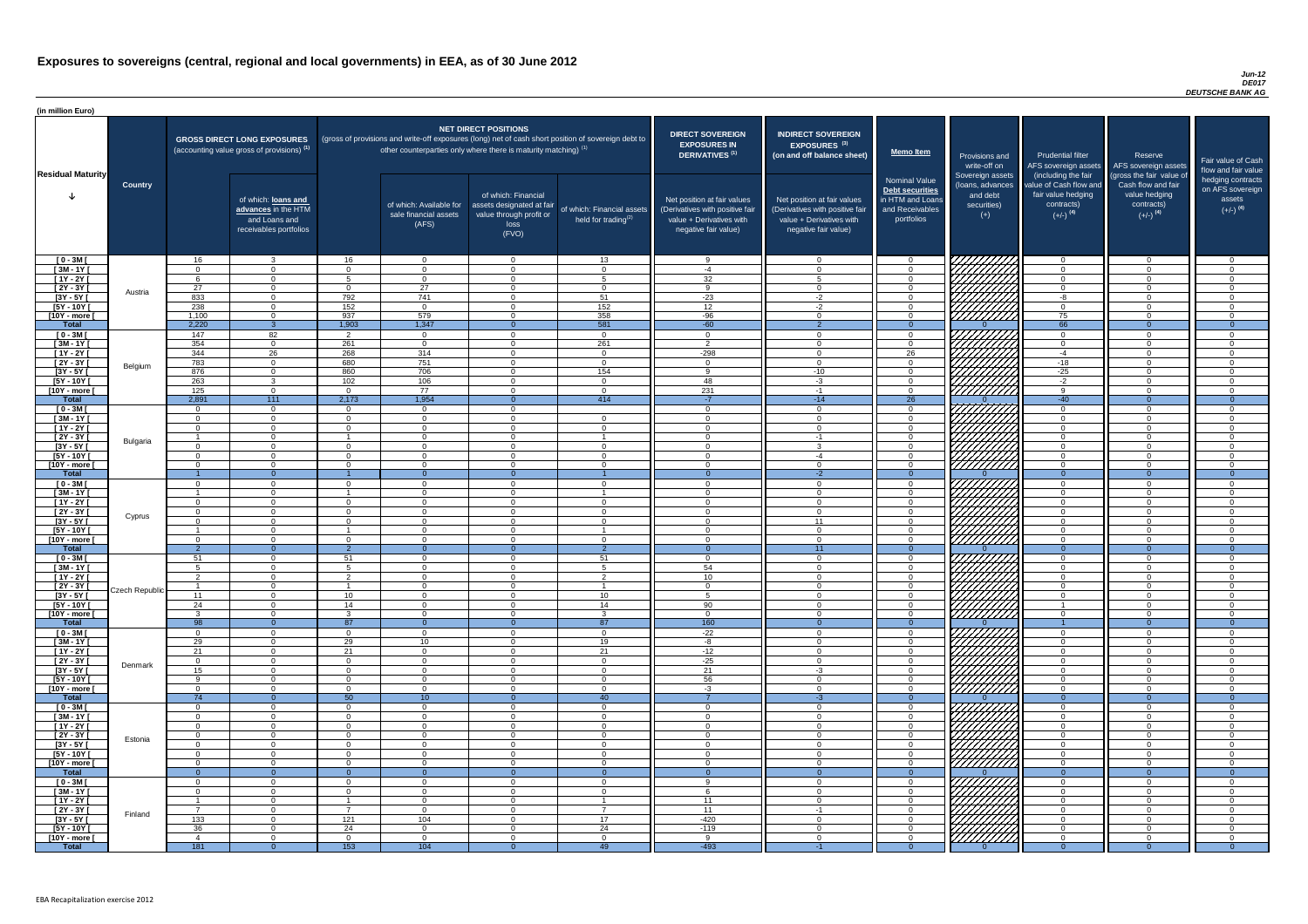### *Jun-12 DE017 DEUTSCHE BANK AG*

| <b>NET DIRECT POSITIONS</b><br><b>DIRECT SOVEREIGN</b><br><b>INDIRECT SOVEREIGN</b><br><b>GROSS DIRECT LONG EXPOSURES</b><br>(gross of provisions and write-off exposures (long) net of cash short position of sovereign debt to<br><b>EXPOSURES IN</b><br><b>EXPOSURES<sup>(3)</sup></b><br>other counterparties only where there is maturity matching) <sup>(1)</sup><br>(accounting value gross of provisions) <sup>(1)</sup><br><u>  Memo Item</u><br>DERIVATIVES <sup>(1)</sup><br>(on and off balance sheet)<br><b>Prudential filter</b><br>Reserve<br>Provisions and<br>Fair value of Cash<br>AFS sovereign assets AFS sovereign assets<br>write-off on<br>flow and fair value<br><b>Residual Maturity</b><br>(including the fair<br>(gross the fair value of<br>Sovereign assets<br><b>Nominal Value</b><br>hedging contracts<br>Cash flow and fair<br>value of Cash flow and<br><b>Country</b><br>(Ioans, advances<br>on AFS sovereign<br>Debt securities<br>fair value hedging<br>value hedging<br>of which: Financial<br>and debt<br>Net position at fair values<br>in HTM and Loans<br>of which: loans and<br>Net position at fair values<br>assets<br>contracts)<br>of which: Available for<br>securities)<br>contracts)<br>assets designated at fair<br>$(+/-)$ <sup>(4)</sup><br>of which: Financial assets<br>advances in the HTM<br>(Derivatives with positive fair<br>(Derivatives with positive fair<br>and Receivables<br>$(+/-)$ <sup>(4)</sup><br>$(+/-)$ <sup>(4)</sup><br>value through profit or<br>sale financial assets<br>$(+)$<br>and Loans and<br>value + Derivatives with<br>value + Derivatives with<br>portfolios<br>held for trading $^{(2)}$<br>(AFS)<br>loss<br>receivables portfolios<br>negative fair value)<br>negative fair value)<br>(FVO)<br>261<br>124<br>96<br>$-37$<br>$[0 - 3M]$<br>51<br>$\overline{0}$<br>$\Omega$<br>$\Omega$<br>$\overline{0}$<br>$\Omega$<br>- റ<br>$\cap$<br>1,068<br>82<br>1,422<br>841<br>$-106$<br>$[3M - 1Y]$<br>$\Omega$<br>$\Omega$<br>$\Omega$<br>$\Omega$<br>$\Omega$<br>$\Omega$<br>$[1Y - 2Y]$<br>71<br>13<br>$\Omega$<br>$\Omega$<br>$\overline{0}$<br>$\Omega$<br>$\Omega$<br>$\Omega$<br>$\Omega$<br>$\cap$<br>189<br>$\overline{27}$<br>$-82$<br>$[2Y - 3Y]$<br>$\Omega$<br>$\Omega$<br>$\overline{0}$<br>$\overline{0}$<br>$\cap$<br>$\cap$<br>$\Omega$<br>$\Omega$<br>$\Omega$<br>France<br>1,742<br>$\overline{22}$<br>$[3Y - 5Y]$<br>1,931<br>1,269<br>$-12$<br>$-5$<br>$\overline{0}$<br>$\overline{0}$<br>$\Omega$<br>$\Omega$<br>$\cap$<br>$\Omega$<br>1,178<br>25<br>$I5Y - 10Y$<br>1,547<br>50<br>41<br>1,140<br>$\overline{0}$<br>41<br>$\Omega$<br>$\Omega$<br>$\cap$<br>VIIIIIII<br>914<br>$\overline{0}$<br>60<br>$\overline{z}$<br>$-68$<br>131<br>127<br>$-334$<br>1,259<br>975<br>[10Y - more [<br>$\overline{0}$<br>151<br>127<br>$-334$<br>6,325<br>246<br>3,861<br>901<br>$-79$<br><b>Total</b><br>4,858<br>$-132$<br>41<br>97<br>50<br>4,925<br>2,861<br>5,139<br>1,900<br>$-435$<br>$[0 - 3M]$<br>$\overline{0}$<br>$\Omega$<br>$\Omega$<br>$\overline{0}$<br>$\Omega$<br>- റ<br>82<br>5,355<br>3,314<br>$-86$<br>30<br>$[3M-1Y]$<br>1,748<br>5,278<br>$-1$<br>$\Omega$<br>$\Omega$<br>$\cap$<br>594<br>281<br>1,038<br>150<br>2,376<br>1,978<br>$-96$<br>$[1Y - 2Y]$<br>$-1$<br>$\cap$<br>$\Omega$<br>$\Omega$<br>1,268<br>658<br>290<br>2,500<br>2,338<br>411<br>$-13$<br>$\overline{0}$<br>$[2Y - 3Y]$<br>$\Omega$<br>$\Omega$<br>$\Omega$<br>Germany<br>1,224<br>732<br>1,631<br>$\frac{147}{147}$<br>$[3Y - 5Y]$<br>4,328<br>3,575<br>$-6$<br>71<br>610<br>$\Omega$<br>1,242<br>1,152<br>787<br>$-234$<br>$[5Y - 10Y]$<br>3,934<br>3,181<br>157<br>$-14$<br>$\cap$<br>$\Omega$<br>7777777777<br>1,564<br>2,936<br>82<br>781<br>5,279<br>4,513<br>448<br>155<br>$-1,118$<br>[10Y - more [<br>$\Omega$<br>61<br>28,697<br>10,500<br>5,644<br>9,330<br>$-267$<br>1,392<br>781<br><b>Total</b><br>26,003<br>71<br>$-1,118$<br>$\overline{0}$<br>$[0 - 3M]$<br>$\overline{0}$<br>$\overline{0}$<br>$\Omega$<br>$\cap$<br><b>O</b><br>$\Omega$<br>$\cap$<br>$\Omega$<br>$\sqrt{ }$<br>$[3M-1Y]$<br>$\overline{0}$<br>$\overline{0}$<br>$\Omega$<br>$\Omega$<br>$\overline{0}$<br>$\Omega$<br>$\Omega$<br>$\Omega$<br>$\cap$<br>$\cap$<br>$\Omega$<br>$[1Y - 2Y]$<br>$\overline{0}$<br>$\Omega$<br>$\overline{0}$<br>$\Omega$<br>- 0<br>$\overline{0}$<br>$\Omega$<br>$\cap$<br>$\cap$<br>$\Omega$<br>$\Omega$<br>$\cap$<br><i>ШША</i><br>$[2Y - 3Y]$<br>$\Omega$<br>$\Omega$<br>$\Omega$<br>$\Omega$<br>$\cap$<br>$\overline{0}$<br>$\Omega$<br>- റ<br>$\Omega$<br>$\Omega$<br>$\Omega$<br>$\sqrt{ }$<br>Greece <sup>(5)</sup><br>$[3Y - 5Y]$<br>UMMA<br>[5Y - 10Y [<br>$\Omega$<br>$\Omega$<br>$\overline{0}$<br>$\overline{0}$<br>$\Omega$<br>- 0<br>$\Omega$<br>$\Omega$<br>- റ<br>$\cap$<br>$\cap$<br>7777777777<br>35<br>25<br>[10Y - more ]<br>37<br>11<br>19<br>$\Omega$<br>$\Omega$<br>$\Omega$<br>$\Omega$<br>ി<br>-6<br>$\overline{37}$<br>35<br>$\overline{25}$<br>11<br>19<br><b>Total</b><br>$\Omega$<br>-6<br>142<br>24<br>142<br>118<br>$[0 - 3M]$<br>$\overline{0}$<br>$\Omega$<br>- 0<br>$\overline{0}$<br>$\Omega$<br>$\cap$<br>$\Omega$<br>ി<br>77<br>86<br>77<br>$[3M - 1Y]$<br>$\overline{0}$<br>$\Omega$<br>$\Omega$<br>$\overline{0}$<br>$\Omega$<br>$\Omega$<br>$\cap$<br>$\Omega$<br>$\cap$<br>$[1Y - 2Y]$<br>78<br>80<br>78<br>134<br>$\overline{0}$<br>$-2$<br>$\overline{0}$<br>$\Omega$<br>$\Omega$<br>$\Omega$<br>$\Omega$<br>- 0<br>$[2Y - 3Y]$<br>$\overline{0}$<br>$\overline{7}$<br>$\overline{7}$<br>$\overline{7}$<br>$\Omega$<br>$-1$<br>$\overline{0}$<br>$\Omega$<br>$\Omega$<br>-6<br>$\Omega$<br>$\cap$<br>Hungary<br>$[3Y - 5Y]$<br>35<br>75<br>12 <sup>°</sup><br>48<br>13<br>48<br>$-2$<br>$\Omega$<br>$\Omega$<br>$\Omega$<br>$\Omega$<br>$\cap$<br>HHHH K<br>$[5Y - 10Y]$<br>$-140$<br>$\overline{0}$<br>10<br>10<br>15<br>$\Omega$<br>-5<br>$\Omega$<br>$\Omega$<br>$\Omega$<br>$\Omega$<br>$\Omega$<br>$\overline{0}$<br>$\overline{0}$<br>$-132$<br>[10Y - more [<br>$\Omega$<br>$\Omega$<br>$\Omega$<br>$\cap$<br>$\Omega$<br>$\Omega$<br>$\cap$<br>$\Omega$<br>$\Omega$<br>36<br>325<br><b>Total</b><br>379<br>361<br>$-69$<br>12 <sup>7</sup><br>$-10$<br>$\Omega$<br>$\Omega$<br>$\Omega$<br>$\Omega$<br>$\Omega$<br>$[0 - 3M]$<br>$\overline{0}$<br>$\overline{0}$<br>- 0<br>. വ<br>$\Omega$<br>$\overline{0}$<br>$\Omega$<br>$\cap$<br>$\Omega$<br>$\Omega$<br>$\Omega$<br>$\cap$<br>$[3M - 1Y]$<br>$\overline{0}$<br>$\Omega$<br>$\Omega$<br>$\cap$<br>$\Omega$<br>$\Omega$<br>$\Omega$<br>$\Omega$<br>$\Omega$<br>$\Omega$<br>$\Omega$<br>$[1Y - 2Y]$<br>$\Omega$<br>$\Omega$<br>$\Omega$<br>$\Omega$<br>- 0<br>$\Omega$<br>$\Omega$<br>$\Omega$<br>$\cap$<br>$[2Y - 3Y]$<br>$\Omega$<br>$\Omega$<br>$\overline{0}$<br>- 0<br>$\Omega$<br>$\Omega$<br>$\Omega$<br>$\cap$<br>Iceland<br>$[3Y - 5Y]$<br>$\Omega$<br>$\Omega$<br>$\Omega$<br>$\Omega$<br>$\Omega$<br>റ<br>[5Y - 10Y [<br>$\Omega$<br>$\Omega$<br>O<br>$\Omega$<br>റ<br>[10Y - more [<br>$\Omega$<br>$\Omega$<br>$\Omega$<br>$\overline{0}$<br>- 0<br>$\Omega$<br>$\Omega$<br><b>Total</b><br>$\Omega$<br>$\Omega$<br>$\Omega$<br>$\Omega$<br>$\Omega$<br>$\Omega$<br>- 0<br>$[0 - 3M]$<br>$\Omega$<br>$\overline{0}$<br>$\Omega$<br>- വ<br>$\Omega$<br>$\Omega$<br>$\Omega$<br>$\cap$<br>$\cap$<br>$\sqrt{3M-1Y}$<br>29<br>$\overline{0}$<br>$\overline{0}$<br>$\Omega$<br>$\Omega$<br>$\Omega$<br>$\cap$<br>$\Omega$<br>$\Omega$<br>$-20$<br>$[1Y - 2Y]$<br>$\overline{0}$<br>$\overline{0}$<br>$\Omega$<br>ົດ<br>$\Omega$<br>$\Omega$<br>$\Omega$<br>$\cap$<br>$\Omega$<br>$\Omega$<br>$\cap$<br>VIIIIIIIII<br>$\overline{0}$<br>$[2Y - 3Y]$<br>$\overline{0}$<br>5<br>$\Omega$<br>$\Omega$<br>$\Omega$<br>$\Omega$<br>$\Omega$<br>$-1$<br>$\Omega$<br>Ireland<br>$[3Y - 5Y]$<br>12<br>12<br>$\overline{0}$<br>12<br>$\overline{0}$<br><b>q</b><br>-9<br>$\overline{0}$<br>$\Omega$<br>$\overline{0}$<br>$\Omega$<br>$\Omega$<br>7777777777<br>[5Y - 10Y [<br>282<br>282<br>266<br>263<br>$-21$<br>16<br>$\overline{0}$<br>$\Omega$<br>-9<br>$\Omega$<br>$\Omega$<br>$\Omega$<br>,,,,,,,,,,,<br>[10Y - more ]<br>$\overline{0}$<br>$\Omega$<br>$\overline{0}$<br>$-1$<br>$\overline{0}$<br>$\Omega$<br>$\cap$<br>$\Omega$<br>- 0<br>$\Omega$<br>$\Omega$<br>$\Omega$<br>280<br>301<br>299<br>266<br>33<br>$-20$<br>$-21$<br><b>Total</b><br>$\overline{0}$<br>7777<br>$[0 - 3M]$<br>107<br>178<br>216<br>63<br>-8<br>$\Omega$<br>- 8<br>$\overline{0}$<br>$\cap$<br>$\cap$<br>$\Omega$<br>$\Omega$<br>400<br>290<br>325<br>$[3M - 1Y]$<br>1,182<br>$\Omega$<br>$\Omega$<br>$\Omega$<br>$\cap$<br>$\overline{0}$<br>$\Omega$<br>$\cap$<br>$\Omega$<br>$[1Y - 2Y]$<br>498<br>$\overline{0}$<br>$\Omega$<br>$\overline{0}$<br>$\Omega$<br>$\Omega$<br>$\Omega$<br>$\overline{4}$<br>$-1$<br>$\Omega$<br>$\Omega$<br>- 0<br>$[2Y - 3Y]$<br>169<br>11<br>$-542$<br>$\overline{0}$<br>$\Omega$<br>$\Omega$<br>-9<br>$\Omega$<br>$\cap$<br>$\Omega$<br>- 0<br>$\overline{1}$<br>Italy<br>$[3Y - 5Y]$<br>143<br>$\overline{0}$<br>$\Omega$<br>$\Omega$<br>$\Omega$<br>$-3$<br>$\Omega$<br>$\Omega$<br>$\cap$<br>$\Omega$<br>$\Omega$<br>$\cap$<br>$[5Y - 10Y]$<br>176<br>338<br>258<br>1,567<br>79<br>200<br>659<br>12 <sup>7</sup><br>$\Omega$<br>$\Omega$<br>$\Omega$<br>- റ<br>390<br>76<br>93<br>[10Y - more [<br>1,127<br>$\overline{0}$<br>1,141<br>$\cap$<br>$\Omega$<br>$\Omega$<br>$\Omega$<br>$\Omega$<br>$\cap$<br>683<br>668<br>2,503<br>$\overline{142}$<br>200<br><b>Total</b><br>3,994<br>806<br>105<br>63<br>$\Omega$<br>VIIIIIIII<br>$[0 - 3M]$<br>$\Omega$<br>$\Omega$<br>$\Omega$<br>$\cap$<br>$\Omega$<br>$\Omega$<br>$\Omega$<br>William<br>$[3M - 1Y]$<br>$\Omega$<br>$\overline{0}$<br>$\Omega$<br>$\Omega$<br>$\Omega$<br>$\Omega$<br>$\overline{0}$<br>$\Omega$<br>$\Omega$<br>$\cap$<br>$[1Y - 2Y]$<br>$\Omega$<br>$\Omega$<br>$\Omega$<br>- 0<br>$\Omega$<br>$\Omega$<br>$\Omega$<br>$\Omega$<br>$[2Y - 3Y]$<br>$\Omega$<br>$\Omega$<br>$\Omega$<br>$\Omega$<br>$\cap$<br>- റ<br>$\Omega$<br>$\Omega$<br>$\Omega$<br>$\Omega$<br>Latvia<br>$[3Y - 5Y]$<br>$\Omega$<br>$\Omega$<br>$\Omega$<br>$\Omega$<br>$\Omega$<br>$\cap$<br>$\Omega$<br>$\cap$<br>$\Omega$<br>$[5Y - 10Y]$<br>12<br>12 <sup>2</sup><br>12<br>$\Omega$<br>$\Omega$<br>$\Omega$<br>$\Omega$<br>$\cap$<br>$\Omega$<br>- Б<br>192<br>[10Y - more [<br>$\Omega$<br>$\Omega$<br>$\Omega$<br>$\Omega$<br>$\Omega$<br>$\Omega$<br>$\Omega$<br>$\Omega$<br>$\Omega$<br>13<br>197<br><b>Total</b><br>13 <sup>°</sup><br>13 <sup>°</sup><br>$\Omega$<br>$\Omega$<br>$\Omega$<br>$\Omega$<br>$\Omega$ | (in million Euro) |  |  |  |  |  |  |  |
|----------------------------------------------------------------------------------------------------------------------------------------------------------------------------------------------------------------------------------------------------------------------------------------------------------------------------------------------------------------------------------------------------------------------------------------------------------------------------------------------------------------------------------------------------------------------------------------------------------------------------------------------------------------------------------------------------------------------------------------------------------------------------------------------------------------------------------------------------------------------------------------------------------------------------------------------------------------------------------------------------------------------------------------------------------------------------------------------------------------------------------------------------------------------------------------------------------------------------------------------------------------------------------------------------------------------------------------------------------------------------------------------------------------------------------------------------------------------------------------------------------------------------------------------------------------------------------------------------------------------------------------------------------------------------------------------------------------------------------------------------------------------------------------------------------------------------------------------------------------------------------------------------------------------------------------------------------------------------------------------------------------------------------------------------------------------------------------------------------------------------------------------------------------------------------------------------------------------------------------------------------------------------------------------------------------------------------------------------------------------------------------------------------------------------------------------------------------------------------------------------------------------------------------------------------------------------------------------------------------------------------------------------------------------------------------------------------------------------------------------------------------------------------------------------------------------------------------------------------------------------------------------------------------------------------------------------------------------------------------------------------------------------------------------------------------------------------------------------------------------------------------------------------------------------------------------------------------------------------------------------------------------------------------------------------------------------------------------------------------------------------------------------------------------------------------------------------------------------------------------------------------------------------------------------------------------------------------------------------------------------------------------------------------------------------------------------------------------------------------------------------------------------------------------------------------------------------------------------------------------------------------------------------------------------------------------------------------------------------------------------------------------------------------------------------------------------------------------------------------------------------------------------------------------------------------------------------------------------------------------------------------------------------------------------------------------------------------------------------------------------------------------------------------------------------------------------------------------------------------------------------------------------------------------------------------------------------------------------------------------------------------------------------------------------------------------------------------------------------------------------------------------------------------------------------------------------------------------------------------------------------------------------------------------------------------------------------------------------------------------------------------------------------------------------------------------------------------------------------------------------------------------------------------------------------------------------------------------------------------------------------------------------------------------------------------------------------------------------------------------------------------------------------------------------------------------------------------------------------------------------------------------------------------------------------------------------------------------------------------------------------------------------------------------------------------------------------------------------------------------------------------------------------------------------------------------------------------------------------------------------------------------------------------------------------------------------------------------------------------------------------------------------------------------------------------------------------------------------------------------------------------------------------------------------------------------------------------------------------------------------------------------------------------------------------------------------------------------------------------------------------------------------------------------------------------------------------------------------------------------------------------------------------------------------------------------------------------------------------------------------------------------------------------------------------------------------------------------------------------------------------------------------------------------------------------------------------------------------------------------------------------------------------------------------------------------------------------------------------------------------------------------------------------------------------------------------------------------------------------------------------------------------------------------------------------------------------------------------------------------------------------------------------------------------------------------------------------------------------------------------------------------------------------------------------------------------------------------------------------------------------------------------------------------------------------------------------------------------------------------------------------------------------------------------------------------------------------------------------------------------------------------------------------------------------------------------------------------------------------------------------------------------------------------------------------------------------------------------------------------------------------------------------------------------------------------------------------------------------------------------------------------------------------------------------------------------------------------------------------------------------------------------------------------------------------------------------------------------------------------------------------------------------------------------------------------------------------------------------------------------------------------------------------------------------------------------------------------------------------------------------------------------------------------------------------------------------------------------------------------------------------------------------------------------------------------------------------------------------------------------------------------------------------------------------------------------------------------------------------------------------------------------------------------------------------------------------------------------------------------------------------------------------------------------------------------------------------------------------------------------------------------------------------------------------------------------------------------------------------------------------------------------------------------------------------------------------------------------------------------------------------------------------------------------------------------------------------------------------------------------------------------------------------------------------------------------------------------------------------------------------------------------------------------------------------------------------------------------------------------------------------------------------------------------------------------------------------------------------------------------------------------------------------------------------------------------------------------------------------------------------------------------------------------------------------------------------------------------------------------------------------------------------------------------------------------------------------------------------------------------------------------------------------------------------------------------------------------------------------------------------------------------------------------------------------------------------------------------------------|-------------------|--|--|--|--|--|--|--|
|                                                                                                                                                                                                                                                                                                                                                                                                                                                                                                                                                                                                                                                                                                                                                                                                                                                                                                                                                                                                                                                                                                                                                                                                                                                                                                                                                                                                                                                                                                                                                                                                                                                                                                                                                                                                                                                                                                                                                                                                                                                                                                                                                                                                                                                                                                                                                                                                                                                                                                                                                                                                                                                                                                                                                                                                                                                                                                                                                                                                                                                                                                                                                                                                                                                                                                                                                                                                                                                                                                                                                                                                                                                                                                                                                                                                                                                                                                                                                                                                                                                                                                                                                                                                                                                                                                                                                                                                                                                                                                                                                                                                                                                                                                                                                                                                                                                                                                                                                                                                                                                                                                                                                                                                                                                                                                                                                                                                                                                                                                                                                                                                                                                                                                                                                                                                                                                                                                                                                                                                                                                                                                                                                                                                                                                                                                                                                                                                                                                                                                                                                                                                                                                                                                                                                                                                                                                                                                                                                                                                                                                                                                                                                                                                                                                                                                                                                                                                                                                                                                                                                                                                                                                                                                                                                                                                                                                                                                                                                                                                                                                                                                                                                                                                                                                                                                                                                                                                                                                                                                                                                                                                                                                                                                                                                                                                                                                                                                                                                                                                                                                                                                                                                                                                                                                                                                                                                                                                                                                                                                                                                                                                                                                                                                                                                                                                                                                                                                                                                                                                                                                                                                                                                                                                                                                                                                                                                                                                                                                                                                                                                                                                                |                   |  |  |  |  |  |  |  |
|                                                                                                                                                                                                                                                                                                                                                                                                                                                                                                                                                                                                                                                                                                                                                                                                                                                                                                                                                                                                                                                                                                                                                                                                                                                                                                                                                                                                                                                                                                                                                                                                                                                                                                                                                                                                                                                                                                                                                                                                                                                                                                                                                                                                                                                                                                                                                                                                                                                                                                                                                                                                                                                                                                                                                                                                                                                                                                                                                                                                                                                                                                                                                                                                                                                                                                                                                                                                                                                                                                                                                                                                                                                                                                                                                                                                                                                                                                                                                                                                                                                                                                                                                                                                                                                                                                                                                                                                                                                                                                                                                                                                                                                                                                                                                                                                                                                                                                                                                                                                                                                                                                                                                                                                                                                                                                                                                                                                                                                                                                                                                                                                                                                                                                                                                                                                                                                                                                                                                                                                                                                                                                                                                                                                                                                                                                                                                                                                                                                                                                                                                                                                                                                                                                                                                                                                                                                                                                                                                                                                                                                                                                                                                                                                                                                                                                                                                                                                                                                                                                                                                                                                                                                                                                                                                                                                                                                                                                                                                                                                                                                                                                                                                                                                                                                                                                                                                                                                                                                                                                                                                                                                                                                                                                                                                                                                                                                                                                                                                                                                                                                                                                                                                                                                                                                                                                                                                                                                                                                                                                                                                                                                                                                                                                                                                                                                                                                                                                                                                                                                                                                                                                                                                                                                                                                                                                                                                                                                                                                                                                                                                                                                                |                   |  |  |  |  |  |  |  |
|                                                                                                                                                                                                                                                                                                                                                                                                                                                                                                                                                                                                                                                                                                                                                                                                                                                                                                                                                                                                                                                                                                                                                                                                                                                                                                                                                                                                                                                                                                                                                                                                                                                                                                                                                                                                                                                                                                                                                                                                                                                                                                                                                                                                                                                                                                                                                                                                                                                                                                                                                                                                                                                                                                                                                                                                                                                                                                                                                                                                                                                                                                                                                                                                                                                                                                                                                                                                                                                                                                                                                                                                                                                                                                                                                                                                                                                                                                                                                                                                                                                                                                                                                                                                                                                                                                                                                                                                                                                                                                                                                                                                                                                                                                                                                                                                                                                                                                                                                                                                                                                                                                                                                                                                                                                                                                                                                                                                                                                                                                                                                                                                                                                                                                                                                                                                                                                                                                                                                                                                                                                                                                                                                                                                                                                                                                                                                                                                                                                                                                                                                                                                                                                                                                                                                                                                                                                                                                                                                                                                                                                                                                                                                                                                                                                                                                                                                                                                                                                                                                                                                                                                                                                                                                                                                                                                                                                                                                                                                                                                                                                                                                                                                                                                                                                                                                                                                                                                                                                                                                                                                                                                                                                                                                                                                                                                                                                                                                                                                                                                                                                                                                                                                                                                                                                                                                                                                                                                                                                                                                                                                                                                                                                                                                                                                                                                                                                                                                                                                                                                                                                                                                                                                                                                                                                                                                                                                                                                                                                                                                                                                                                                                |                   |  |  |  |  |  |  |  |
|                                                                                                                                                                                                                                                                                                                                                                                                                                                                                                                                                                                                                                                                                                                                                                                                                                                                                                                                                                                                                                                                                                                                                                                                                                                                                                                                                                                                                                                                                                                                                                                                                                                                                                                                                                                                                                                                                                                                                                                                                                                                                                                                                                                                                                                                                                                                                                                                                                                                                                                                                                                                                                                                                                                                                                                                                                                                                                                                                                                                                                                                                                                                                                                                                                                                                                                                                                                                                                                                                                                                                                                                                                                                                                                                                                                                                                                                                                                                                                                                                                                                                                                                                                                                                                                                                                                                                                                                                                                                                                                                                                                                                                                                                                                                                                                                                                                                                                                                                                                                                                                                                                                                                                                                                                                                                                                                                                                                                                                                                                                                                                                                                                                                                                                                                                                                                                                                                                                                                                                                                                                                                                                                                                                                                                                                                                                                                                                                                                                                                                                                                                                                                                                                                                                                                                                                                                                                                                                                                                                                                                                                                                                                                                                                                                                                                                                                                                                                                                                                                                                                                                                                                                                                                                                                                                                                                                                                                                                                                                                                                                                                                                                                                                                                                                                                                                                                                                                                                                                                                                                                                                                                                                                                                                                                                                                                                                                                                                                                                                                                                                                                                                                                                                                                                                                                                                                                                                                                                                                                                                                                                                                                                                                                                                                                                                                                                                                                                                                                                                                                                                                                                                                                                                                                                                                                                                                                                                                                                                                                                                                                                                                                                |                   |  |  |  |  |  |  |  |
|                                                                                                                                                                                                                                                                                                                                                                                                                                                                                                                                                                                                                                                                                                                                                                                                                                                                                                                                                                                                                                                                                                                                                                                                                                                                                                                                                                                                                                                                                                                                                                                                                                                                                                                                                                                                                                                                                                                                                                                                                                                                                                                                                                                                                                                                                                                                                                                                                                                                                                                                                                                                                                                                                                                                                                                                                                                                                                                                                                                                                                                                                                                                                                                                                                                                                                                                                                                                                                                                                                                                                                                                                                                                                                                                                                                                                                                                                                                                                                                                                                                                                                                                                                                                                                                                                                                                                                                                                                                                                                                                                                                                                                                                                                                                                                                                                                                                                                                                                                                                                                                                                                                                                                                                                                                                                                                                                                                                                                                                                                                                                                                                                                                                                                                                                                                                                                                                                                                                                                                                                                                                                                                                                                                                                                                                                                                                                                                                                                                                                                                                                                                                                                                                                                                                                                                                                                                                                                                                                                                                                                                                                                                                                                                                                                                                                                                                                                                                                                                                                                                                                                                                                                                                                                                                                                                                                                                                                                                                                                                                                                                                                                                                                                                                                                                                                                                                                                                                                                                                                                                                                                                                                                                                                                                                                                                                                                                                                                                                                                                                                                                                                                                                                                                                                                                                                                                                                                                                                                                                                                                                                                                                                                                                                                                                                                                                                                                                                                                                                                                                                                                                                                                                                                                                                                                                                                                                                                                                                                                                                                                                                                                                                |                   |  |  |  |  |  |  |  |
|                                                                                                                                                                                                                                                                                                                                                                                                                                                                                                                                                                                                                                                                                                                                                                                                                                                                                                                                                                                                                                                                                                                                                                                                                                                                                                                                                                                                                                                                                                                                                                                                                                                                                                                                                                                                                                                                                                                                                                                                                                                                                                                                                                                                                                                                                                                                                                                                                                                                                                                                                                                                                                                                                                                                                                                                                                                                                                                                                                                                                                                                                                                                                                                                                                                                                                                                                                                                                                                                                                                                                                                                                                                                                                                                                                                                                                                                                                                                                                                                                                                                                                                                                                                                                                                                                                                                                                                                                                                                                                                                                                                                                                                                                                                                                                                                                                                                                                                                                                                                                                                                                                                                                                                                                                                                                                                                                                                                                                                                                                                                                                                                                                                                                                                                                                                                                                                                                                                                                                                                                                                                                                                                                                                                                                                                                                                                                                                                                                                                                                                                                                                                                                                                                                                                                                                                                                                                                                                                                                                                                                                                                                                                                                                                                                                                                                                                                                                                                                                                                                                                                                                                                                                                                                                                                                                                                                                                                                                                                                                                                                                                                                                                                                                                                                                                                                                                                                                                                                                                                                                                                                                                                                                                                                                                                                                                                                                                                                                                                                                                                                                                                                                                                                                                                                                                                                                                                                                                                                                                                                                                                                                                                                                                                                                                                                                                                                                                                                                                                                                                                                                                                                                                                                                                                                                                                                                                                                                                                                                                                                                                                                                                                |                   |  |  |  |  |  |  |  |
|                                                                                                                                                                                                                                                                                                                                                                                                                                                                                                                                                                                                                                                                                                                                                                                                                                                                                                                                                                                                                                                                                                                                                                                                                                                                                                                                                                                                                                                                                                                                                                                                                                                                                                                                                                                                                                                                                                                                                                                                                                                                                                                                                                                                                                                                                                                                                                                                                                                                                                                                                                                                                                                                                                                                                                                                                                                                                                                                                                                                                                                                                                                                                                                                                                                                                                                                                                                                                                                                                                                                                                                                                                                                                                                                                                                                                                                                                                                                                                                                                                                                                                                                                                                                                                                                                                                                                                                                                                                                                                                                                                                                                                                                                                                                                                                                                                                                                                                                                                                                                                                                                                                                                                                                                                                                                                                                                                                                                                                                                                                                                                                                                                                                                                                                                                                                                                                                                                                                                                                                                                                                                                                                                                                                                                                                                                                                                                                                                                                                                                                                                                                                                                                                                                                                                                                                                                                                                                                                                                                                                                                                                                                                                                                                                                                                                                                                                                                                                                                                                                                                                                                                                                                                                                                                                                                                                                                                                                                                                                                                                                                                                                                                                                                                                                                                                                                                                                                                                                                                                                                                                                                                                                                                                                                                                                                                                                                                                                                                                                                                                                                                                                                                                                                                                                                                                                                                                                                                                                                                                                                                                                                                                                                                                                                                                                                                                                                                                                                                                                                                                                                                                                                                                                                                                                                                                                                                                                                                                                                                                                                                                                                                                |                   |  |  |  |  |  |  |  |
|                                                                                                                                                                                                                                                                                                                                                                                                                                                                                                                                                                                                                                                                                                                                                                                                                                                                                                                                                                                                                                                                                                                                                                                                                                                                                                                                                                                                                                                                                                                                                                                                                                                                                                                                                                                                                                                                                                                                                                                                                                                                                                                                                                                                                                                                                                                                                                                                                                                                                                                                                                                                                                                                                                                                                                                                                                                                                                                                                                                                                                                                                                                                                                                                                                                                                                                                                                                                                                                                                                                                                                                                                                                                                                                                                                                                                                                                                                                                                                                                                                                                                                                                                                                                                                                                                                                                                                                                                                                                                                                                                                                                                                                                                                                                                                                                                                                                                                                                                                                                                                                                                                                                                                                                                                                                                                                                                                                                                                                                                                                                                                                                                                                                                                                                                                                                                                                                                                                                                                                                                                                                                                                                                                                                                                                                                                                                                                                                                                                                                                                                                                                                                                                                                                                                                                                                                                                                                                                                                                                                                                                                                                                                                                                                                                                                                                                                                                                                                                                                                                                                                                                                                                                                                                                                                                                                                                                                                                                                                                                                                                                                                                                                                                                                                                                                                                                                                                                                                                                                                                                                                                                                                                                                                                                                                                                                                                                                                                                                                                                                                                                                                                                                                                                                                                                                                                                                                                                                                                                                                                                                                                                                                                                                                                                                                                                                                                                                                                                                                                                                                                                                                                                                                                                                                                                                                                                                                                                                                                                                                                                                                                                                                |                   |  |  |  |  |  |  |  |
|                                                                                                                                                                                                                                                                                                                                                                                                                                                                                                                                                                                                                                                                                                                                                                                                                                                                                                                                                                                                                                                                                                                                                                                                                                                                                                                                                                                                                                                                                                                                                                                                                                                                                                                                                                                                                                                                                                                                                                                                                                                                                                                                                                                                                                                                                                                                                                                                                                                                                                                                                                                                                                                                                                                                                                                                                                                                                                                                                                                                                                                                                                                                                                                                                                                                                                                                                                                                                                                                                                                                                                                                                                                                                                                                                                                                                                                                                                                                                                                                                                                                                                                                                                                                                                                                                                                                                                                                                                                                                                                                                                                                                                                                                                                                                                                                                                                                                                                                                                                                                                                                                                                                                                                                                                                                                                                                                                                                                                                                                                                                                                                                                                                                                                                                                                                                                                                                                                                                                                                                                                                                                                                                                                                                                                                                                                                                                                                                                                                                                                                                                                                                                                                                                                                                                                                                                                                                                                                                                                                                                                                                                                                                                                                                                                                                                                                                                                                                                                                                                                                                                                                                                                                                                                                                                                                                                                                                                                                                                                                                                                                                                                                                                                                                                                                                                                                                                                                                                                                                                                                                                                                                                                                                                                                                                                                                                                                                                                                                                                                                                                                                                                                                                                                                                                                                                                                                                                                                                                                                                                                                                                                                                                                                                                                                                                                                                                                                                                                                                                                                                                                                                                                                                                                                                                                                                                                                                                                                                                                                                                                                                                                                                |                   |  |  |  |  |  |  |  |
|                                                                                                                                                                                                                                                                                                                                                                                                                                                                                                                                                                                                                                                                                                                                                                                                                                                                                                                                                                                                                                                                                                                                                                                                                                                                                                                                                                                                                                                                                                                                                                                                                                                                                                                                                                                                                                                                                                                                                                                                                                                                                                                                                                                                                                                                                                                                                                                                                                                                                                                                                                                                                                                                                                                                                                                                                                                                                                                                                                                                                                                                                                                                                                                                                                                                                                                                                                                                                                                                                                                                                                                                                                                                                                                                                                                                                                                                                                                                                                                                                                                                                                                                                                                                                                                                                                                                                                                                                                                                                                                                                                                                                                                                                                                                                                                                                                                                                                                                                                                                                                                                                                                                                                                                                                                                                                                                                                                                                                                                                                                                                                                                                                                                                                                                                                                                                                                                                                                                                                                                                                                                                                                                                                                                                                                                                                                                                                                                                                                                                                                                                                                                                                                                                                                                                                                                                                                                                                                                                                                                                                                                                                                                                                                                                                                                                                                                                                                                                                                                                                                                                                                                                                                                                                                                                                                                                                                                                                                                                                                                                                                                                                                                                                                                                                                                                                                                                                                                                                                                                                                                                                                                                                                                                                                                                                                                                                                                                                                                                                                                                                                                                                                                                                                                                                                                                                                                                                                                                                                                                                                                                                                                                                                                                                                                                                                                                                                                                                                                                                                                                                                                                                                                                                                                                                                                                                                                                                                                                                                                                                                                                                                                                |                   |  |  |  |  |  |  |  |
|                                                                                                                                                                                                                                                                                                                                                                                                                                                                                                                                                                                                                                                                                                                                                                                                                                                                                                                                                                                                                                                                                                                                                                                                                                                                                                                                                                                                                                                                                                                                                                                                                                                                                                                                                                                                                                                                                                                                                                                                                                                                                                                                                                                                                                                                                                                                                                                                                                                                                                                                                                                                                                                                                                                                                                                                                                                                                                                                                                                                                                                                                                                                                                                                                                                                                                                                                                                                                                                                                                                                                                                                                                                                                                                                                                                                                                                                                                                                                                                                                                                                                                                                                                                                                                                                                                                                                                                                                                                                                                                                                                                                                                                                                                                                                                                                                                                                                                                                                                                                                                                                                                                                                                                                                                                                                                                                                                                                                                                                                                                                                                                                                                                                                                                                                                                                                                                                                                                                                                                                                                                                                                                                                                                                                                                                                                                                                                                                                                                                                                                                                                                                                                                                                                                                                                                                                                                                                                                                                                                                                                                                                                                                                                                                                                                                                                                                                                                                                                                                                                                                                                                                                                                                                                                                                                                                                                                                                                                                                                                                                                                                                                                                                                                                                                                                                                                                                                                                                                                                                                                                                                                                                                                                                                                                                                                                                                                                                                                                                                                                                                                                                                                                                                                                                                                                                                                                                                                                                                                                                                                                                                                                                                                                                                                                                                                                                                                                                                                                                                                                                                                                                                                                                                                                                                                                                                                                                                                                                                                                                                                                                                                                                |                   |  |  |  |  |  |  |  |
|                                                                                                                                                                                                                                                                                                                                                                                                                                                                                                                                                                                                                                                                                                                                                                                                                                                                                                                                                                                                                                                                                                                                                                                                                                                                                                                                                                                                                                                                                                                                                                                                                                                                                                                                                                                                                                                                                                                                                                                                                                                                                                                                                                                                                                                                                                                                                                                                                                                                                                                                                                                                                                                                                                                                                                                                                                                                                                                                                                                                                                                                                                                                                                                                                                                                                                                                                                                                                                                                                                                                                                                                                                                                                                                                                                                                                                                                                                                                                                                                                                                                                                                                                                                                                                                                                                                                                                                                                                                                                                                                                                                                                                                                                                                                                                                                                                                                                                                                                                                                                                                                                                                                                                                                                                                                                                                                                                                                                                                                                                                                                                                                                                                                                                                                                                                                                                                                                                                                                                                                                                                                                                                                                                                                                                                                                                                                                                                                                                                                                                                                                                                                                                                                                                                                                                                                                                                                                                                                                                                                                                                                                                                                                                                                                                                                                                                                                                                                                                                                                                                                                                                                                                                                                                                                                                                                                                                                                                                                                                                                                                                                                                                                                                                                                                                                                                                                                                                                                                                                                                                                                                                                                                                                                                                                                                                                                                                                                                                                                                                                                                                                                                                                                                                                                                                                                                                                                                                                                                                                                                                                                                                                                                                                                                                                                                                                                                                                                                                                                                                                                                                                                                                                                                                                                                                                                                                                                                                                                                                                                                                                                                                                                |                   |  |  |  |  |  |  |  |
|                                                                                                                                                                                                                                                                                                                                                                                                                                                                                                                                                                                                                                                                                                                                                                                                                                                                                                                                                                                                                                                                                                                                                                                                                                                                                                                                                                                                                                                                                                                                                                                                                                                                                                                                                                                                                                                                                                                                                                                                                                                                                                                                                                                                                                                                                                                                                                                                                                                                                                                                                                                                                                                                                                                                                                                                                                                                                                                                                                                                                                                                                                                                                                                                                                                                                                                                                                                                                                                                                                                                                                                                                                                                                                                                                                                                                                                                                                                                                                                                                                                                                                                                                                                                                                                                                                                                                                                                                                                                                                                                                                                                                                                                                                                                                                                                                                                                                                                                                                                                                                                                                                                                                                                                                                                                                                                                                                                                                                                                                                                                                                                                                                                                                                                                                                                                                                                                                                                                                                                                                                                                                                                                                                                                                                                                                                                                                                                                                                                                                                                                                                                                                                                                                                                                                                                                                                                                                                                                                                                                                                                                                                                                                                                                                                                                                                                                                                                                                                                                                                                                                                                                                                                                                                                                                                                                                                                                                                                                                                                                                                                                                                                                                                                                                                                                                                                                                                                                                                                                                                                                                                                                                                                                                                                                                                                                                                                                                                                                                                                                                                                                                                                                                                                                                                                                                                                                                                                                                                                                                                                                                                                                                                                                                                                                                                                                                                                                                                                                                                                                                                                                                                                                                                                                                                                                                                                                                                                                                                                                                                                                                                                                                |                   |  |  |  |  |  |  |  |
|                                                                                                                                                                                                                                                                                                                                                                                                                                                                                                                                                                                                                                                                                                                                                                                                                                                                                                                                                                                                                                                                                                                                                                                                                                                                                                                                                                                                                                                                                                                                                                                                                                                                                                                                                                                                                                                                                                                                                                                                                                                                                                                                                                                                                                                                                                                                                                                                                                                                                                                                                                                                                                                                                                                                                                                                                                                                                                                                                                                                                                                                                                                                                                                                                                                                                                                                                                                                                                                                                                                                                                                                                                                                                                                                                                                                                                                                                                                                                                                                                                                                                                                                                                                                                                                                                                                                                                                                                                                                                                                                                                                                                                                                                                                                                                                                                                                                                                                                                                                                                                                                                                                                                                                                                                                                                                                                                                                                                                                                                                                                                                                                                                                                                                                                                                                                                                                                                                                                                                                                                                                                                                                                                                                                                                                                                                                                                                                                                                                                                                                                                                                                                                                                                                                                                                                                                                                                                                                                                                                                                                                                                                                                                                                                                                                                                                                                                                                                                                                                                                                                                                                                                                                                                                                                                                                                                                                                                                                                                                                                                                                                                                                                                                                                                                                                                                                                                                                                                                                                                                                                                                                                                                                                                                                                                                                                                                                                                                                                                                                                                                                                                                                                                                                                                                                                                                                                                                                                                                                                                                                                                                                                                                                                                                                                                                                                                                                                                                                                                                                                                                                                                                                                                                                                                                                                                                                                                                                                                                                                                                                                                                                                                |                   |  |  |  |  |  |  |  |
|                                                                                                                                                                                                                                                                                                                                                                                                                                                                                                                                                                                                                                                                                                                                                                                                                                                                                                                                                                                                                                                                                                                                                                                                                                                                                                                                                                                                                                                                                                                                                                                                                                                                                                                                                                                                                                                                                                                                                                                                                                                                                                                                                                                                                                                                                                                                                                                                                                                                                                                                                                                                                                                                                                                                                                                                                                                                                                                                                                                                                                                                                                                                                                                                                                                                                                                                                                                                                                                                                                                                                                                                                                                                                                                                                                                                                                                                                                                                                                                                                                                                                                                                                                                                                                                                                                                                                                                                                                                                                                                                                                                                                                                                                                                                                                                                                                                                                                                                                                                                                                                                                                                                                                                                                                                                                                                                                                                                                                                                                                                                                                                                                                                                                                                                                                                                                                                                                                                                                                                                                                                                                                                                                                                                                                                                                                                                                                                                                                                                                                                                                                                                                                                                                                                                                                                                                                                                                                                                                                                                                                                                                                                                                                                                                                                                                                                                                                                                                                                                                                                                                                                                                                                                                                                                                                                                                                                                                                                                                                                                                                                                                                                                                                                                                                                                                                                                                                                                                                                                                                                                                                                                                                                                                                                                                                                                                                                                                                                                                                                                                                                                                                                                                                                                                                                                                                                                                                                                                                                                                                                                                                                                                                                                                                                                                                                                                                                                                                                                                                                                                                                                                                                                                                                                                                                                                                                                                                                                                                                                                                                                                                                                                |                   |  |  |  |  |  |  |  |
|                                                                                                                                                                                                                                                                                                                                                                                                                                                                                                                                                                                                                                                                                                                                                                                                                                                                                                                                                                                                                                                                                                                                                                                                                                                                                                                                                                                                                                                                                                                                                                                                                                                                                                                                                                                                                                                                                                                                                                                                                                                                                                                                                                                                                                                                                                                                                                                                                                                                                                                                                                                                                                                                                                                                                                                                                                                                                                                                                                                                                                                                                                                                                                                                                                                                                                                                                                                                                                                                                                                                                                                                                                                                                                                                                                                                                                                                                                                                                                                                                                                                                                                                                                                                                                                                                                                                                                                                                                                                                                                                                                                                                                                                                                                                                                                                                                                                                                                                                                                                                                                                                                                                                                                                                                                                                                                                                                                                                                                                                                                                                                                                                                                                                                                                                                                                                                                                                                                                                                                                                                                                                                                                                                                                                                                                                                                                                                                                                                                                                                                                                                                                                                                                                                                                                                                                                                                                                                                                                                                                                                                                                                                                                                                                                                                                                                                                                                                                                                                                                                                                                                                                                                                                                                                                                                                                                                                                                                                                                                                                                                                                                                                                                                                                                                                                                                                                                                                                                                                                                                                                                                                                                                                                                                                                                                                                                                                                                                                                                                                                                                                                                                                                                                                                                                                                                                                                                                                                                                                                                                                                                                                                                                                                                                                                                                                                                                                                                                                                                                                                                                                                                                                                                                                                                                                                                                                                                                                                                                                                                                                                                                                                                |                   |  |  |  |  |  |  |  |
|                                                                                                                                                                                                                                                                                                                                                                                                                                                                                                                                                                                                                                                                                                                                                                                                                                                                                                                                                                                                                                                                                                                                                                                                                                                                                                                                                                                                                                                                                                                                                                                                                                                                                                                                                                                                                                                                                                                                                                                                                                                                                                                                                                                                                                                                                                                                                                                                                                                                                                                                                                                                                                                                                                                                                                                                                                                                                                                                                                                                                                                                                                                                                                                                                                                                                                                                                                                                                                                                                                                                                                                                                                                                                                                                                                                                                                                                                                                                                                                                                                                                                                                                                                                                                                                                                                                                                                                                                                                                                                                                                                                                                                                                                                                                                                                                                                                                                                                                                                                                                                                                                                                                                                                                                                                                                                                                                                                                                                                                                                                                                                                                                                                                                                                                                                                                                                                                                                                                                                                                                                                                                                                                                                                                                                                                                                                                                                                                                                                                                                                                                                                                                                                                                                                                                                                                                                                                                                                                                                                                                                                                                                                                                                                                                                                                                                                                                                                                                                                                                                                                                                                                                                                                                                                                                                                                                                                                                                                                                                                                                                                                                                                                                                                                                                                                                                                                                                                                                                                                                                                                                                                                                                                                                                                                                                                                                                                                                                                                                                                                                                                                                                                                                                                                                                                                                                                                                                                                                                                                                                                                                                                                                                                                                                                                                                                                                                                                                                                                                                                                                                                                                                                                                                                                                                                                                                                                                                                                                                                                                                                                                                                                                |                   |  |  |  |  |  |  |  |
|                                                                                                                                                                                                                                                                                                                                                                                                                                                                                                                                                                                                                                                                                                                                                                                                                                                                                                                                                                                                                                                                                                                                                                                                                                                                                                                                                                                                                                                                                                                                                                                                                                                                                                                                                                                                                                                                                                                                                                                                                                                                                                                                                                                                                                                                                                                                                                                                                                                                                                                                                                                                                                                                                                                                                                                                                                                                                                                                                                                                                                                                                                                                                                                                                                                                                                                                                                                                                                                                                                                                                                                                                                                                                                                                                                                                                                                                                                                                                                                                                                                                                                                                                                                                                                                                                                                                                                                                                                                                                                                                                                                                                                                                                                                                                                                                                                                                                                                                                                                                                                                                                                                                                                                                                                                                                                                                                                                                                                                                                                                                                                                                                                                                                                                                                                                                                                                                                                                                                                                                                                                                                                                                                                                                                                                                                                                                                                                                                                                                                                                                                                                                                                                                                                                                                                                                                                                                                                                                                                                                                                                                                                                                                                                                                                                                                                                                                                                                                                                                                                                                                                                                                                                                                                                                                                                                                                                                                                                                                                                                                                                                                                                                                                                                                                                                                                                                                                                                                                                                                                                                                                                                                                                                                                                                                                                                                                                                                                                                                                                                                                                                                                                                                                                                                                                                                                                                                                                                                                                                                                                                                                                                                                                                                                                                                                                                                                                                                                                                                                                                                                                                                                                                                                                                                                                                                                                                                                                                                                                                                                                                                                                                                |                   |  |  |  |  |  |  |  |
|                                                                                                                                                                                                                                                                                                                                                                                                                                                                                                                                                                                                                                                                                                                                                                                                                                                                                                                                                                                                                                                                                                                                                                                                                                                                                                                                                                                                                                                                                                                                                                                                                                                                                                                                                                                                                                                                                                                                                                                                                                                                                                                                                                                                                                                                                                                                                                                                                                                                                                                                                                                                                                                                                                                                                                                                                                                                                                                                                                                                                                                                                                                                                                                                                                                                                                                                                                                                                                                                                                                                                                                                                                                                                                                                                                                                                                                                                                                                                                                                                                                                                                                                                                                                                                                                                                                                                                                                                                                                                                                                                                                                                                                                                                                                                                                                                                                                                                                                                                                                                                                                                                                                                                                                                                                                                                                                                                                                                                                                                                                                                                                                                                                                                                                                                                                                                                                                                                                                                                                                                                                                                                                                                                                                                                                                                                                                                                                                                                                                                                                                                                                                                                                                                                                                                                                                                                                                                                                                                                                                                                                                                                                                                                                                                                                                                                                                                                                                                                                                                                                                                                                                                                                                                                                                                                                                                                                                                                                                                                                                                                                                                                                                                                                                                                                                                                                                                                                                                                                                                                                                                                                                                                                                                                                                                                                                                                                                                                                                                                                                                                                                                                                                                                                                                                                                                                                                                                                                                                                                                                                                                                                                                                                                                                                                                                                                                                                                                                                                                                                                                                                                                                                                                                                                                                                                                                                                                                                                                                                                                                                                                                                                                |                   |  |  |  |  |  |  |  |
|                                                                                                                                                                                                                                                                                                                                                                                                                                                                                                                                                                                                                                                                                                                                                                                                                                                                                                                                                                                                                                                                                                                                                                                                                                                                                                                                                                                                                                                                                                                                                                                                                                                                                                                                                                                                                                                                                                                                                                                                                                                                                                                                                                                                                                                                                                                                                                                                                                                                                                                                                                                                                                                                                                                                                                                                                                                                                                                                                                                                                                                                                                                                                                                                                                                                                                                                                                                                                                                                                                                                                                                                                                                                                                                                                                                                                                                                                                                                                                                                                                                                                                                                                                                                                                                                                                                                                                                                                                                                                                                                                                                                                                                                                                                                                                                                                                                                                                                                                                                                                                                                                                                                                                                                                                                                                                                                                                                                                                                                                                                                                                                                                                                                                                                                                                                                                                                                                                                                                                                                                                                                                                                                                                                                                                                                                                                                                                                                                                                                                                                                                                                                                                                                                                                                                                                                                                                                                                                                                                                                                                                                                                                                                                                                                                                                                                                                                                                                                                                                                                                                                                                                                                                                                                                                                                                                                                                                                                                                                                                                                                                                                                                                                                                                                                                                                                                                                                                                                                                                                                                                                                                                                                                                                                                                                                                                                                                                                                                                                                                                                                                                                                                                                                                                                                                                                                                                                                                                                                                                                                                                                                                                                                                                                                                                                                                                                                                                                                                                                                                                                                                                                                                                                                                                                                                                                                                                                                                                                                                                                                                                                                                                                |                   |  |  |  |  |  |  |  |
|                                                                                                                                                                                                                                                                                                                                                                                                                                                                                                                                                                                                                                                                                                                                                                                                                                                                                                                                                                                                                                                                                                                                                                                                                                                                                                                                                                                                                                                                                                                                                                                                                                                                                                                                                                                                                                                                                                                                                                                                                                                                                                                                                                                                                                                                                                                                                                                                                                                                                                                                                                                                                                                                                                                                                                                                                                                                                                                                                                                                                                                                                                                                                                                                                                                                                                                                                                                                                                                                                                                                                                                                                                                                                                                                                                                                                                                                                                                                                                                                                                                                                                                                                                                                                                                                                                                                                                                                                                                                                                                                                                                                                                                                                                                                                                                                                                                                                                                                                                                                                                                                                                                                                                                                                                                                                                                                                                                                                                                                                                                                                                                                                                                                                                                                                                                                                                                                                                                                                                                                                                                                                                                                                                                                                                                                                                                                                                                                                                                                                                                                                                                                                                                                                                                                                                                                                                                                                                                                                                                                                                                                                                                                                                                                                                                                                                                                                                                                                                                                                                                                                                                                                                                                                                                                                                                                                                                                                                                                                                                                                                                                                                                                                                                                                                                                                                                                                                                                                                                                                                                                                                                                                                                                                                                                                                                                                                                                                                                                                                                                                                                                                                                                                                                                                                                                                                                                                                                                                                                                                                                                                                                                                                                                                                                                                                                                                                                                                                                                                                                                                                                                                                                                                                                                                                                                                                                                                                                                                                                                                                                                                                                                                |                   |  |  |  |  |  |  |  |
|                                                                                                                                                                                                                                                                                                                                                                                                                                                                                                                                                                                                                                                                                                                                                                                                                                                                                                                                                                                                                                                                                                                                                                                                                                                                                                                                                                                                                                                                                                                                                                                                                                                                                                                                                                                                                                                                                                                                                                                                                                                                                                                                                                                                                                                                                                                                                                                                                                                                                                                                                                                                                                                                                                                                                                                                                                                                                                                                                                                                                                                                                                                                                                                                                                                                                                                                                                                                                                                                                                                                                                                                                                                                                                                                                                                                                                                                                                                                                                                                                                                                                                                                                                                                                                                                                                                                                                                                                                                                                                                                                                                                                                                                                                                                                                                                                                                                                                                                                                                                                                                                                                                                                                                                                                                                                                                                                                                                                                                                                                                                                                                                                                                                                                                                                                                                                                                                                                                                                                                                                                                                                                                                                                                                                                                                                                                                                                                                                                                                                                                                                                                                                                                                                                                                                                                                                                                                                                                                                                                                                                                                                                                                                                                                                                                                                                                                                                                                                                                                                                                                                                                                                                                                                                                                                                                                                                                                                                                                                                                                                                                                                                                                                                                                                                                                                                                                                                                                                                                                                                                                                                                                                                                                                                                                                                                                                                                                                                                                                                                                                                                                                                                                                                                                                                                                                                                                                                                                                                                                                                                                                                                                                                                                                                                                                                                                                                                                                                                                                                                                                                                                                                                                                                                                                                                                                                                                                                                                                                                                                                                                                                                                                |                   |  |  |  |  |  |  |  |
|                                                                                                                                                                                                                                                                                                                                                                                                                                                                                                                                                                                                                                                                                                                                                                                                                                                                                                                                                                                                                                                                                                                                                                                                                                                                                                                                                                                                                                                                                                                                                                                                                                                                                                                                                                                                                                                                                                                                                                                                                                                                                                                                                                                                                                                                                                                                                                                                                                                                                                                                                                                                                                                                                                                                                                                                                                                                                                                                                                                                                                                                                                                                                                                                                                                                                                                                                                                                                                                                                                                                                                                                                                                                                                                                                                                                                                                                                                                                                                                                                                                                                                                                                                                                                                                                                                                                                                                                                                                                                                                                                                                                                                                                                                                                                                                                                                                                                                                                                                                                                                                                                                                                                                                                                                                                                                                                                                                                                                                                                                                                                                                                                                                                                                                                                                                                                                                                                                                                                                                                                                                                                                                                                                                                                                                                                                                                                                                                                                                                                                                                                                                                                                                                                                                                                                                                                                                                                                                                                                                                                                                                                                                                                                                                                                                                                                                                                                                                                                                                                                                                                                                                                                                                                                                                                                                                                                                                                                                                                                                                                                                                                                                                                                                                                                                                                                                                                                                                                                                                                                                                                                                                                                                                                                                                                                                                                                                                                                                                                                                                                                                                                                                                                                                                                                                                                                                                                                                                                                                                                                                                                                                                                                                                                                                                                                                                                                                                                                                                                                                                                                                                                                                                                                                                                                                                                                                                                                                                                                                                                                                                                                                                                |                   |  |  |  |  |  |  |  |
|                                                                                                                                                                                                                                                                                                                                                                                                                                                                                                                                                                                                                                                                                                                                                                                                                                                                                                                                                                                                                                                                                                                                                                                                                                                                                                                                                                                                                                                                                                                                                                                                                                                                                                                                                                                                                                                                                                                                                                                                                                                                                                                                                                                                                                                                                                                                                                                                                                                                                                                                                                                                                                                                                                                                                                                                                                                                                                                                                                                                                                                                                                                                                                                                                                                                                                                                                                                                                                                                                                                                                                                                                                                                                                                                                                                                                                                                                                                                                                                                                                                                                                                                                                                                                                                                                                                                                                                                                                                                                                                                                                                                                                                                                                                                                                                                                                                                                                                                                                                                                                                                                                                                                                                                                                                                                                                                                                                                                                                                                                                                                                                                                                                                                                                                                                                                                                                                                                                                                                                                                                                                                                                                                                                                                                                                                                                                                                                                                                                                                                                                                                                                                                                                                                                                                                                                                                                                                                                                                                                                                                                                                                                                                                                                                                                                                                                                                                                                                                                                                                                                                                                                                                                                                                                                                                                                                                                                                                                                                                                                                                                                                                                                                                                                                                                                                                                                                                                                                                                                                                                                                                                                                                                                                                                                                                                                                                                                                                                                                                                                                                                                                                                                                                                                                                                                                                                                                                                                                                                                                                                                                                                                                                                                                                                                                                                                                                                                                                                                                                                                                                                                                                                                                                                                                                                                                                                                                                                                                                                                                                                                                                                                                |                   |  |  |  |  |  |  |  |
|                                                                                                                                                                                                                                                                                                                                                                                                                                                                                                                                                                                                                                                                                                                                                                                                                                                                                                                                                                                                                                                                                                                                                                                                                                                                                                                                                                                                                                                                                                                                                                                                                                                                                                                                                                                                                                                                                                                                                                                                                                                                                                                                                                                                                                                                                                                                                                                                                                                                                                                                                                                                                                                                                                                                                                                                                                                                                                                                                                                                                                                                                                                                                                                                                                                                                                                                                                                                                                                                                                                                                                                                                                                                                                                                                                                                                                                                                                                                                                                                                                                                                                                                                                                                                                                                                                                                                                                                                                                                                                                                                                                                                                                                                                                                                                                                                                                                                                                                                                                                                                                                                                                                                                                                                                                                                                                                                                                                                                                                                                                                                                                                                                                                                                                                                                                                                                                                                                                                                                                                                                                                                                                                                                                                                                                                                                                                                                                                                                                                                                                                                                                                                                                                                                                                                                                                                                                                                                                                                                                                                                                                                                                                                                                                                                                                                                                                                                                                                                                                                                                                                                                                                                                                                                                                                                                                                                                                                                                                                                                                                                                                                                                                                                                                                                                                                                                                                                                                                                                                                                                                                                                                                                                                                                                                                                                                                                                                                                                                                                                                                                                                                                                                                                                                                                                                                                                                                                                                                                                                                                                                                                                                                                                                                                                                                                                                                                                                                                                                                                                                                                                                                                                                                                                                                                                                                                                                                                                                                                                                                                                                                                                                                |                   |  |  |  |  |  |  |  |
|                                                                                                                                                                                                                                                                                                                                                                                                                                                                                                                                                                                                                                                                                                                                                                                                                                                                                                                                                                                                                                                                                                                                                                                                                                                                                                                                                                                                                                                                                                                                                                                                                                                                                                                                                                                                                                                                                                                                                                                                                                                                                                                                                                                                                                                                                                                                                                                                                                                                                                                                                                                                                                                                                                                                                                                                                                                                                                                                                                                                                                                                                                                                                                                                                                                                                                                                                                                                                                                                                                                                                                                                                                                                                                                                                                                                                                                                                                                                                                                                                                                                                                                                                                                                                                                                                                                                                                                                                                                                                                                                                                                                                                                                                                                                                                                                                                                                                                                                                                                                                                                                                                                                                                                                                                                                                                                                                                                                                                                                                                                                                                                                                                                                                                                                                                                                                                                                                                                                                                                                                                                                                                                                                                                                                                                                                                                                                                                                                                                                                                                                                                                                                                                                                                                                                                                                                                                                                                                                                                                                                                                                                                                                                                                                                                                                                                                                                                                                                                                                                                                                                                                                                                                                                                                                                                                                                                                                                                                                                                                                                                                                                                                                                                                                                                                                                                                                                                                                                                                                                                                                                                                                                                                                                                                                                                                                                                                                                                                                                                                                                                                                                                                                                                                                                                                                                                                                                                                                                                                                                                                                                                                                                                                                                                                                                                                                                                                                                                                                                                                                                                                                                                                                                                                                                                                                                                                                                                                                                                                                                                                                                                                                                |                   |  |  |  |  |  |  |  |
|                                                                                                                                                                                                                                                                                                                                                                                                                                                                                                                                                                                                                                                                                                                                                                                                                                                                                                                                                                                                                                                                                                                                                                                                                                                                                                                                                                                                                                                                                                                                                                                                                                                                                                                                                                                                                                                                                                                                                                                                                                                                                                                                                                                                                                                                                                                                                                                                                                                                                                                                                                                                                                                                                                                                                                                                                                                                                                                                                                                                                                                                                                                                                                                                                                                                                                                                                                                                                                                                                                                                                                                                                                                                                                                                                                                                                                                                                                                                                                                                                                                                                                                                                                                                                                                                                                                                                                                                                                                                                                                                                                                                                                                                                                                                                                                                                                                                                                                                                                                                                                                                                                                                                                                                                                                                                                                                                                                                                                                                                                                                                                                                                                                                                                                                                                                                                                                                                                                                                                                                                                                                                                                                                                                                                                                                                                                                                                                                                                                                                                                                                                                                                                                                                                                                                                                                                                                                                                                                                                                                                                                                                                                                                                                                                                                                                                                                                                                                                                                                                                                                                                                                                                                                                                                                                                                                                                                                                                                                                                                                                                                                                                                                                                                                                                                                                                                                                                                                                                                                                                                                                                                                                                                                                                                                                                                                                                                                                                                                                                                                                                                                                                                                                                                                                                                                                                                                                                                                                                                                                                                                                                                                                                                                                                                                                                                                                                                                                                                                                                                                                                                                                                                                                                                                                                                                                                                                                                                                                                                                                                                                                                                                                |                   |  |  |  |  |  |  |  |
|                                                                                                                                                                                                                                                                                                                                                                                                                                                                                                                                                                                                                                                                                                                                                                                                                                                                                                                                                                                                                                                                                                                                                                                                                                                                                                                                                                                                                                                                                                                                                                                                                                                                                                                                                                                                                                                                                                                                                                                                                                                                                                                                                                                                                                                                                                                                                                                                                                                                                                                                                                                                                                                                                                                                                                                                                                                                                                                                                                                                                                                                                                                                                                                                                                                                                                                                                                                                                                                                                                                                                                                                                                                                                                                                                                                                                                                                                                                                                                                                                                                                                                                                                                                                                                                                                                                                                                                                                                                                                                                                                                                                                                                                                                                                                                                                                                                                                                                                                                                                                                                                                                                                                                                                                                                                                                                                                                                                                                                                                                                                                                                                                                                                                                                                                                                                                                                                                                                                                                                                                                                                                                                                                                                                                                                                                                                                                                                                                                                                                                                                                                                                                                                                                                                                                                                                                                                                                                                                                                                                                                                                                                                                                                                                                                                                                                                                                                                                                                                                                                                                                                                                                                                                                                                                                                                                                                                                                                                                                                                                                                                                                                                                                                                                                                                                                                                                                                                                                                                                                                                                                                                                                                                                                                                                                                                                                                                                                                                                                                                                                                                                                                                                                                                                                                                                                                                                                                                                                                                                                                                                                                                                                                                                                                                                                                                                                                                                                                                                                                                                                                                                                                                                                                                                                                                                                                                                                                                                                                                                                                                                                                                                                |                   |  |  |  |  |  |  |  |
|                                                                                                                                                                                                                                                                                                                                                                                                                                                                                                                                                                                                                                                                                                                                                                                                                                                                                                                                                                                                                                                                                                                                                                                                                                                                                                                                                                                                                                                                                                                                                                                                                                                                                                                                                                                                                                                                                                                                                                                                                                                                                                                                                                                                                                                                                                                                                                                                                                                                                                                                                                                                                                                                                                                                                                                                                                                                                                                                                                                                                                                                                                                                                                                                                                                                                                                                                                                                                                                                                                                                                                                                                                                                                                                                                                                                                                                                                                                                                                                                                                                                                                                                                                                                                                                                                                                                                                                                                                                                                                                                                                                                                                                                                                                                                                                                                                                                                                                                                                                                                                                                                                                                                                                                                                                                                                                                                                                                                                                                                                                                                                                                                                                                                                                                                                                                                                                                                                                                                                                                                                                                                                                                                                                                                                                                                                                                                                                                                                                                                                                                                                                                                                                                                                                                                                                                                                                                                                                                                                                                                                                                                                                                                                                                                                                                                                                                                                                                                                                                                                                                                                                                                                                                                                                                                                                                                                                                                                                                                                                                                                                                                                                                                                                                                                                                                                                                                                                                                                                                                                                                                                                                                                                                                                                                                                                                                                                                                                                                                                                                                                                                                                                                                                                                                                                                                                                                                                                                                                                                                                                                                                                                                                                                                                                                                                                                                                                                                                                                                                                                                                                                                                                                                                                                                                                                                                                                                                                                                                                                                                                                                                                                                |                   |  |  |  |  |  |  |  |
|                                                                                                                                                                                                                                                                                                                                                                                                                                                                                                                                                                                                                                                                                                                                                                                                                                                                                                                                                                                                                                                                                                                                                                                                                                                                                                                                                                                                                                                                                                                                                                                                                                                                                                                                                                                                                                                                                                                                                                                                                                                                                                                                                                                                                                                                                                                                                                                                                                                                                                                                                                                                                                                                                                                                                                                                                                                                                                                                                                                                                                                                                                                                                                                                                                                                                                                                                                                                                                                                                                                                                                                                                                                                                                                                                                                                                                                                                                                                                                                                                                                                                                                                                                                                                                                                                                                                                                                                                                                                                                                                                                                                                                                                                                                                                                                                                                                                                                                                                                                                                                                                                                                                                                                                                                                                                                                                                                                                                                                                                                                                                                                                                                                                                                                                                                                                                                                                                                                                                                                                                                                                                                                                                                                                                                                                                                                                                                                                                                                                                                                                                                                                                                                                                                                                                                                                                                                                                                                                                                                                                                                                                                                                                                                                                                                                                                                                                                                                                                                                                                                                                                                                                                                                                                                                                                                                                                                                                                                                                                                                                                                                                                                                                                                                                                                                                                                                                                                                                                                                                                                                                                                                                                                                                                                                                                                                                                                                                                                                                                                                                                                                                                                                                                                                                                                                                                                                                                                                                                                                                                                                                                                                                                                                                                                                                                                                                                                                                                                                                                                                                                                                                                                                                                                                                                                                                                                                                                                                                                                                                                                                                                                                                |                   |  |  |  |  |  |  |  |
|                                                                                                                                                                                                                                                                                                                                                                                                                                                                                                                                                                                                                                                                                                                                                                                                                                                                                                                                                                                                                                                                                                                                                                                                                                                                                                                                                                                                                                                                                                                                                                                                                                                                                                                                                                                                                                                                                                                                                                                                                                                                                                                                                                                                                                                                                                                                                                                                                                                                                                                                                                                                                                                                                                                                                                                                                                                                                                                                                                                                                                                                                                                                                                                                                                                                                                                                                                                                                                                                                                                                                                                                                                                                                                                                                                                                                                                                                                                                                                                                                                                                                                                                                                                                                                                                                                                                                                                                                                                                                                                                                                                                                                                                                                                                                                                                                                                                                                                                                                                                                                                                                                                                                                                                                                                                                                                                                                                                                                                                                                                                                                                                                                                                                                                                                                                                                                                                                                                                                                                                                                                                                                                                                                                                                                                                                                                                                                                                                                                                                                                                                                                                                                                                                                                                                                                                                                                                                                                                                                                                                                                                                                                                                                                                                                                                                                                                                                                                                                                                                                                                                                                                                                                                                                                                                                                                                                                                                                                                                                                                                                                                                                                                                                                                                                                                                                                                                                                                                                                                                                                                                                                                                                                                                                                                                                                                                                                                                                                                                                                                                                                                                                                                                                                                                                                                                                                                                                                                                                                                                                                                                                                                                                                                                                                                                                                                                                                                                                                                                                                                                                                                                                                                                                                                                                                                                                                                                                                                                                                                                                                                                                                                                |                   |  |  |  |  |  |  |  |
|                                                                                                                                                                                                                                                                                                                                                                                                                                                                                                                                                                                                                                                                                                                                                                                                                                                                                                                                                                                                                                                                                                                                                                                                                                                                                                                                                                                                                                                                                                                                                                                                                                                                                                                                                                                                                                                                                                                                                                                                                                                                                                                                                                                                                                                                                                                                                                                                                                                                                                                                                                                                                                                                                                                                                                                                                                                                                                                                                                                                                                                                                                                                                                                                                                                                                                                                                                                                                                                                                                                                                                                                                                                                                                                                                                                                                                                                                                                                                                                                                                                                                                                                                                                                                                                                                                                                                                                                                                                                                                                                                                                                                                                                                                                                                                                                                                                                                                                                                                                                                                                                                                                                                                                                                                                                                                                                                                                                                                                                                                                                                                                                                                                                                                                                                                                                                                                                                                                                                                                                                                                                                                                                                                                                                                                                                                                                                                                                                                                                                                                                                                                                                                                                                                                                                                                                                                                                                                                                                                                                                                                                                                                                                                                                                                                                                                                                                                                                                                                                                                                                                                                                                                                                                                                                                                                                                                                                                                                                                                                                                                                                                                                                                                                                                                                                                                                                                                                                                                                                                                                                                                                                                                                                                                                                                                                                                                                                                                                                                                                                                                                                                                                                                                                                                                                                                                                                                                                                                                                                                                                                                                                                                                                                                                                                                                                                                                                                                                                                                                                                                                                                                                                                                                                                                                                                                                                                                                                                                                                                                                                                                                                                                |                   |  |  |  |  |  |  |  |
|                                                                                                                                                                                                                                                                                                                                                                                                                                                                                                                                                                                                                                                                                                                                                                                                                                                                                                                                                                                                                                                                                                                                                                                                                                                                                                                                                                                                                                                                                                                                                                                                                                                                                                                                                                                                                                                                                                                                                                                                                                                                                                                                                                                                                                                                                                                                                                                                                                                                                                                                                                                                                                                                                                                                                                                                                                                                                                                                                                                                                                                                                                                                                                                                                                                                                                                                                                                                                                                                                                                                                                                                                                                                                                                                                                                                                                                                                                                                                                                                                                                                                                                                                                                                                                                                                                                                                                                                                                                                                                                                                                                                                                                                                                                                                                                                                                                                                                                                                                                                                                                                                                                                                                                                                                                                                                                                                                                                                                                                                                                                                                                                                                                                                                                                                                                                                                                                                                                                                                                                                                                                                                                                                                                                                                                                                                                                                                                                                                                                                                                                                                                                                                                                                                                                                                                                                                                                                                                                                                                                                                                                                                                                                                                                                                                                                                                                                                                                                                                                                                                                                                                                                                                                                                                                                                                                                                                                                                                                                                                                                                                                                                                                                                                                                                                                                                                                                                                                                                                                                                                                                                                                                                                                                                                                                                                                                                                                                                                                                                                                                                                                                                                                                                                                                                                                                                                                                                                                                                                                                                                                                                                                                                                                                                                                                                                                                                                                                                                                                                                                                                                                                                                                                                                                                                                                                                                                                                                                                                                                                                                                                                                                                |                   |  |  |  |  |  |  |  |
|                                                                                                                                                                                                                                                                                                                                                                                                                                                                                                                                                                                                                                                                                                                                                                                                                                                                                                                                                                                                                                                                                                                                                                                                                                                                                                                                                                                                                                                                                                                                                                                                                                                                                                                                                                                                                                                                                                                                                                                                                                                                                                                                                                                                                                                                                                                                                                                                                                                                                                                                                                                                                                                                                                                                                                                                                                                                                                                                                                                                                                                                                                                                                                                                                                                                                                                                                                                                                                                                                                                                                                                                                                                                                                                                                                                                                                                                                                                                                                                                                                                                                                                                                                                                                                                                                                                                                                                                                                                                                                                                                                                                                                                                                                                                                                                                                                                                                                                                                                                                                                                                                                                                                                                                                                                                                                                                                                                                                                                                                                                                                                                                                                                                                                                                                                                                                                                                                                                                                                                                                                                                                                                                                                                                                                                                                                                                                                                                                                                                                                                                                                                                                                                                                                                                                                                                                                                                                                                                                                                                                                                                                                                                                                                                                                                                                                                                                                                                                                                                                                                                                                                                                                                                                                                                                                                                                                                                                                                                                                                                                                                                                                                                                                                                                                                                                                                                                                                                                                                                                                                                                                                                                                                                                                                                                                                                                                                                                                                                                                                                                                                                                                                                                                                                                                                                                                                                                                                                                                                                                                                                                                                                                                                                                                                                                                                                                                                                                                                                                                                                                                                                                                                                                                                                                                                                                                                                                                                                                                                                                                                                                                                                                |                   |  |  |  |  |  |  |  |
|                                                                                                                                                                                                                                                                                                                                                                                                                                                                                                                                                                                                                                                                                                                                                                                                                                                                                                                                                                                                                                                                                                                                                                                                                                                                                                                                                                                                                                                                                                                                                                                                                                                                                                                                                                                                                                                                                                                                                                                                                                                                                                                                                                                                                                                                                                                                                                                                                                                                                                                                                                                                                                                                                                                                                                                                                                                                                                                                                                                                                                                                                                                                                                                                                                                                                                                                                                                                                                                                                                                                                                                                                                                                                                                                                                                                                                                                                                                                                                                                                                                                                                                                                                                                                                                                                                                                                                                                                                                                                                                                                                                                                                                                                                                                                                                                                                                                                                                                                                                                                                                                                                                                                                                                                                                                                                                                                                                                                                                                                                                                                                                                                                                                                                                                                                                                                                                                                                                                                                                                                                                                                                                                                                                                                                                                                                                                                                                                                                                                                                                                                                                                                                                                                                                                                                                                                                                                                                                                                                                                                                                                                                                                                                                                                                                                                                                                                                                                                                                                                                                                                                                                                                                                                                                                                                                                                                                                                                                                                                                                                                                                                                                                                                                                                                                                                                                                                                                                                                                                                                                                                                                                                                                                                                                                                                                                                                                                                                                                                                                                                                                                                                                                                                                                                                                                                                                                                                                                                                                                                                                                                                                                                                                                                                                                                                                                                                                                                                                                                                                                                                                                                                                                                                                                                                                                                                                                                                                                                                                                                                                                                                                                                |                   |  |  |  |  |  |  |  |
|                                                                                                                                                                                                                                                                                                                                                                                                                                                                                                                                                                                                                                                                                                                                                                                                                                                                                                                                                                                                                                                                                                                                                                                                                                                                                                                                                                                                                                                                                                                                                                                                                                                                                                                                                                                                                                                                                                                                                                                                                                                                                                                                                                                                                                                                                                                                                                                                                                                                                                                                                                                                                                                                                                                                                                                                                                                                                                                                                                                                                                                                                                                                                                                                                                                                                                                                                                                                                                                                                                                                                                                                                                                                                                                                                                                                                                                                                                                                                                                                                                                                                                                                                                                                                                                                                                                                                                                                                                                                                                                                                                                                                                                                                                                                                                                                                                                                                                                                                                                                                                                                                                                                                                                                                                                                                                                                                                                                                                                                                                                                                                                                                                                                                                                                                                                                                                                                                                                                                                                                                                                                                                                                                                                                                                                                                                                                                                                                                                                                                                                                                                                                                                                                                                                                                                                                                                                                                                                                                                                                                                                                                                                                                                                                                                                                                                                                                                                                                                                                                                                                                                                                                                                                                                                                                                                                                                                                                                                                                                                                                                                                                                                                                                                                                                                                                                                                                                                                                                                                                                                                                                                                                                                                                                                                                                                                                                                                                                                                                                                                                                                                                                                                                                                                                                                                                                                                                                                                                                                                                                                                                                                                                                                                                                                                                                                                                                                                                                                                                                                                                                                                                                                                                                                                                                                                                                                                                                                                                                                                                                                                                                                                                |                   |  |  |  |  |  |  |  |
|                                                                                                                                                                                                                                                                                                                                                                                                                                                                                                                                                                                                                                                                                                                                                                                                                                                                                                                                                                                                                                                                                                                                                                                                                                                                                                                                                                                                                                                                                                                                                                                                                                                                                                                                                                                                                                                                                                                                                                                                                                                                                                                                                                                                                                                                                                                                                                                                                                                                                                                                                                                                                                                                                                                                                                                                                                                                                                                                                                                                                                                                                                                                                                                                                                                                                                                                                                                                                                                                                                                                                                                                                                                                                                                                                                                                                                                                                                                                                                                                                                                                                                                                                                                                                                                                                                                                                                                                                                                                                                                                                                                                                                                                                                                                                                                                                                                                                                                                                                                                                                                                                                                                                                                                                                                                                                                                                                                                                                                                                                                                                                                                                                                                                                                                                                                                                                                                                                                                                                                                                                                                                                                                                                                                                                                                                                                                                                                                                                                                                                                                                                                                                                                                                                                                                                                                                                                                                                                                                                                                                                                                                                                                                                                                                                                                                                                                                                                                                                                                                                                                                                                                                                                                                                                                                                                                                                                                                                                                                                                                                                                                                                                                                                                                                                                                                                                                                                                                                                                                                                                                                                                                                                                                                                                                                                                                                                                                                                                                                                                                                                                                                                                                                                                                                                                                                                                                                                                                                                                                                                                                                                                                                                                                                                                                                                                                                                                                                                                                                                                                                                                                                                                                                                                                                                                                                                                                                                                                                                                                                                                                                                                                                |                   |  |  |  |  |  |  |  |
|                                                                                                                                                                                                                                                                                                                                                                                                                                                                                                                                                                                                                                                                                                                                                                                                                                                                                                                                                                                                                                                                                                                                                                                                                                                                                                                                                                                                                                                                                                                                                                                                                                                                                                                                                                                                                                                                                                                                                                                                                                                                                                                                                                                                                                                                                                                                                                                                                                                                                                                                                                                                                                                                                                                                                                                                                                                                                                                                                                                                                                                                                                                                                                                                                                                                                                                                                                                                                                                                                                                                                                                                                                                                                                                                                                                                                                                                                                                                                                                                                                                                                                                                                                                                                                                                                                                                                                                                                                                                                                                                                                                                                                                                                                                                                                                                                                                                                                                                                                                                                                                                                                                                                                                                                                                                                                                                                                                                                                                                                                                                                                                                                                                                                                                                                                                                                                                                                                                                                                                                                                                                                                                                                                                                                                                                                                                                                                                                                                                                                                                                                                                                                                                                                                                                                                                                                                                                                                                                                                                                                                                                                                                                                                                                                                                                                                                                                                                                                                                                                                                                                                                                                                                                                                                                                                                                                                                                                                                                                                                                                                                                                                                                                                                                                                                                                                                                                                                                                                                                                                                                                                                                                                                                                                                                                                                                                                                                                                                                                                                                                                                                                                                                                                                                                                                                                                                                                                                                                                                                                                                                                                                                                                                                                                                                                                                                                                                                                                                                                                                                                                                                                                                                                                                                                                                                                                                                                                                                                                                                                                                                                                                                                |                   |  |  |  |  |  |  |  |
|                                                                                                                                                                                                                                                                                                                                                                                                                                                                                                                                                                                                                                                                                                                                                                                                                                                                                                                                                                                                                                                                                                                                                                                                                                                                                                                                                                                                                                                                                                                                                                                                                                                                                                                                                                                                                                                                                                                                                                                                                                                                                                                                                                                                                                                                                                                                                                                                                                                                                                                                                                                                                                                                                                                                                                                                                                                                                                                                                                                                                                                                                                                                                                                                                                                                                                                                                                                                                                                                                                                                                                                                                                                                                                                                                                                                                                                                                                                                                                                                                                                                                                                                                                                                                                                                                                                                                                                                                                                                                                                                                                                                                                                                                                                                                                                                                                                                                                                                                                                                                                                                                                                                                                                                                                                                                                                                                                                                                                                                                                                                                                                                                                                                                                                                                                                                                                                                                                                                                                                                                                                                                                                                                                                                                                                                                                                                                                                                                                                                                                                                                                                                                                                                                                                                                                                                                                                                                                                                                                                                                                                                                                                                                                                                                                                                                                                                                                                                                                                                                                                                                                                                                                                                                                                                                                                                                                                                                                                                                                                                                                                                                                                                                                                                                                                                                                                                                                                                                                                                                                                                                                                                                                                                                                                                                                                                                                                                                                                                                                                                                                                                                                                                                                                                                                                                                                                                                                                                                                                                                                                                                                                                                                                                                                                                                                                                                                                                                                                                                                                                                                                                                                                                                                                                                                                                                                                                                                                                                                                                                                                                                                                                                |                   |  |  |  |  |  |  |  |
|                                                                                                                                                                                                                                                                                                                                                                                                                                                                                                                                                                                                                                                                                                                                                                                                                                                                                                                                                                                                                                                                                                                                                                                                                                                                                                                                                                                                                                                                                                                                                                                                                                                                                                                                                                                                                                                                                                                                                                                                                                                                                                                                                                                                                                                                                                                                                                                                                                                                                                                                                                                                                                                                                                                                                                                                                                                                                                                                                                                                                                                                                                                                                                                                                                                                                                                                                                                                                                                                                                                                                                                                                                                                                                                                                                                                                                                                                                                                                                                                                                                                                                                                                                                                                                                                                                                                                                                                                                                                                                                                                                                                                                                                                                                                                                                                                                                                                                                                                                                                                                                                                                                                                                                                                                                                                                                                                                                                                                                                                                                                                                                                                                                                                                                                                                                                                                                                                                                                                                                                                                                                                                                                                                                                                                                                                                                                                                                                                                                                                                                                                                                                                                                                                                                                                                                                                                                                                                                                                                                                                                                                                                                                                                                                                                                                                                                                                                                                                                                                                                                                                                                                                                                                                                                                                                                                                                                                                                                                                                                                                                                                                                                                                                                                                                                                                                                                                                                                                                                                                                                                                                                                                                                                                                                                                                                                                                                                                                                                                                                                                                                                                                                                                                                                                                                                                                                                                                                                                                                                                                                                                                                                                                                                                                                                                                                                                                                                                                                                                                                                                                                                                                                                                                                                                                                                                                                                                                                                                                                                                                                                                                                                                |                   |  |  |  |  |  |  |  |
|                                                                                                                                                                                                                                                                                                                                                                                                                                                                                                                                                                                                                                                                                                                                                                                                                                                                                                                                                                                                                                                                                                                                                                                                                                                                                                                                                                                                                                                                                                                                                                                                                                                                                                                                                                                                                                                                                                                                                                                                                                                                                                                                                                                                                                                                                                                                                                                                                                                                                                                                                                                                                                                                                                                                                                                                                                                                                                                                                                                                                                                                                                                                                                                                                                                                                                                                                                                                                                                                                                                                                                                                                                                                                                                                                                                                                                                                                                                                                                                                                                                                                                                                                                                                                                                                                                                                                                                                                                                                                                                                                                                                                                                                                                                                                                                                                                                                                                                                                                                                                                                                                                                                                                                                                                                                                                                                                                                                                                                                                                                                                                                                                                                                                                                                                                                                                                                                                                                                                                                                                                                                                                                                                                                                                                                                                                                                                                                                                                                                                                                                                                                                                                                                                                                                                                                                                                                                                                                                                                                                                                                                                                                                                                                                                                                                                                                                                                                                                                                                                                                                                                                                                                                                                                                                                                                                                                                                                                                                                                                                                                                                                                                                                                                                                                                                                                                                                                                                                                                                                                                                                                                                                                                                                                                                                                                                                                                                                                                                                                                                                                                                                                                                                                                                                                                                                                                                                                                                                                                                                                                                                                                                                                                                                                                                                                                                                                                                                                                                                                                                                                                                                                                                                                                                                                                                                                                                                                                                                                                                                                                                                                                                                |                   |  |  |  |  |  |  |  |
|                                                                                                                                                                                                                                                                                                                                                                                                                                                                                                                                                                                                                                                                                                                                                                                                                                                                                                                                                                                                                                                                                                                                                                                                                                                                                                                                                                                                                                                                                                                                                                                                                                                                                                                                                                                                                                                                                                                                                                                                                                                                                                                                                                                                                                                                                                                                                                                                                                                                                                                                                                                                                                                                                                                                                                                                                                                                                                                                                                                                                                                                                                                                                                                                                                                                                                                                                                                                                                                                                                                                                                                                                                                                                                                                                                                                                                                                                                                                                                                                                                                                                                                                                                                                                                                                                                                                                                                                                                                                                                                                                                                                                                                                                                                                                                                                                                                                                                                                                                                                                                                                                                                                                                                                                                                                                                                                                                                                                                                                                                                                                                                                                                                                                                                                                                                                                                                                                                                                                                                                                                                                                                                                                                                                                                                                                                                                                                                                                                                                                                                                                                                                                                                                                                                                                                                                                                                                                                                                                                                                                                                                                                                                                                                                                                                                                                                                                                                                                                                                                                                                                                                                                                                                                                                                                                                                                                                                                                                                                                                                                                                                                                                                                                                                                                                                                                                                                                                                                                                                                                                                                                                                                                                                                                                                                                                                                                                                                                                                                                                                                                                                                                                                                                                                                                                                                                                                                                                                                                                                                                                                                                                                                                                                                                                                                                                                                                                                                                                                                                                                                                                                                                                                                                                                                                                                                                                                                                                                                                                                                                                                                                                                                |                   |  |  |  |  |  |  |  |
|                                                                                                                                                                                                                                                                                                                                                                                                                                                                                                                                                                                                                                                                                                                                                                                                                                                                                                                                                                                                                                                                                                                                                                                                                                                                                                                                                                                                                                                                                                                                                                                                                                                                                                                                                                                                                                                                                                                                                                                                                                                                                                                                                                                                                                                                                                                                                                                                                                                                                                                                                                                                                                                                                                                                                                                                                                                                                                                                                                                                                                                                                                                                                                                                                                                                                                                                                                                                                                                                                                                                                                                                                                                                                                                                                                                                                                                                                                                                                                                                                                                                                                                                                                                                                                                                                                                                                                                                                                                                                                                                                                                                                                                                                                                                                                                                                                                                                                                                                                                                                                                                                                                                                                                                                                                                                                                                                                                                                                                                                                                                                                                                                                                                                                                                                                                                                                                                                                                                                                                                                                                                                                                                                                                                                                                                                                                                                                                                                                                                                                                                                                                                                                                                                                                                                                                                                                                                                                                                                                                                                                                                                                                                                                                                                                                                                                                                                                                                                                                                                                                                                                                                                                                                                                                                                                                                                                                                                                                                                                                                                                                                                                                                                                                                                                                                                                                                                                                                                                                                                                                                                                                                                                                                                                                                                                                                                                                                                                                                                                                                                                                                                                                                                                                                                                                                                                                                                                                                                                                                                                                                                                                                                                                                                                                                                                                                                                                                                                                                                                                                                                                                                                                                                                                                                                                                                                                                                                                                                                                                                                                                                                                                                |                   |  |  |  |  |  |  |  |
|                                                                                                                                                                                                                                                                                                                                                                                                                                                                                                                                                                                                                                                                                                                                                                                                                                                                                                                                                                                                                                                                                                                                                                                                                                                                                                                                                                                                                                                                                                                                                                                                                                                                                                                                                                                                                                                                                                                                                                                                                                                                                                                                                                                                                                                                                                                                                                                                                                                                                                                                                                                                                                                                                                                                                                                                                                                                                                                                                                                                                                                                                                                                                                                                                                                                                                                                                                                                                                                                                                                                                                                                                                                                                                                                                                                                                                                                                                                                                                                                                                                                                                                                                                                                                                                                                                                                                                                                                                                                                                                                                                                                                                                                                                                                                                                                                                                                                                                                                                                                                                                                                                                                                                                                                                                                                                                                                                                                                                                                                                                                                                                                                                                                                                                                                                                                                                                                                                                                                                                                                                                                                                                                                                                                                                                                                                                                                                                                                                                                                                                                                                                                                                                                                                                                                                                                                                                                                                                                                                                                                                                                                                                                                                                                                                                                                                                                                                                                                                                                                                                                                                                                                                                                                                                                                                                                                                                                                                                                                                                                                                                                                                                                                                                                                                                                                                                                                                                                                                                                                                                                                                                                                                                                                                                                                                                                                                                                                                                                                                                                                                                                                                                                                                                                                                                                                                                                                                                                                                                                                                                                                                                                                                                                                                                                                                                                                                                                                                                                                                                                                                                                                                                                                                                                                                                                                                                                                                                                                                                                                                                                                                                                                |                   |  |  |  |  |  |  |  |
|                                                                                                                                                                                                                                                                                                                                                                                                                                                                                                                                                                                                                                                                                                                                                                                                                                                                                                                                                                                                                                                                                                                                                                                                                                                                                                                                                                                                                                                                                                                                                                                                                                                                                                                                                                                                                                                                                                                                                                                                                                                                                                                                                                                                                                                                                                                                                                                                                                                                                                                                                                                                                                                                                                                                                                                                                                                                                                                                                                                                                                                                                                                                                                                                                                                                                                                                                                                                                                                                                                                                                                                                                                                                                                                                                                                                                                                                                                                                                                                                                                                                                                                                                                                                                                                                                                                                                                                                                                                                                                                                                                                                                                                                                                                                                                                                                                                                                                                                                                                                                                                                                                                                                                                                                                                                                                                                                                                                                                                                                                                                                                                                                                                                                                                                                                                                                                                                                                                                                                                                                                                                                                                                                                                                                                                                                                                                                                                                                                                                                                                                                                                                                                                                                                                                                                                                                                                                                                                                                                                                                                                                                                                                                                                                                                                                                                                                                                                                                                                                                                                                                                                                                                                                                                                                                                                                                                                                                                                                                                                                                                                                                                                                                                                                                                                                                                                                                                                                                                                                                                                                                                                                                                                                                                                                                                                                                                                                                                                                                                                                                                                                                                                                                                                                                                                                                                                                                                                                                                                                                                                                                                                                                                                                                                                                                                                                                                                                                                                                                                                                                                                                                                                                                                                                                                                                                                                                                                                                                                                                                                                                                                                                                |                   |  |  |  |  |  |  |  |
|                                                                                                                                                                                                                                                                                                                                                                                                                                                                                                                                                                                                                                                                                                                                                                                                                                                                                                                                                                                                                                                                                                                                                                                                                                                                                                                                                                                                                                                                                                                                                                                                                                                                                                                                                                                                                                                                                                                                                                                                                                                                                                                                                                                                                                                                                                                                                                                                                                                                                                                                                                                                                                                                                                                                                                                                                                                                                                                                                                                                                                                                                                                                                                                                                                                                                                                                                                                                                                                                                                                                                                                                                                                                                                                                                                                                                                                                                                                                                                                                                                                                                                                                                                                                                                                                                                                                                                                                                                                                                                                                                                                                                                                                                                                                                                                                                                                                                                                                                                                                                                                                                                                                                                                                                                                                                                                                                                                                                                                                                                                                                                                                                                                                                                                                                                                                                                                                                                                                                                                                                                                                                                                                                                                                                                                                                                                                                                                                                                                                                                                                                                                                                                                                                                                                                                                                                                                                                                                                                                                                                                                                                                                                                                                                                                                                                                                                                                                                                                                                                                                                                                                                                                                                                                                                                                                                                                                                                                                                                                                                                                                                                                                                                                                                                                                                                                                                                                                                                                                                                                                                                                                                                                                                                                                                                                                                                                                                                                                                                                                                                                                                                                                                                                                                                                                                                                                                                                                                                                                                                                                                                                                                                                                                                                                                                                                                                                                                                                                                                                                                                                                                                                                                                                                                                                                                                                                                                                                                                                                                                                                                                                                                                |                   |  |  |  |  |  |  |  |
|                                                                                                                                                                                                                                                                                                                                                                                                                                                                                                                                                                                                                                                                                                                                                                                                                                                                                                                                                                                                                                                                                                                                                                                                                                                                                                                                                                                                                                                                                                                                                                                                                                                                                                                                                                                                                                                                                                                                                                                                                                                                                                                                                                                                                                                                                                                                                                                                                                                                                                                                                                                                                                                                                                                                                                                                                                                                                                                                                                                                                                                                                                                                                                                                                                                                                                                                                                                                                                                                                                                                                                                                                                                                                                                                                                                                                                                                                                                                                                                                                                                                                                                                                                                                                                                                                                                                                                                                                                                                                                                                                                                                                                                                                                                                                                                                                                                                                                                                                                                                                                                                                                                                                                                                                                                                                                                                                                                                                                                                                                                                                                                                                                                                                                                                                                                                                                                                                                                                                                                                                                                                                                                                                                                                                                                                                                                                                                                                                                                                                                                                                                                                                                                                                                                                                                                                                                                                                                                                                                                                                                                                                                                                                                                                                                                                                                                                                                                                                                                                                                                                                                                                                                                                                                                                                                                                                                                                                                                                                                                                                                                                                                                                                                                                                                                                                                                                                                                                                                                                                                                                                                                                                                                                                                                                                                                                                                                                                                                                                                                                                                                                                                                                                                                                                                                                                                                                                                                                                                                                                                                                                                                                                                                                                                                                                                                                                                                                                                                                                                                                                                                                                                                                                                                                                                                                                                                                                                                                                                                                                                                                                                                                                |                   |  |  |  |  |  |  |  |
|                                                                                                                                                                                                                                                                                                                                                                                                                                                                                                                                                                                                                                                                                                                                                                                                                                                                                                                                                                                                                                                                                                                                                                                                                                                                                                                                                                                                                                                                                                                                                                                                                                                                                                                                                                                                                                                                                                                                                                                                                                                                                                                                                                                                                                                                                                                                                                                                                                                                                                                                                                                                                                                                                                                                                                                                                                                                                                                                                                                                                                                                                                                                                                                                                                                                                                                                                                                                                                                                                                                                                                                                                                                                                                                                                                                                                                                                                                                                                                                                                                                                                                                                                                                                                                                                                                                                                                                                                                                                                                                                                                                                                                                                                                                                                                                                                                                                                                                                                                                                                                                                                                                                                                                                                                                                                                                                                                                                                                                                                                                                                                                                                                                                                                                                                                                                                                                                                                                                                                                                                                                                                                                                                                                                                                                                                                                                                                                                                                                                                                                                                                                                                                                                                                                                                                                                                                                                                                                                                                                                                                                                                                                                                                                                                                                                                                                                                                                                                                                                                                                                                                                                                                                                                                                                                                                                                                                                                                                                                                                                                                                                                                                                                                                                                                                                                                                                                                                                                                                                                                                                                                                                                                                                                                                                                                                                                                                                                                                                                                                                                                                                                                                                                                                                                                                                                                                                                                                                                                                                                                                                                                                                                                                                                                                                                                                                                                                                                                                                                                                                                                                                                                                                                                                                                                                                                                                                                                                                                                                                                                                                                                                                                |                   |  |  |  |  |  |  |  |
|                                                                                                                                                                                                                                                                                                                                                                                                                                                                                                                                                                                                                                                                                                                                                                                                                                                                                                                                                                                                                                                                                                                                                                                                                                                                                                                                                                                                                                                                                                                                                                                                                                                                                                                                                                                                                                                                                                                                                                                                                                                                                                                                                                                                                                                                                                                                                                                                                                                                                                                                                                                                                                                                                                                                                                                                                                                                                                                                                                                                                                                                                                                                                                                                                                                                                                                                                                                                                                                                                                                                                                                                                                                                                                                                                                                                                                                                                                                                                                                                                                                                                                                                                                                                                                                                                                                                                                                                                                                                                                                                                                                                                                                                                                                                                                                                                                                                                                                                                                                                                                                                                                                                                                                                                                                                                                                                                                                                                                                                                                                                                                                                                                                                                                                                                                                                                                                                                                                                                                                                                                                                                                                                                                                                                                                                                                                                                                                                                                                                                                                                                                                                                                                                                                                                                                                                                                                                                                                                                                                                                                                                                                                                                                                                                                                                                                                                                                                                                                                                                                                                                                                                                                                                                                                                                                                                                                                                                                                                                                                                                                                                                                                                                                                                                                                                                                                                                                                                                                                                                                                                                                                                                                                                                                                                                                                                                                                                                                                                                                                                                                                                                                                                                                                                                                                                                                                                                                                                                                                                                                                                                                                                                                                                                                                                                                                                                                                                                                                                                                                                                                                                                                                                                                                                                                                                                                                                                                                                                                                                                                                                                                                                                |                   |  |  |  |  |  |  |  |
|                                                                                                                                                                                                                                                                                                                                                                                                                                                                                                                                                                                                                                                                                                                                                                                                                                                                                                                                                                                                                                                                                                                                                                                                                                                                                                                                                                                                                                                                                                                                                                                                                                                                                                                                                                                                                                                                                                                                                                                                                                                                                                                                                                                                                                                                                                                                                                                                                                                                                                                                                                                                                                                                                                                                                                                                                                                                                                                                                                                                                                                                                                                                                                                                                                                                                                                                                                                                                                                                                                                                                                                                                                                                                                                                                                                                                                                                                                                                                                                                                                                                                                                                                                                                                                                                                                                                                                                                                                                                                                                                                                                                                                                                                                                                                                                                                                                                                                                                                                                                                                                                                                                                                                                                                                                                                                                                                                                                                                                                                                                                                                                                                                                                                                                                                                                                                                                                                                                                                                                                                                                                                                                                                                                                                                                                                                                                                                                                                                                                                                                                                                                                                                                                                                                                                                                                                                                                                                                                                                                                                                                                                                                                                                                                                                                                                                                                                                                                                                                                                                                                                                                                                                                                                                                                                                                                                                                                                                                                                                                                                                                                                                                                                                                                                                                                                                                                                                                                                                                                                                                                                                                                                                                                                                                                                                                                                                                                                                                                                                                                                                                                                                                                                                                                                                                                                                                                                                                                                                                                                                                                                                                                                                                                                                                                                                                                                                                                                                                                                                                                                                                                                                                                                                                                                                                                                                                                                                                                                                                                                                                                                                                                                |                   |  |  |  |  |  |  |  |
|                                                                                                                                                                                                                                                                                                                                                                                                                                                                                                                                                                                                                                                                                                                                                                                                                                                                                                                                                                                                                                                                                                                                                                                                                                                                                                                                                                                                                                                                                                                                                                                                                                                                                                                                                                                                                                                                                                                                                                                                                                                                                                                                                                                                                                                                                                                                                                                                                                                                                                                                                                                                                                                                                                                                                                                                                                                                                                                                                                                                                                                                                                                                                                                                                                                                                                                                                                                                                                                                                                                                                                                                                                                                                                                                                                                                                                                                                                                                                                                                                                                                                                                                                                                                                                                                                                                                                                                                                                                                                                                                                                                                                                                                                                                                                                                                                                                                                                                                                                                                                                                                                                                                                                                                                                                                                                                                                                                                                                                                                                                                                                                                                                                                                                                                                                                                                                                                                                                                                                                                                                                                                                                                                                                                                                                                                                                                                                                                                                                                                                                                                                                                                                                                                                                                                                                                                                                                                                                                                                                                                                                                                                                                                                                                                                                                                                                                                                                                                                                                                                                                                                                                                                                                                                                                                                                                                                                                                                                                                                                                                                                                                                                                                                                                                                                                                                                                                                                                                                                                                                                                                                                                                                                                                                                                                                                                                                                                                                                                                                                                                                                                                                                                                                                                                                                                                                                                                                                                                                                                                                                                                                                                                                                                                                                                                                                                                                                                                                                                                                                                                                                                                                                                                                                                                                                                                                                                                                                                                                                                                                                                                                                                                |                   |  |  |  |  |  |  |  |
|                                                                                                                                                                                                                                                                                                                                                                                                                                                                                                                                                                                                                                                                                                                                                                                                                                                                                                                                                                                                                                                                                                                                                                                                                                                                                                                                                                                                                                                                                                                                                                                                                                                                                                                                                                                                                                                                                                                                                                                                                                                                                                                                                                                                                                                                                                                                                                                                                                                                                                                                                                                                                                                                                                                                                                                                                                                                                                                                                                                                                                                                                                                                                                                                                                                                                                                                                                                                                                                                                                                                                                                                                                                                                                                                                                                                                                                                                                                                                                                                                                                                                                                                                                                                                                                                                                                                                                                                                                                                                                                                                                                                                                                                                                                                                                                                                                                                                                                                                                                                                                                                                                                                                                                                                                                                                                                                                                                                                                                                                                                                                                                                                                                                                                                                                                                                                                                                                                                                                                                                                                                                                                                                                                                                                                                                                                                                                                                                                                                                                                                                                                                                                                                                                                                                                                                                                                                                                                                                                                                                                                                                                                                                                                                                                                                                                                                                                                                                                                                                                                                                                                                                                                                                                                                                                                                                                                                                                                                                                                                                                                                                                                                                                                                                                                                                                                                                                                                                                                                                                                                                                                                                                                                                                                                                                                                                                                                                                                                                                                                                                                                                                                                                                                                                                                                                                                                                                                                                                                                                                                                                                                                                                                                                                                                                                                                                                                                                                                                                                                                                                                                                                                                                                                                                                                                                                                                                                                                                                                                                                                                                                                                                                |                   |  |  |  |  |  |  |  |
|                                                                                                                                                                                                                                                                                                                                                                                                                                                                                                                                                                                                                                                                                                                                                                                                                                                                                                                                                                                                                                                                                                                                                                                                                                                                                                                                                                                                                                                                                                                                                                                                                                                                                                                                                                                                                                                                                                                                                                                                                                                                                                                                                                                                                                                                                                                                                                                                                                                                                                                                                                                                                                                                                                                                                                                                                                                                                                                                                                                                                                                                                                                                                                                                                                                                                                                                                                                                                                                                                                                                                                                                                                                                                                                                                                                                                                                                                                                                                                                                                                                                                                                                                                                                                                                                                                                                                                                                                                                                                                                                                                                                                                                                                                                                                                                                                                                                                                                                                                                                                                                                                                                                                                                                                                                                                                                                                                                                                                                                                                                                                                                                                                                                                                                                                                                                                                                                                                                                                                                                                                                                                                                                                                                                                                                                                                                                                                                                                                                                                                                                                                                                                                                                                                                                                                                                                                                                                                                                                                                                                                                                                                                                                                                                                                                                                                                                                                                                                                                                                                                                                                                                                                                                                                                                                                                                                                                                                                                                                                                                                                                                                                                                                                                                                                                                                                                                                                                                                                                                                                                                                                                                                                                                                                                                                                                                                                                                                                                                                                                                                                                                                                                                                                                                                                                                                                                                                                                                                                                                                                                                                                                                                                                                                                                                                                                                                                                                                                                                                                                                                                                                                                                                                                                                                                                                                                                                                                                                                                                                                                                                                                                                                |                   |  |  |  |  |  |  |  |
|                                                                                                                                                                                                                                                                                                                                                                                                                                                                                                                                                                                                                                                                                                                                                                                                                                                                                                                                                                                                                                                                                                                                                                                                                                                                                                                                                                                                                                                                                                                                                                                                                                                                                                                                                                                                                                                                                                                                                                                                                                                                                                                                                                                                                                                                                                                                                                                                                                                                                                                                                                                                                                                                                                                                                                                                                                                                                                                                                                                                                                                                                                                                                                                                                                                                                                                                                                                                                                                                                                                                                                                                                                                                                                                                                                                                                                                                                                                                                                                                                                                                                                                                                                                                                                                                                                                                                                                                                                                                                                                                                                                                                                                                                                                                                                                                                                                                                                                                                                                                                                                                                                                                                                                                                                                                                                                                                                                                                                                                                                                                                                                                                                                                                                                                                                                                                                                                                                                                                                                                                                                                                                                                                                                                                                                                                                                                                                                                                                                                                                                                                                                                                                                                                                                                                                                                                                                                                                                                                                                                                                                                                                                                                                                                                                                                                                                                                                                                                                                                                                                                                                                                                                                                                                                                                                                                                                                                                                                                                                                                                                                                                                                                                                                                                                                                                                                                                                                                                                                                                                                                                                                                                                                                                                                                                                                                                                                                                                                                                                                                                                                                                                                                                                                                                                                                                                                                                                                                                                                                                                                                                                                                                                                                                                                                                                                                                                                                                                                                                                                                                                                                                                                                                                                                                                                                                                                                                                                                                                                                                                                                                                                                                |                   |  |  |  |  |  |  |  |
|                                                                                                                                                                                                                                                                                                                                                                                                                                                                                                                                                                                                                                                                                                                                                                                                                                                                                                                                                                                                                                                                                                                                                                                                                                                                                                                                                                                                                                                                                                                                                                                                                                                                                                                                                                                                                                                                                                                                                                                                                                                                                                                                                                                                                                                                                                                                                                                                                                                                                                                                                                                                                                                                                                                                                                                                                                                                                                                                                                                                                                                                                                                                                                                                                                                                                                                                                                                                                                                                                                                                                                                                                                                                                                                                                                                                                                                                                                                                                                                                                                                                                                                                                                                                                                                                                                                                                                                                                                                                                                                                                                                                                                                                                                                                                                                                                                                                                                                                                                                                                                                                                                                                                                                                                                                                                                                                                                                                                                                                                                                                                                                                                                                                                                                                                                                                                                                                                                                                                                                                                                                                                                                                                                                                                                                                                                                                                                                                                                                                                                                                                                                                                                                                                                                                                                                                                                                                                                                                                                                                                                                                                                                                                                                                                                                                                                                                                                                                                                                                                                                                                                                                                                                                                                                                                                                                                                                                                                                                                                                                                                                                                                                                                                                                                                                                                                                                                                                                                                                                                                                                                                                                                                                                                                                                                                                                                                                                                                                                                                                                                                                                                                                                                                                                                                                                                                                                                                                                                                                                                                                                                                                                                                                                                                                                                                                                                                                                                                                                                                                                                                                                                                                                                                                                                                                                                                                                                                                                                                                                                                                                                                                                                |                   |  |  |  |  |  |  |  |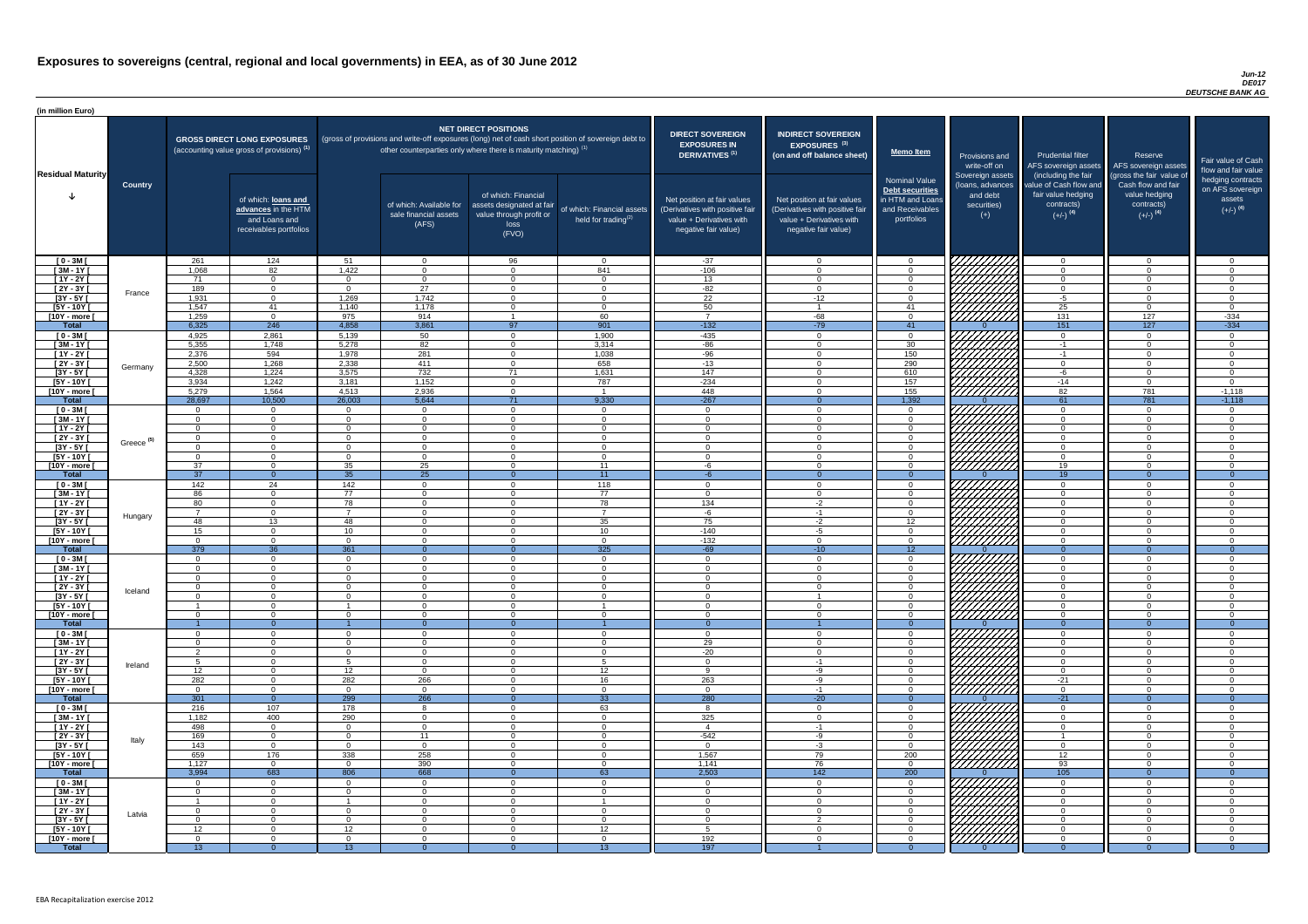### *Jun-12 DE017 DEUTSCHE BANK AG*

| <b>DIRECT SOVEREIGN</b><br><b>EXPOSURES IN</b><br><b>DERIVATIVES<sup>(1)</sup></b><br>Net position at fair values<br>(Derivatives with positive fair<br>value + Derivatives with<br>negative fair value) | <b>INDIRECT SOVEREIGN</b><br><b>EXPOSURES<sup>(3)</sup></b><br>(on and off balance sheet)<br>Net position at fair values<br>(Derivatives with positive fair<br>$value + Derivative$ s with<br>negative fair value) | <b>Memo Item</b><br><b>Nominal Value</b><br>Debt securities<br>in HTM and Loans<br>and Receivables<br>portfolios | Provisions and<br>write-off on<br>Sovereign assets<br>(loans, advances<br>and debt<br>securities)<br>$(+)$ | <b>Prudential filter</b><br>AFS sovereign assets<br>(including the fair<br>value of Cash flow and<br>fair value hedging<br>contracts)<br>$(+/-)$ <sup>(4)</sup> | Reserve<br>AFS sovereign assets<br>(gross the fair value of<br>Cash flow and fair<br>value hedging<br>contracts)<br>$(+/-)$ <sup>(4)</sup> | Fair value of Cash<br>flow and fair value<br>hedging contracts<br>on AFS sovereign<br>assets<br>$(+/-)$ <sup>(4)</sup> |
|----------------------------------------------------------------------------------------------------------------------------------------------------------------------------------------------------------|--------------------------------------------------------------------------------------------------------------------------------------------------------------------------------------------------------------------|------------------------------------------------------------------------------------------------------------------|------------------------------------------------------------------------------------------------------------|-----------------------------------------------------------------------------------------------------------------------------------------------------------------|--------------------------------------------------------------------------------------------------------------------------------------------|------------------------------------------------------------------------------------------------------------------------|
| $\mathbf 0$                                                                                                                                                                                              | $\overline{0}$                                                                                                                                                                                                     | $\mathbf 0$                                                                                                      |                                                                                                            | $\overline{0}$                                                                                                                                                  | $\overline{0}$                                                                                                                             | $\mathbf 0$                                                                                                            |
| $\mathbf 0$                                                                                                                                                                                              | $\mathbf 0$                                                                                                                                                                                                        | $\mathbf 0$                                                                                                      |                                                                                                            | $\mathbf 0$                                                                                                                                                     | $\mathbf 0$                                                                                                                                | $\mathbf 0$                                                                                                            |
| $\mathbf 0$                                                                                                                                                                                              | $\mathbf 0$                                                                                                                                                                                                        | $\mathbf 0$                                                                                                      |                                                                                                            | $\mathbf 0$                                                                                                                                                     | $\overline{0}$                                                                                                                             | $\mathbf 0$                                                                                                            |
| $\mathbf 0$                                                                                                                                                                                              | $\mathbf 0$                                                                                                                                                                                                        | $\pmb{0}$                                                                                                        |                                                                                                            | $\mathbf 0$                                                                                                                                                     | $\mathbf 0$                                                                                                                                | $\pmb{0}$                                                                                                              |
| $\pmb{0}$<br>$\mathbf 0$                                                                                                                                                                                 | $\boldsymbol{0}$<br>$\mathbf 0$                                                                                                                                                                                    | $\pmb{0}$<br>$\mathbf 0$                                                                                         |                                                                                                            | $\mathbf 0$<br>$\mathbf 0$                                                                                                                                      | $\pmb{0}$<br>$\mathbf 0$                                                                                                                   | $\pmb{0}$<br>$\mathbf 0$                                                                                               |
| $\mathbf 0$                                                                                                                                                                                              | $\mathbf 0$                                                                                                                                                                                                        | $\pmb{0}$                                                                                                        |                                                                                                            | $\mathbf 0$                                                                                                                                                     | $\mathbf 0$                                                                                                                                | $\mathbf 0$                                                                                                            |
| $\mathbf{0}$                                                                                                                                                                                             | $\overline{0}$                                                                                                                                                                                                     | $\overline{0}$                                                                                                   | O                                                                                                          | $\overline{0}$                                                                                                                                                  | $\overline{0}$                                                                                                                             | $\overline{0}$                                                                                                         |
| $\mathbf 0$                                                                                                                                                                                              | $\mathbf 0$                                                                                                                                                                                                        | $\pmb{0}$                                                                                                        |                                                                                                            | $\mathbf 0$                                                                                                                                                     | $\mathbf 0$                                                                                                                                | $\mathbf 0$                                                                                                            |
| $\mathbf 0$                                                                                                                                                                                              | $\mathbf 0$                                                                                                                                                                                                        | $\pmb{0}$                                                                                                        |                                                                                                            | $\mathbf 0$                                                                                                                                                     | $\mathbf 0$                                                                                                                                | $\mathbf 0$                                                                                                            |
| $\mathbf 0$<br>$\mathbf 0$                                                                                                                                                                               | $\mathbf 0$<br>$\mathbf 0$                                                                                                                                                                                         | $\pmb{0}$<br>$\mathbf 0$                                                                                         |                                                                                                            | $\mathbf 0$<br>$\mathbf 0$                                                                                                                                      | $\mathbf 0$<br>$\mathbf 0$                                                                                                                 | $\mathbf 0$<br>$\mathbf 0$                                                                                             |
| $\mathbf 0$                                                                                                                                                                                              | $\mathbf 0$                                                                                                                                                                                                        | $\mathbf 0$                                                                                                      |                                                                                                            | $\mathbf 0$                                                                                                                                                     | $\mathbf 0$                                                                                                                                | $\pmb{0}$                                                                                                              |
| $-31$                                                                                                                                                                                                    | $\mathbf 0$                                                                                                                                                                                                        | $\mathbf 0$                                                                                                      |                                                                                                            | $\mathbf 0$                                                                                                                                                     | $\overline{0}$                                                                                                                             | $\mathbf 0$                                                                                                            |
| $\mathbf 0$                                                                                                                                                                                              | $\mathbf 0$                                                                                                                                                                                                        | $\mathbf 0$                                                                                                      |                                                                                                            | $\mathbf 0$                                                                                                                                                     | $\mathbf 0$                                                                                                                                | $\mathbf 0$                                                                                                            |
| $-31$                                                                                                                                                                                                    | $\overline{0}$                                                                                                                                                                                                     | $\overline{0}$                                                                                                   | $\Omega$                                                                                                   | $\mathbf{0}$                                                                                                                                                    | $\overline{0}$                                                                                                                             | $\overline{0}$                                                                                                         |
| $\mathbf 0$                                                                                                                                                                                              | $\mathbf 0$                                                                                                                                                                                                        | $\boldsymbol{2}$                                                                                                 |                                                                                                            | $\mathbf 0$                                                                                                                                                     | $\mathbf 0$                                                                                                                                | $\mathbf 0$                                                                                                            |
| $\mathbf{3}$<br>11                                                                                                                                                                                       | $\mathbf 0$<br>$\mathbf 0$                                                                                                                                                                                         | $\pmb{0}$<br>$\pmb{0}$                                                                                           |                                                                                                            | $\mathbf 0$<br>$\mathbf 0$                                                                                                                                      | $\mathbf 0$<br>$\mathbf 0$                                                                                                                 | $\mathbf 0$<br>$\mathbf 0$                                                                                             |
| $\mathbf 0$                                                                                                                                                                                              | 0                                                                                                                                                                                                                  | $\mathbf 0$                                                                                                      |                                                                                                            | $\mathbf 0$                                                                                                                                                     | $\mathbf 0$                                                                                                                                | $\mathbf 0$                                                                                                            |
| $\mathbf 0$                                                                                                                                                                                              | $\mathbf 0$                                                                                                                                                                                                        | 0                                                                                                                |                                                                                                            | 0                                                                                                                                                               | $\Omega$                                                                                                                                   | $\mathbf 0$                                                                                                            |
| 0                                                                                                                                                                                                        | 0                                                                                                                                                                                                                  | 0                                                                                                                |                                                                                                            | 0                                                                                                                                                               | 0                                                                                                                                          | 0                                                                                                                      |
| $\mathbf 0$                                                                                                                                                                                              | $\mathbf 0$                                                                                                                                                                                                        | 0                                                                                                                |                                                                                                            | $\mathbf 0$                                                                                                                                                     | 0                                                                                                                                          | $\mathbf 0$                                                                                                            |
| 14<br>$\mathbf 0$                                                                                                                                                                                        | $\overline{0}$<br>$\mathbf 0$                                                                                                                                                                                      | 3<br>0                                                                                                           | $\Omega$                                                                                                   | $\overline{0}$<br>$\mathbf 0$                                                                                                                                   | $\overline{0}$<br>0                                                                                                                        | $\overline{0}$<br>$\mathbf 0$                                                                                          |
| $\mathbf 0$                                                                                                                                                                                              | $\mathbf 0$                                                                                                                                                                                                        | $\mathbf 0$                                                                                                      |                                                                                                            | $\mathbf 0$                                                                                                                                                     | 0                                                                                                                                          | $\mathbf 0$                                                                                                            |
| $\mathbf 0$                                                                                                                                                                                              | $\mathbf 0$                                                                                                                                                                                                        | 0                                                                                                                |                                                                                                            | $\mathbf 0$                                                                                                                                                     | 0                                                                                                                                          | $\mathbf 0$                                                                                                            |
| $\mathbf 0$                                                                                                                                                                                              | $\mathbf 0$                                                                                                                                                                                                        | 0                                                                                                                |                                                                                                            | $\mathbf 0$                                                                                                                                                     | 0                                                                                                                                          | $\mathbf 0$                                                                                                            |
| $\mathbf 0$                                                                                                                                                                                              | $\mathbf 0$                                                                                                                                                                                                        | 0                                                                                                                |                                                                                                            | $\mathbf 0$                                                                                                                                                     | 0                                                                                                                                          | $\pmb{0}$                                                                                                              |
| $\mathbf 0$<br>$\mathbf 0$                                                                                                                                                                               | $\mathbf 0$<br>$\mathbf 0$                                                                                                                                                                                         | $\mathsf 0$<br>0                                                                                                 |                                                                                                            | $\mathbf 0$<br>$\mathbf 0$                                                                                                                                      | 0<br>$\mathbf 0$                                                                                                                           | $\pmb{0}$<br>0                                                                                                         |
| $\mathbf{0}$                                                                                                                                                                                             | $\overline{0}$                                                                                                                                                                                                     | $\overline{0}$                                                                                                   | $\Omega$                                                                                                   | $\overline{0}$                                                                                                                                                  | $\overline{0}$                                                                                                                             | $\overline{0}$                                                                                                         |
| 56                                                                                                                                                                                                       | 0                                                                                                                                                                                                                  | $\pmb{0}$                                                                                                        |                                                                                                            | $\mathbf 0$                                                                                                                                                     | 0                                                                                                                                          | 0                                                                                                                      |
| -9                                                                                                                                                                                                       | 0                                                                                                                                                                                                                  | $\pmb{0}$                                                                                                        |                                                                                                            | 0                                                                                                                                                               | $\Omega$                                                                                                                                   | $\mathbf 0$                                                                                                            |
| 67                                                                                                                                                                                                       | $\mathbf 0$                                                                                                                                                                                                        | $\pmb{0}$                                                                                                        |                                                                                                            | $\mathbf 0$                                                                                                                                                     | 0                                                                                                                                          | 0                                                                                                                      |
| 361<br>868                                                                                                                                                                                               | $\mathbf 0$<br>$-4$                                                                                                                                                                                                | $\pmb{0}$<br>$\pmb{0}$                                                                                           |                                                                                                            | $\mathbf 0$<br>$\mathbf 0$                                                                                                                                      | 0<br>$\mathbf 0$                                                                                                                           | $\mathbf 0$<br>0                                                                                                       |
| $-699$                                                                                                                                                                                                   | 0                                                                                                                                                                                                                  | $\pmb{0}$                                                                                                        |                                                                                                            | 6                                                                                                                                                               | 0                                                                                                                                          | 0                                                                                                                      |
| $-1,017$                                                                                                                                                                                                 | $\mathbf 0$                                                                                                                                                                                                        | $\pmb{0}$                                                                                                        |                                                                                                            | 27                                                                                                                                                              | $\mathbf 0$                                                                                                                                | 0                                                                                                                      |
| $-373$                                                                                                                                                                                                   | $-4$                                                                                                                                                                                                               | $\mathbf{0}$                                                                                                     | $\overline{0}$                                                                                             | $\overline{33}$                                                                                                                                                 | $\overline{0}$                                                                                                                             | $\overline{0}$                                                                                                         |
| $\mathbf 0$<br>$\mathbf 0$                                                                                                                                                                               | $\mathbf 0$<br>$\mathbf 0$                                                                                                                                                                                         | 0<br>$\mathbf 0$                                                                                                 |                                                                                                            | $\mathbf 0$<br>$\mathbf 0$                                                                                                                                      | 0<br>0                                                                                                                                     | 0<br>0                                                                                                                 |
| $\boldsymbol{0}$                                                                                                                                                                                         | 0                                                                                                                                                                                                                  | 0                                                                                                                |                                                                                                            | 0                                                                                                                                                               | 0                                                                                                                                          | 0                                                                                                                      |
| 0                                                                                                                                                                                                        | 0                                                                                                                                                                                                                  | 0                                                                                                                |                                                                                                            | 0                                                                                                                                                               | $\Omega$                                                                                                                                   | 0                                                                                                                      |
| $\mathbf 0$                                                                                                                                                                                              | 0                                                                                                                                                                                                                  | $\pmb{0}$                                                                                                        |                                                                                                            | 0                                                                                                                                                               | 0                                                                                                                                          | 0                                                                                                                      |
| 0                                                                                                                                                                                                        | 0                                                                                                                                                                                                                  | $\mathbf 0$                                                                                                      |                                                                                                            | 0                                                                                                                                                               | $\Omega$                                                                                                                                   | $\Omega$                                                                                                               |
| $\mathbf 0$<br>$\mathbf{0}$                                                                                                                                                                              | 0<br>$\overline{0}$                                                                                                                                                                                                | 0<br>$\overline{0}$                                                                                              | $\Omega$                                                                                                   | $\mathbf 0$<br>$\mathbf{0}$                                                                                                                                     | 0<br>$\overline{0}$                                                                                                                        | $\mathbf 0$<br>$\overline{0}$                                                                                          |
| $\mathbf 0$                                                                                                                                                                                              | 0                                                                                                                                                                                                                  | $\mathbf 0$                                                                                                      |                                                                                                            | 0                                                                                                                                                               | 0                                                                                                                                          | 0                                                                                                                      |
| $\mathbf 0$                                                                                                                                                                                              | $\mathbf 0$                                                                                                                                                                                                        | $\mathbf 0$                                                                                                      |                                                                                                            | $\mathbf{1}$                                                                                                                                                    | 0                                                                                                                                          | $\mathbf 0$                                                                                                            |
| $\mathbf 0$                                                                                                                                                                                              | $\mathbf 0$                                                                                                                                                                                                        | $\mathbf 0$                                                                                                      |                                                                                                            | $\mathbf 0$                                                                                                                                                     | 0                                                                                                                                          | $\mathbf 0$                                                                                                            |
| 0                                                                                                                                                                                                        | 0                                                                                                                                                                                                                  | 0                                                                                                                |                                                                                                            | 0                                                                                                                                                               | 0                                                                                                                                          | $\mathbf 0$                                                                                                            |
| $-2$<br>$\mathbf 0$                                                                                                                                                                                      | $\mathbf 0$<br>$-1$                                                                                                                                                                                                | 0<br>$\pmb{0}$                                                                                                   |                                                                                                            | $\mathbf 0$<br>$\mathbf{1}$                                                                                                                                     | 0<br>$\mathbf 0$                                                                                                                           | $\mathbf 0$<br>$\mathbf 0$                                                                                             |
| $\mathbf 0$                                                                                                                                                                                              | 0                                                                                                                                                                                                                  | 0                                                                                                                |                                                                                                            | $\mathbf 0$                                                                                                                                                     | 0                                                                                                                                          | $\mathbf 0$                                                                                                            |
| $-1$                                                                                                                                                                                                     | $-2$                                                                                                                                                                                                               | $\overline{0}$                                                                                                   | $\Omega$                                                                                                   |                                                                                                                                                                 | $\overline{0}$                                                                                                                             | $\overline{0}$                                                                                                         |
| $-39$                                                                                                                                                                                                    | $-1$                                                                                                                                                                                                               | 0                                                                                                                |                                                                                                            | $\mathbf 0$                                                                                                                                                     | $\mathbf 0$                                                                                                                                | 0                                                                                                                      |
| 21                                                                                                                                                                                                       | $\Omega$                                                                                                                                                                                                           | $\Omega$                                                                                                         |                                                                                                            | $\Omega$                                                                                                                                                        | $\Omega$                                                                                                                                   | $\Omega$                                                                                                               |
| $\overline{4}$<br>$\overline{11}$                                                                                                                                                                        | $-2$<br>$\overline{5}$                                                                                                                                                                                             | $\pmb{0}$<br>$\mathbf 0$                                                                                         |                                                                                                            | $\overline{0}$<br>$\mathbf 0$                                                                                                                                   | $\mathbf 0$<br>$\overline{0}$                                                                                                              | $\pmb{0}$<br>$\mathbf 0$                                                                                               |
| 53                                                                                                                                                                                                       | $-6$                                                                                                                                                                                                               | $\mathbf 0$                                                                                                      |                                                                                                            | $\overline{0}$                                                                                                                                                  | $\overline{0}$                                                                                                                             | $\mathbf 0$                                                                                                            |
| $-77$                                                                                                                                                                                                    | 15                                                                                                                                                                                                                 | $\mathsf{O}\xspace$                                                                                              |                                                                                                            | $\overline{0}$                                                                                                                                                  | $\mathbf 0$                                                                                                                                | $\boldsymbol{0}$                                                                                                       |
| 32                                                                                                                                                                                                       | $-1$                                                                                                                                                                                                               | $\mathsf{O}\xspace$                                                                                              |                                                                                                            | 15                                                                                                                                                              | $\overline{0}$                                                                                                                             | $\overline{0}$                                                                                                         |
| $\overline{5}$                                                                                                                                                                                           | 11                                                                                                                                                                                                                 | $\overline{0}$                                                                                                   | $\overline{0}$                                                                                             | $\overline{15}$                                                                                                                                                 | $\overline{0}$                                                                                                                             | $\overline{0}$                                                                                                         |

| (in million Euro)                   |                |                             |                                                                                             |                             |                                                                      |                                                                                              |                                                                                                     |                                                                                                                    |                                                                                                                    |                                                                                                     |                                                                          |                                                                                                             |                                                                                                         |                                                   |
|-------------------------------------|----------------|-----------------------------|---------------------------------------------------------------------------------------------|-----------------------------|----------------------------------------------------------------------|----------------------------------------------------------------------------------------------|-----------------------------------------------------------------------------------------------------|--------------------------------------------------------------------------------------------------------------------|--------------------------------------------------------------------------------------------------------------------|-----------------------------------------------------------------------------------------------------|--------------------------------------------------------------------------|-------------------------------------------------------------------------------------------------------------|---------------------------------------------------------------------------------------------------------|---------------------------------------------------|
| <b>Residual Maturity</b>            |                |                             | <b>GROSS DIRECT LONG EXPOSURES</b><br>(accounting value gross of provisions) <sup>(1)</sup> |                             | other counterparties only where there is maturity matching) $^{(1)}$ | <b>NET DIRECT POSITIONS</b>                                                                  | (gross of provisions and write-off exposures (long) net of cash short position of sovereign debt to | <b>DIRECT SOVEREIGN</b><br><b>EXPOSURES IN</b><br>DERIVATIVES <sup>(1)</sup>                                       | <b>INDIRECT SOVEREIGN</b><br><b>EXPOSURES<sup>(3)</sup></b><br>(on and off balance sheet)                          | <b>Memo Item</b>                                                                                    | Provisions and<br>write-off on                                           | <b>Prudential filter</b><br>AFS sovereign assets                                                            | Reserve<br>AFS sovereign assets                                                                         | <b>Fair value</b><br>flow and f                   |
|                                     | <b>Country</b> |                             | of which: loans and<br>advances in the HTM<br>and Loans and<br>receivables portfolios       |                             | of which: Available for<br>sale financial assets<br>(AFS)            | of which: Financial<br>assets designated at fair<br>value through profit or<br>loss<br>(FVO) | of which: Financial assets<br>held for trading <sup>(2)</sup>                                       | Net position at fair values<br>(Derivatives with positive fair<br>value + Derivatives with<br>negative fair value) | Net position at fair values<br>(Derivatives with positive fair<br>value + Derivatives with<br>negative fair value) | <b>Nominal Value</b><br><b>Debt securities</b><br>in HTM and Loans<br>and Receivables<br>portfolios | Sovereign assets<br>(loans, advances<br>and debt<br>securities)<br>$(+)$ | (including the fair<br>value of Cash flow and<br>fair value hedging<br>contracts)<br>$(+/-)$ <sup>(4)</sup> | (gross the fair value of<br>Cash flow and fair<br>value hedging<br>contracts)<br>$(+/-)$ <sup>(4)</sup> | hedging o<br>on AFS <sub>s</sub><br>ass<br>$(+/-$ |
| $[0 - 3M]$                          |                | $\Omega$                    | $\Omega$                                                                                    | $\Omega$                    | $\overline{0}$                                                       | $\overline{0}$                                                                               | $\cap$                                                                                              | $\cap$                                                                                                             | $\overline{0}$                                                                                                     | $\overline{0}$                                                                                      | 7777777777                                                               | $\overline{0}$                                                                                              | $\Omega$                                                                                                |                                                   |
| $[3M - 1Y]$                         |                | $\Omega$                    | . റ                                                                                         | $\Omega$                    | $\overline{0}$                                                       | $\Omega$                                                                                     | $\cap$                                                                                              |                                                                                                                    | $\Omega$                                                                                                           | $\Omega$                                                                                            |                                                                          | $\Omega$                                                                                                    | $\Omega$                                                                                                |                                                   |
| $[1Y - 2Y]$<br>$\overline{2Y - 3Y}$ |                | $\Omega$<br>$\Omega$        | $\cap$<br>$\Omega$                                                                          | $\Omega$<br>$\Omega$        | $\overline{0}$<br>$\overline{0}$                                     | $\Omega$<br>$\Omega$                                                                         | $\cap$<br>$\Omega$                                                                                  |                                                                                                                    | $\Omega$<br>$\Omega$                                                                                               | $\Omega$<br>$\Omega$                                                                                |                                                                          | $\Omega$<br>$\Omega$                                                                                        | $\Omega$<br>$\Omega$                                                                                    |                                                   |
| $[3Y - 5Y]$                         | Liechtenstein  | $\Omega$                    | $\cap$                                                                                      | $\Omega$                    | $\Omega$                                                             | $\Omega$                                                                                     | $\cap$                                                                                              | $\cap$                                                                                                             | - റ                                                                                                                | $\Omega$                                                                                            |                                                                          | $\Omega$                                                                                                    | $\Omega$                                                                                                |                                                   |
| $[5Y - 10Y]$                        |                | $\Omega$                    | $\cap$                                                                                      | $\Omega$                    | $\overline{0}$                                                       | $\Omega$                                                                                     | $\cap$                                                                                              | $\Omega$                                                                                                           | $\cap$                                                                                                             | $\Omega$                                                                                            | ШША<br>ШШША                                                              | $\overline{0}$                                                                                              | $\Omega$                                                                                                |                                                   |
| [10Y - more [                       |                | $\Omega$                    | $\Omega$                                                                                    | $\Omega$                    | $\overline{0}$                                                       | $\Omega$                                                                                     | $\Omega$                                                                                            | $\Omega$                                                                                                           | $\cap$                                                                                                             | $\overline{0}$                                                                                      |                                                                          | $\overline{0}$                                                                                              | $\Omega$                                                                                                |                                                   |
| <b>Total</b><br>$[0 - 3M]$          |                | $\Omega$<br>$\Omega$        | $\Omega$                                                                                    | - വ<br>$\Omega$             | $\Omega$<br>$\overline{0}$                                           | $\cap$<br>$\Omega$                                                                           | $\Omega$<br>$\Omega$                                                                                | $\Omega$                                                                                                           | $\Omega$                                                                                                           | $\Omega$<br>$\Omega$                                                                                | 77777777                                                                 | $\Omega$<br>$\Omega$                                                                                        | $\Omega$<br>$\Omega$                                                                                    |                                                   |
| $[3M - 1Y]$                         |                | $\Omega$                    | $\Omega$                                                                                    | $\Omega$                    | $\overline{0}$                                                       | $\Omega$                                                                                     | $\Omega$                                                                                            |                                                                                                                    | $\Omega$                                                                                                           | $\overline{0}$                                                                                      |                                                                          | $\overline{0}$                                                                                              | $\overline{0}$                                                                                          |                                                   |
| $[1Y - 2Y]$                         |                | $\Omega$                    | $\cap$                                                                                      | $\Omega$                    | $\overline{0}$                                                       | $\Omega$                                                                                     | $\cap$                                                                                              |                                                                                                                    | $\Omega$                                                                                                           | $\Omega$                                                                                            |                                                                          | $\overline{0}$                                                                                              | $\Omega$                                                                                                |                                                   |
| $[2Y - 3Y]$                         | Lithuania      | $\mathcal{R}$               | $\cap$                                                                                      | 3                           | $\Omega$                                                             | $\Omega$                                                                                     | $\mathcal{R}$                                                                                       | $\sim$                                                                                                             | $\Omega$                                                                                                           | $\Omega$                                                                                            |                                                                          | $\Omega$                                                                                                    | $\Omega$                                                                                                |                                                   |
| $[3Y - 5Y]$<br>$[5Y - 10Y]$         |                | 10 <sup>°</sup><br>$\Omega$ | $\Omega$                                                                                    | 10                          | $\overline{0}$<br>$\overline{0}$                                     | $\Omega$<br>$\Omega$                                                                         | 10                                                                                                  | $-31$                                                                                                              | $\Omega$<br>$\Omega$                                                                                               | $\Omega$<br>$\Omega$                                                                                | 777777777<br>777777777                                                   | $\Omega$<br>$\Omega$                                                                                        | $\Omega$<br>$\Omega$                                                                                    |                                                   |
| [10Y - more [                       |                | $\Omega$                    | $\cap$                                                                                      | $\Omega$                    | $\Omega$                                                             | $\Omega$                                                                                     |                                                                                                     |                                                                                                                    | $\cap$                                                                                                             | $\Omega$                                                                                            | 777777777                                                                | $\Omega$                                                                                                    | $\Omega$                                                                                                |                                                   |
| <b>Total</b>                        |                | 21                          |                                                                                             | $\overline{19}$             | $\Omega$                                                             | - റ                                                                                          | $\overline{19}$                                                                                     | $-31$                                                                                                              | $\Omega$                                                                                                           | $\Omega$                                                                                            |                                                                          | $\Omega$                                                                                                    | $\Omega$                                                                                                |                                                   |
| $[0 - 3M]$                          |                | $\mathcal{R}$               |                                                                                             | $\mathcal{R}$               | $\Omega$                                                             | $\Omega$                                                                                     | $\cap$<br>$\sqrt{ }$                                                                                | $\cap$                                                                                                             | $\cap$                                                                                                             | $\mathcal{D}$                                                                                       | 7777777777                                                               | $\Omega$                                                                                                    | $\Omega$                                                                                                |                                                   |
| $[3M-1Y]$<br>$[1Y - 2Y]$            |                | $\Omega$<br>$\overline{z}$  | $\cap$<br>$\Omega$                                                                          | $\Omega$                    | $\Omega$<br>$\Omega$                                                 | $\Omega$<br>$\cap$                                                                           |                                                                                                     | $\mathbf{R}$<br>11                                                                                                 | $\Omega$<br>$\Omega$                                                                                               | . റ<br>. റ                                                                                          | $\mathbb{Z}$                                                             | $\overline{0}$<br>$\Omega$                                                                                  | $\Omega$<br>$\Omega$                                                                                    |                                                   |
| $[2Y - 3Y]$                         |                | $\Omega$                    | $\cap$                                                                                      | $\Omega$                    | $\Omega$                                                             | $\Omega$                                                                                     |                                                                                                     | $\Omega$                                                                                                           | $\Omega$                                                                                                           | $\Omega$                                                                                            |                                                                          | $\Omega$                                                                                                    | $\Omega$                                                                                                |                                                   |
| $[3Y - 5Y]$                         | Luxembourg     |                             |                                                                                             |                             |                                                                      |                                                                                              |                                                                                                     |                                                                                                                    |                                                                                                                    |                                                                                                     | KZ.                                                                      |                                                                                                             |                                                                                                         |                                                   |
| $[5Y - 10Y]$                        |                | 30                          | $\Omega$                                                                                    | 15                          | $\overline{0}$                                                       | $\Omega$                                                                                     | 15<br>$\sqrt{ }$                                                                                    |                                                                                                                    | $\Omega$                                                                                                           | $\Omega$                                                                                            | 1111111                                                                  | $\Omega$                                                                                                    | $\Omega$                                                                                                |                                                   |
| [10Y - more ]<br><b>Total</b>       |                | $\Omega$<br>41              |                                                                                             | $\Omega$<br>$\overline{26}$ | $\Omega$<br>$\Omega$                                                 | $\Omega$<br>$\Omega$                                                                         | $\overline{22}$                                                                                     | 14                                                                                                                 |                                                                                                                    | $\cap$                                                                                              | 77777777                                                                 | $\Omega$<br>$\Omega$                                                                                        | $\Omega$<br>$\Omega$                                                                                    |                                                   |
| $[0 - 3M]$                          |                | $\Omega$                    | $\cap$                                                                                      | $\Omega$                    | $\overline{0}$                                                       | $\Omega$                                                                                     | $\cap$                                                                                              |                                                                                                                    | $\Omega$                                                                                                           | $\cap$                                                                                              |                                                                          | $\Omega$                                                                                                    | $\Omega$                                                                                                |                                                   |
| $[3M - 1Y]$                         |                |                             | $\Omega$                                                                                    | - റ                         | $\overline{0}$                                                       | $\Omega$                                                                                     |                                                                                                     |                                                                                                                    | $\Omega$                                                                                                           | $\Omega$                                                                                            |                                                                          | $\Omega$                                                                                                    | $\Omega$                                                                                                |                                                   |
| $[1Y - 2Y]$<br>[2Y - 3Y [           |                | $\Omega$<br>$\Omega$        | $\Omega$<br>$\cap$                                                                          | $\Omega$<br>$\Omega$        | $\overline{0}$<br>$\overline{0}$                                     | $\Omega$<br>$\Omega$                                                                         | ി<br>$\cap$                                                                                         | $\cap$                                                                                                             | $\Omega$<br>$\Omega$                                                                                               | $\Omega$<br>$\Omega$                                                                                |                                                                          | $\Omega$<br>$\Omega$                                                                                        | $\Omega$<br>$\Omega$                                                                                    |                                                   |
| $[3Y - 5Y]$                         | Malta          | $\Omega$                    | $\cap$                                                                                      | - 0                         | $\overline{0}$                                                       | $\Omega$                                                                                     | $\cap$                                                                                              |                                                                                                                    | $\Omega$                                                                                                           | $\Omega$                                                                                            |                                                                          | $\Omega$                                                                                                    | $\Omega$                                                                                                |                                                   |
| $[5Y - 10Y]$                        |                | $\Omega$                    | $\cap$                                                                                      | $\Omega$                    | $\overline{0}$                                                       | $\Omega$                                                                                     | $\Omega$                                                                                            | $\Omega$                                                                                                           | $\Omega$                                                                                                           | $\overline{0}$                                                                                      |                                                                          | $\Omega$                                                                                                    | $\Omega$                                                                                                |                                                   |
| [10Y - more [                       |                | $\Omega$                    | $\cap$                                                                                      | $\Omega$                    | $\Omega$                                                             | $\Omega$                                                                                     | $\cap$                                                                                              | $\Omega$                                                                                                           | $\Omega$                                                                                                           | $\Omega$                                                                                            | r <i>ttitiin</i>                                                         | $\overline{0}$                                                                                              | $\Omega$                                                                                                |                                                   |
| <b>Total</b><br>$[0 - 3M]$          |                | $\overline{0}$<br>137       | $\Omega$<br>38                                                                              | $\Omega$<br>32              | $\Omega$<br>13                                                       | $\Omega$<br>$\Omega$                                                                         | $\overline{0}$<br>$\Omega$                                                                          | $\overline{0}$<br>56                                                                                               | $\Omega$                                                                                                           | $\Omega$<br>$\overline{0}$                                                                          |                                                                          | $\Omega$<br>$\Omega$                                                                                        | $\Omega$<br>$\Omega$                                                                                    |                                                   |
| $[3M - 1Y]$                         |                | 74                          | 14                                                                                          | 99                          | $\overline{0}$                                                       | $\Omega$                                                                                     | 58                                                                                                  | -9                                                                                                                 | $\Omega$                                                                                                           | $\Omega$                                                                                            |                                                                          | $\Omega$                                                                                                    | $\Omega$                                                                                                |                                                   |
| $[1Y - 2Y]$                         |                | 129                         | -4                                                                                          | 129                         | $\overline{0}$                                                       | $\Omega$                                                                                     | 125                                                                                                 | 67                                                                                                                 | $\Omega$                                                                                                           | $\Omega$                                                                                            |                                                                          | $\overline{0}$                                                                                              | $\Omega$                                                                                                |                                                   |
| $[2Y - 3Y]$                         | Netherlands    | 1,088                       | $\Omega$                                                                                    | 995                         | $\overline{0}$                                                       | $\overline{0}$                                                                               | 995                                                                                                 | 361                                                                                                                | $\Omega$                                                                                                           | $\overline{0}$                                                                                      |                                                                          | $\overline{0}$                                                                                              | $\overline{0}$                                                                                          |                                                   |
| $[3Y - 5Y]$<br>$[5Y - 10Y]$         |                | 1,662<br>1,988              |                                                                                             | 1,634<br>1,891              | $\overline{0}$<br>802                                                | $\Omega$<br>$\Omega$                                                                         | 1,626<br>1,083                                                                                      | 868<br>$-699$                                                                                                      | -4<br>$\Omega$                                                                                                     | $\Omega$<br>$\Omega$                                                                                |                                                                          | $\Omega$<br>-6                                                                                              | $\Omega$<br>$\Omega$                                                                                    |                                                   |
| [10Y - more [                       |                | 418                         |                                                                                             | $\Omega$                    | 275                                                                  | $\overline{0}$                                                                               | $\Omega$                                                                                            | $-1,017$                                                                                                           | $\Omega$                                                                                                           | $\Omega$                                                                                            | ////////                                                                 | 27                                                                                                          | $\Omega$                                                                                                |                                                   |
| <b>Total</b>                        |                | 5,495                       | 77                                                                                          | 4,780                       | 1,090                                                                | -0                                                                                           | 3,887                                                                                               | $-373$                                                                                                             | $-4$                                                                                                               | $\Omega$                                                                                            |                                                                          | 33                                                                                                          | $\Omega$                                                                                                |                                                   |
| $[0 - 3M]$<br>$[3M - 1Y]$           |                | $\Omega$<br>10 <sup>°</sup> | . റ<br>. റ                                                                                  | $\Omega$<br>10              | $\overline{0}$                                                       | $\Omega$<br>$\Omega$                                                                         | $\cap$<br>10                                                                                        | $\cap$<br>$\cap$                                                                                                   | $\Omega$<br>$\Omega$                                                                                               | $\Omega$<br>$\Omega$                                                                                |                                                                          | $\overline{0}$<br>$\overline{0}$                                                                            | $\Omega$<br>$\Omega$                                                                                    |                                                   |
| $[1Y - 2Y]$                         |                | $\overline{0}$              | $\Omega$                                                                                    | $\Omega$                    | $\overline{0}$<br>$\overline{0}$                                     | $\Omega$                                                                                     | $\Omega$                                                                                            | $\Omega$                                                                                                           | $\Omega$                                                                                                           | $\Omega$                                                                                            |                                                                          | $\overline{0}$                                                                                              | $\Omega$                                                                                                |                                                   |
| $[2Y - 3Y]$                         | Norway         | $\mathsf{R}$                | $\cap$                                                                                      | -8                          | $\Omega$                                                             | $\Omega$                                                                                     | $\mathsf{R}$                                                                                        | $\Omega$                                                                                                           | $\Omega$                                                                                                           | $\Omega$                                                                                            |                                                                          | $\overline{0}$                                                                                              | $\Omega$                                                                                                |                                                   |
| $[3Y - 5Y]$                         |                | 15                          | . റ                                                                                         | 15                          | $\overline{0}$                                                       | $\Omega$                                                                                     | 15                                                                                                  | $\cap$                                                                                                             | $\Omega$                                                                                                           | $\Omega$                                                                                            |                                                                          | $\Omega$                                                                                                    | $\Omega$                                                                                                |                                                   |
| $[5Y - 10Y]$<br>[10Y - more [       |                | 12 <sup>2</sup><br>$\Omega$ | $\Omega$<br>$\cap$                                                                          | $\Omega$<br>$\Omega$        | $\overline{0}$<br>$\Omega$                                           | $\Omega$<br>$\Omega$                                                                         | $\Omega$<br>$\Omega$                                                                                |                                                                                                                    | $\Omega$<br>$\Omega$                                                                                               | $\Omega$<br>$\Omega$                                                                                | 777777777<br><u>V//////////</u>                                          | $\Omega$<br>$\Omega$                                                                                        | $\Omega$<br>$\Omega$                                                                                    |                                                   |
| <b>Total</b>                        |                | 46                          | $\Omega$                                                                                    | $\overline{34}$             | $\Omega$                                                             |                                                                                              | 34                                                                                                  |                                                                                                                    |                                                                                                                    | $\Omega$                                                                                            |                                                                          | $\Omega$                                                                                                    | $\Omega$                                                                                                |                                                   |
| $[0 - 3M]$                          |                | 88                          |                                                                                             | 89                          | 71                                                                   | $\Omega$                                                                                     | 16                                                                                                  |                                                                                                                    | $\Omega$                                                                                                           | $\Omega$                                                                                            |                                                                          | $\Omega$                                                                                                    | $\Omega$                                                                                                |                                                   |
| $[3M - 1Y]$                         |                | 136                         |                                                                                             | 138                         | 65                                                                   | $\Omega$                                                                                     | 68                                                                                                  |                                                                                                                    | $\Omega$                                                                                                           | $\Omega$                                                                                            |                                                                          |                                                                                                             | $\Omega$                                                                                                |                                                   |
| $[1Y - 2Y]$<br>$\overline{2Y - 3Y}$ |                | 103<br>30                   |                                                                                             | 86<br>21                    | 28<br>17                                                             | $\Omega$<br>$\Omega$                                                                         | 57<br>$\overline{2}$                                                                                |                                                                                                                    | $\Omega$<br>$\Omega$                                                                                               | $\Omega$<br>$\Omega$                                                                                |                                                                          | $\Omega$<br>$\Omega$                                                                                        | $\Omega$<br>$\Omega$                                                                                    |                                                   |
| $[3Y - 5Y]$                         | Poland         | 36                          |                                                                                             | $\Omega$                    | $\overline{0}$                                                       | $\Omega$                                                                                     | $\Omega$                                                                                            | $-2$                                                                                                               | $\Omega$                                                                                                           | $\Omega$                                                                                            |                                                                          | $\Omega$                                                                                                    | $\Omega$                                                                                                |                                                   |
| $[5Y - 10Y]$                        |                | 138                         |                                                                                             | 116                         | 82                                                                   | $\Omega$                                                                                     | 30                                                                                                  | $\cap$                                                                                                             | -1                                                                                                                 | $\Omega$                                                                                            |                                                                          |                                                                                                             | $\Omega$                                                                                                |                                                   |
| [10Y - more [                       |                | $\Omega$                    |                                                                                             |                             | $\overline{0}$                                                       | $\Omega$                                                                                     | $\Omega$                                                                                            | $\Omega$                                                                                                           | $\Omega$                                                                                                           | $\Omega$                                                                                            | //////////                                                               | $\Omega$                                                                                                    | $\Omega$                                                                                                |                                                   |
| <b>Total</b><br>$[0 - 3M]$          |                | 539<br>42                   | 17<br>$\cap$                                                                                | 452<br>42                   | 263<br>$\mathbf{3}$                                                  | $\Omega$                                                                                     | 174<br>39                                                                                           | $-39$                                                                                                              | -2<br>-1                                                                                                           | $\Omega$<br>$\cap$                                                                                  | 1777777777                                                               | $\Omega$                                                                                                    | - 0<br>$\Omega$                                                                                         |                                                   |
| $[3M - 1Y]$                         |                | 12 <sup>2</sup>             | $\Omega$                                                                                    | $\Omega$                    | $\overline{0}$                                                       | $\overline{0}$                                                                               | $\Omega$                                                                                            | 21                                                                                                                 | $\Omega$                                                                                                           | $\Omega$                                                                                            |                                                                          | $\overline{0}$                                                                                              | $\overline{0}$                                                                                          |                                                   |
| $[1Y - 2Y]$                         |                | $\overline{2}$              | $\overline{0}$                                                                              | $\Omega$                    | $\overline{0}$                                                       | $\overline{0}$                                                                               | $\Omega$                                                                                            | $\overline{4}$                                                                                                     | $-2$                                                                                                               | $\overline{0}$                                                                                      |                                                                          | $\overline{0}$                                                                                              | $\overline{0}$                                                                                          |                                                   |
| $[2Y - 3Y]$                         | Portugal       | 37                          | $\overline{0}$                                                                              | 32                          | $\overline{0}$                                                       | $\overline{0}$                                                                               | 32                                                                                                  | 11                                                                                                                 | -5                                                                                                                 | $\overline{0}$                                                                                      |                                                                          | $\overline{0}$                                                                                              | $\overline{0}$                                                                                          |                                                   |
| $[3Y - 5Y]$<br>$[5Y - 10Y]$         |                | ູຈ<br>56                    | . റ<br>$\Omega$                                                                             | $\Omega$<br>42              | $\mathbf{3}$<br>$\overline{0}$                                       | $\Omega$<br>$\overline{0}$                                                                   | $\Omega$<br>42                                                                                      | 53<br>$-77$                                                                                                        | -6<br>15                                                                                                           | $\Omega$<br>$\overline{0}$                                                                          |                                                                          | $\Omega$<br>$\overline{0}$                                                                                  | $\Omega$<br>$\Omega$                                                                                    |                                                   |
| $[10Y - more]$                      |                | 32                          | 32                                                                                          | 30                          | $\overline{0}$                                                       | $\Omega$                                                                                     | - വ                                                                                                 | 32                                                                                                                 | -1                                                                                                                 | $\Omega$                                                                                            | William                                                                  | 15 <sub>1</sub>                                                                                             | $\Omega$                                                                                                |                                                   |
| <b>Total</b>                        |                | 184                         | 32                                                                                          | 146                         | 6                                                                    | $\Omega$                                                                                     | 113                                                                                                 |                                                                                                                    | 11                                                                                                                 |                                                                                                     |                                                                          | 15                                                                                                          | $\Omega$                                                                                                |                                                   |